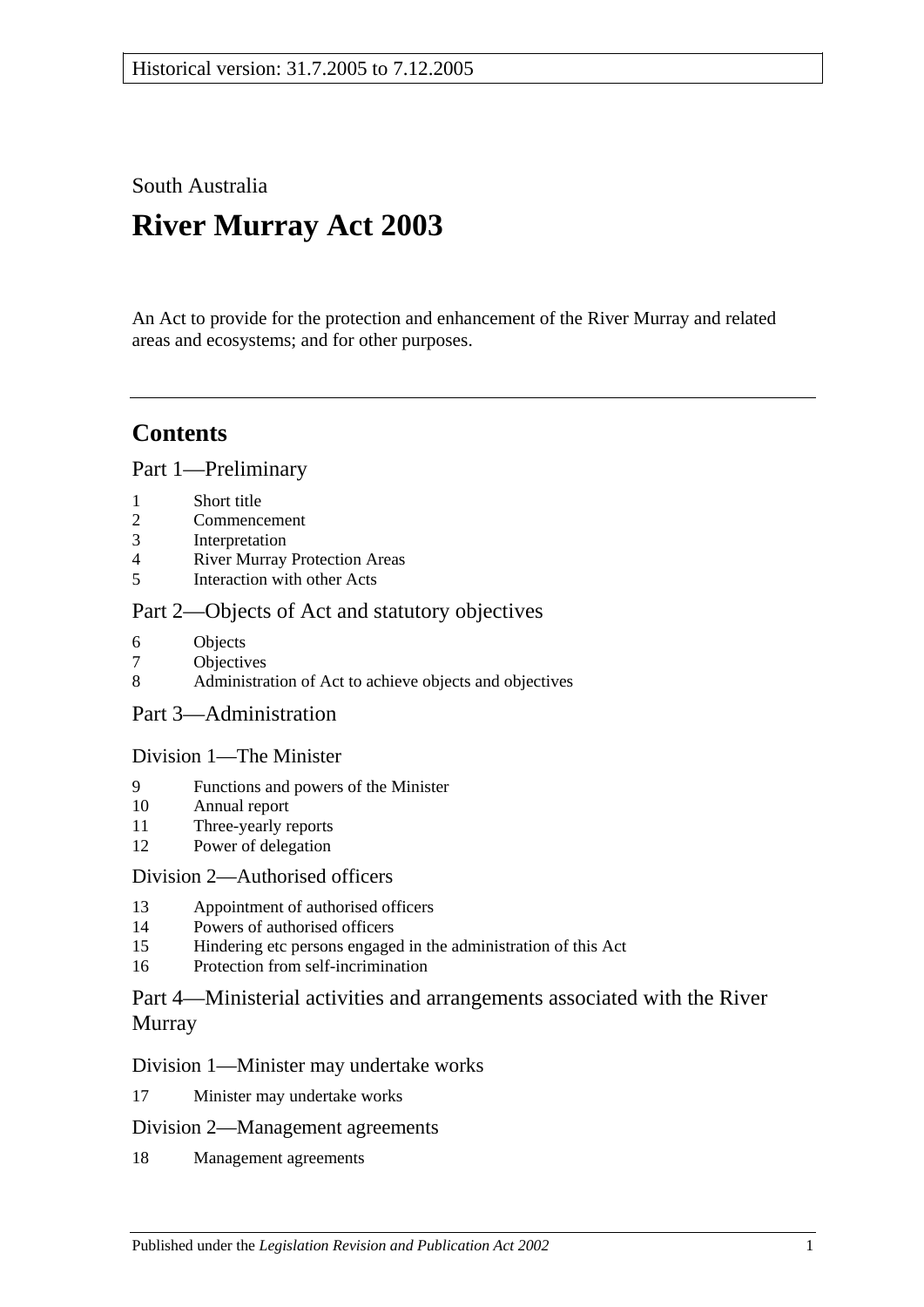#### [Division 3—Entry onto land](#page-17-0)

[Entry onto land](#page-17-1)

### [Division 4—Compulsory acquisition of land](#page-18-0)

[Compulsory acquisition of land](#page-18-1)

### [Part 5—Implementation Strategy](#page-18-2)

[Implementation Strategy](#page-18-3)

### [Part 6—Development of related policies and consideration of activities](#page-19-0)

[Development of related policies and consideration of activities](#page-19-1)

### [Part 7—General duty of care](#page-23-0)

[General duty of care](#page-23-1)

### [Part 8—Protection and other orders](#page-24-0)

### [Division 1—Orders](#page-24-1)

- [Protection orders](#page-24-2)
- [Action on non-compliance with a protection order](#page-26-0)
- [Reparation orders](#page-27-0)
- [Action on non-compliance with a reparation order](#page-28-0)
- [Reparation authorisations](#page-29-0)
- [Interim restraining orders](#page-30-0)
- [Related matters](#page-30-1)

### [Division 2—Registration of orders and effect of charges](#page-31-0)

- [Registration](#page-31-1)
- [Effect of charge](#page-32-0)

### [Division 3—Appeals to Court](#page-32-1)

[Appeals to Court](#page-32-2)

### [Part 9—Miscellaneous](#page-33-0)

- [Native title](#page-33-1)
- [Immunity provision](#page-33-2)
- [False or misleading information](#page-34-0)
- [Continuing offence](#page-34-1)
- [Liability of directors](#page-34-2)
- [Criminal jurisdiction of Court](#page-34-3)
- [Service](#page-34-4)
- [Application or adoption of codes or standards](#page-35-0)
- [Regulations](#page-35-1)

### [Schedule—Transitional provisions](#page-37-0)

[Transitional provisions](#page-37-1)

### [Legislative history](#page-39-0)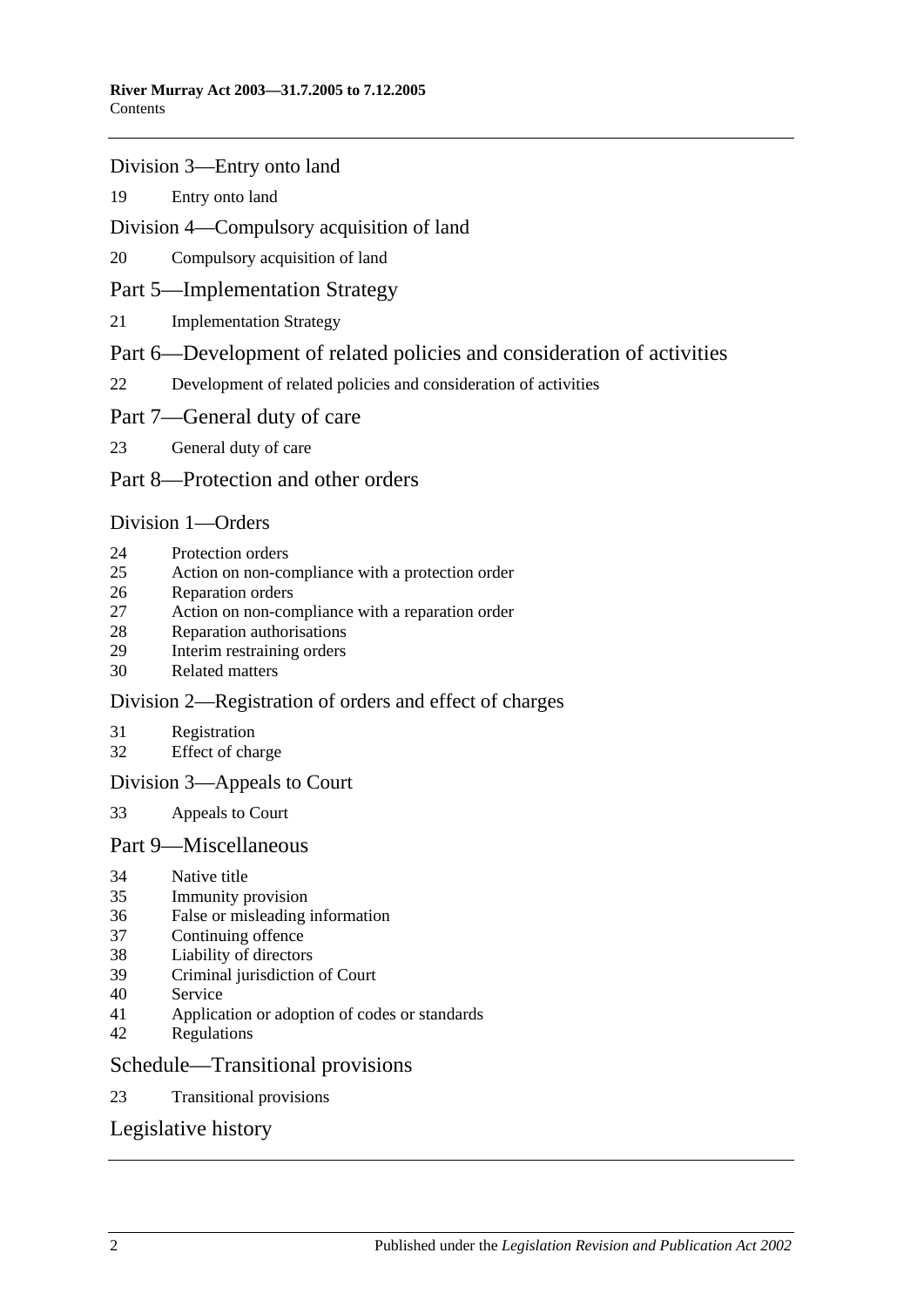### <span id="page-2-0"></span>**The Parliament of South Australia enacts as follows:**

### **Part 1—Preliminary**

### <span id="page-2-1"></span>**1—Short title**

This Act may be cited as the *River Murray Act 2003*.

#### <span id="page-2-2"></span>**2—Commencement**

This Act will come into operation on a day to be fixed by proclamation.

#### <span id="page-2-3"></span>**3—Interpretation**

(1) In this Act, unless the contrary intention appears—

*activity* includes the storage or possession of anything (including something in liquid or gaseous form);

*animal* means any live animal of any species and includes any animal organisms;

#### *approved account* means—

- (a) an account designated by the Minister as an approved account for the purposes of this Act, or a specified provision of this Act; or
- (b) the Consolidated Account;

*associate*—see [subsection](#page-4-0) (2);

*authorised officer*—see [section](#page-12-1) 13;

*business* includes a business not carried on for profit or gain;

*construct*, in relation to any works, includes—

- (a) to establish, build or erect the works;
- (b) to repair the works;
- (c) to make alterations to the works;
- (d) to enlarge or extend the works;

*council* means a council within the meaning of the *[Local Government](http://www.legislation.sa.gov.au/index.aspx?action=legref&type=act&legtitle=Local%20Government%20Act%201999) Act 1999*;

*Court* means the Environment, Resources and Development Court established under the *[Environment, Resources and Development Court Act](http://www.legislation.sa.gov.au/index.aspx?action=legref&type=act&legtitle=Environment%20Resources%20and%20Development%20Court%20Act%201993) 1993*;

*domestic activity* means an activity other than an activity undertaken in the course of a business;

*general duty of care* means the duty under [section](#page-23-1) 23;

*Implementation Strategy* means the River Murray Act Implementation Strategy under Part 5:

*infrastructure* includes—

- (a) pumps, pumping stations, pipes, tanks;
- (b) dams, reservoirs, artificial lakes and wells;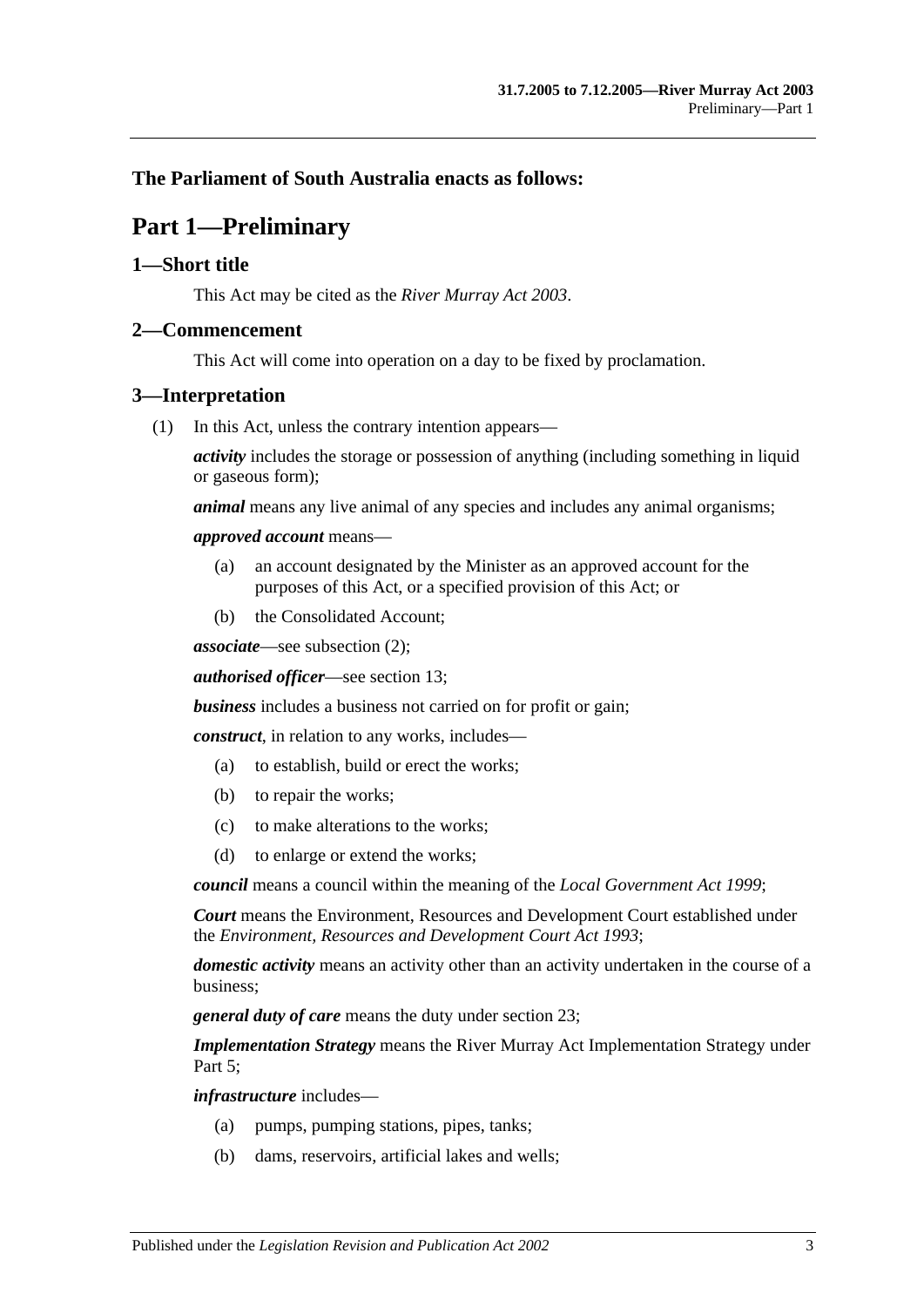- (c) embankments, walls, channels, drains, drainage holes or other forms of works or earthworks;
- (d) any item or thing used in connection with—
	- (i) testing, monitoring, protecting, enhancing or re-establishing any aspect of the environment; or
	- (ii) any other environmental program or initiative;
- (e) bridges and culverts;
- (f) buildings, structures and facilities;
- (g) other items brought within the ambit of this definition by the regulations;

*interim restraining order* means an Interim Restraining Order issued under [Division 1](#page-24-1) of [Part 8;](#page-24-0)

*land* means, according to the context—

- (a) land as a physical entity, including land covered by water;
- (b) any legal estate or interest in, or right in respect of, land;

*management agreement* means an agreement under [Division 2](#page-16-0) of [Part 4;](#page-15-1)

*Mining Act* means the *[Mining Act](http://www.legislation.sa.gov.au/index.aspx?action=legref&type=act&legtitle=Mining%20Act%201971) 1971*, the *[Opal Mining Act](http://www.legislation.sa.gov.au/index.aspx?action=legref&type=act&legtitle=Opal%20Mining%20Act%201995) 1995* or the *[Petroleum](http://www.legislation.sa.gov.au/index.aspx?action=legref&type=act&legtitle=Petroleum%20Act%202000)  Act [2000](http://www.legislation.sa.gov.au/index.aspx?action=legref&type=act&legtitle=Petroleum%20Act%202000)*;

*Murray-Darling Basin* has the same meaning as in the *[Murray-Darling Basin](http://www.legislation.sa.gov.au/index.aspx?action=legref&type=act&legtitle=Murray-Darling%20Basin%20Act%201993)  Act [1993](http://www.legislation.sa.gov.au/index.aspx?action=legref&type=act&legtitle=Murray-Darling%20Basin%20Act%201993)*;

*natural resources* of the River Murray means—

- (a) the River Murray system; and
- (b) soil, ground water and surface water, air, vegetation, animals and ecosystems connected or associated with the River Murray system; and
- (c) cultural heritage and natural heritage, and amenity and geological values, connected or associated with the River Murray system; and
- (d) minerals and other substances, and facilities, that are subject to the operation of a Mining Act and are such that activities undertaken in relation to them may have an impact on the River Murray;

*ORMs* means the objectives under [section](#page-7-0) 7:

*place* includes any land, water, premises or structure;

*project* includes any form of scheme, undertaking or activity;

*protection order* means a River Murray Protection Order issued under [Division 1](#page-24-1) of [Part 8;](#page-24-0)

*public authority* includes a Minister, statutory authority or council;

*related operational Act*—see [section](#page-5-2) 5(2);

*reparation authorisation* means an authorisation issued under [section](#page-29-0) 28;

*reparation order* means a River Murray Reparation Order issued under [Division 1](#page-24-1) of [Part 8;](#page-24-0)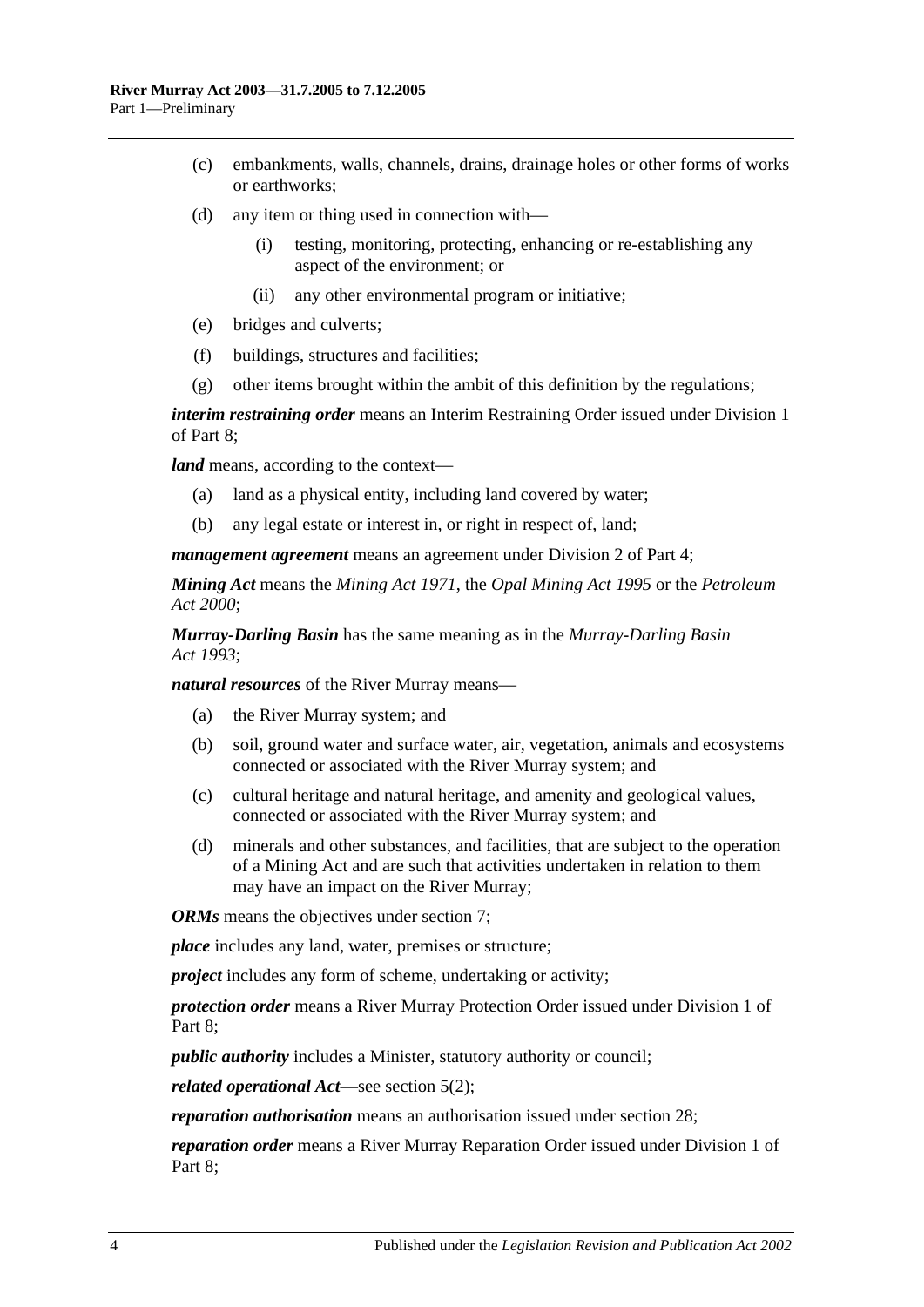#### *River Murray* means—

- (a) the main stem of the River Murray; and
- (b) the natural resources of the River Murray;

*River Murray Protection Area*—see [section](#page-5-0) 4;

*River Murray system* means the River Murray itself, and all anabranches, tributaries, flood plains, wetlands and estuaries that are in any way connected or associated with the river, and related beds, banks and shores;

*spouse* includes putative spouse (whether or not a declaration of the relationship has been made under the *[Family Relationships Act](http://www.legislation.sa.gov.au/index.aspx?action=legref&type=act&legtitle=Family%20Relationships%20Act%201975) 1975*);

*statutory authorisation* means an approval, consent, licence, permit or other authorisation granted or required under a related operational Act;

*statutory instrument* means—

- (a) a plan, program or policy; or
- (b) any other instrument of a prescribed kind,

prepared pursuant to the provisions of an Act;

*vegetation* includes any plant organisms;

*vehicle* includes any—

- (a) vessel or craft;
- (b) plant or equipment designed to be moved or operated by a driver;

*water resource* has the same meaning as in the *[Water Resources Act](http://www.legislation.sa.gov.au/index.aspx?action=legref&type=act&legtitle=Water%20Resources%20Act%201997) 1997*;

*works* includes any form of infrastructure.

- <span id="page-4-0"></span>(2) For the purposes of this Act, a person is an *associate* of another if—
	- (a) they are partners; or
	- (b) one is a spouse, parent or child of another; or
	- (c) they are both trustees or beneficiaries of the same trust, or one is a trustee and the other is a beneficiary of the same trust; or
	- (d) one is a body corporate or other entity (whether inside or outside Australia) and the other is a director or member of the governing body of the body corporate or other entity; or
	- (e) one is a body corporate or other entity (whether inside or outside Australia) and the other is a person who has a legal or equitable interest in five per cent or more of the share capital of the body corporate or other entity; or
	- (f) they are related bodies corporate within the meaning of the *Corporations Act 2001* of the Commonwealth; or
	- (g) a relationship of a prescribed kind exists between them; or
	- (h) a chain of relationships can be traced between them under any one or more of the above paragraphs.
- (3) For the purposes of [subsection](#page-4-0) (2), a *beneficiary* of a trust includes an object of a discretionary trust.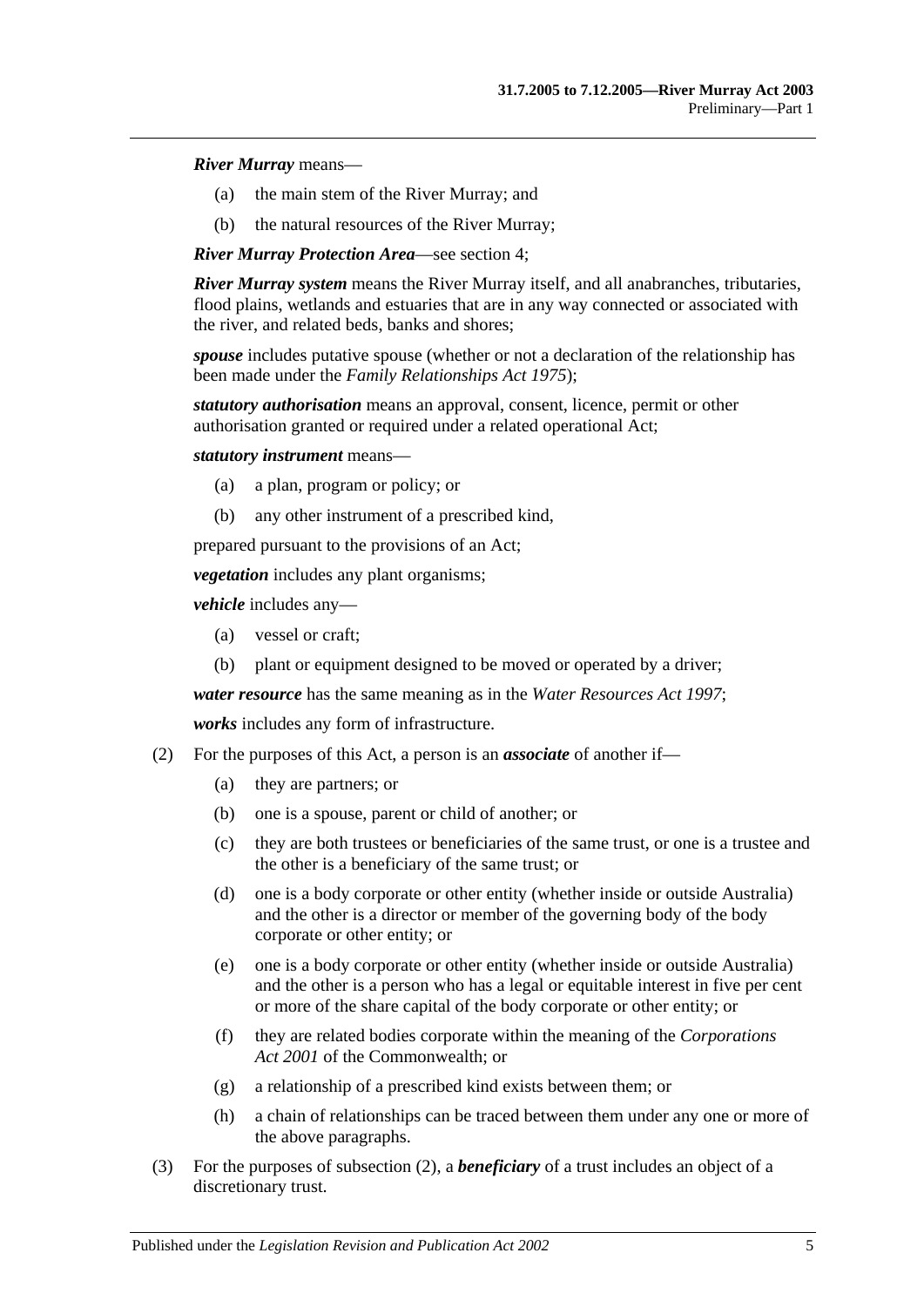- (4) A reference in this Act to the Agreement under the *[Murray-Darling Basin Act](http://www.legislation.sa.gov.au/index.aspx?action=legref&type=act&legtitle=Murray-Darling%20Basin%20Act%201993) 1993* is a reference to the Murray-Darling Basin Agreement approved under that Act and includes—
	- (a) the Schedules to that Agreement; and
	- (b) any amendment of or addition to the Agreement or the Schedules to the Agreement,

(insofar as the Schedules, amendments or additions have effect under the *[Murray-Darling Basin Act](http://www.legislation.sa.gov.au/index.aspx?action=legref&type=act&legtitle=Murray-Darling%20Basin%20Act%201993) 1993*).

- (5) A reference in this Act to the costs of any damage to the River Murray will be taken to include a reference to any costs associated with—
	- (a) minimising, managing or containing any such damage; or
	- (b) remedying any such damage; or
	- (c) addressing any consequences resulting from any such damage; or
	- (d) compensating for any loss or adverse impacts arising from any such damage.
- (6) For the purposes of this or any other Act, the Minister may, in assessing the costs or extent of any damage to the River Murray, apply any assumptions determined by the Minister to be reasonable in the circumstances.

#### <span id="page-5-3"></span><span id="page-5-0"></span>**4—River Murray Protection Areas**

- (1) The Governor may, by regulation, designate areas as River Murray Protection Areas for the purposes of this or any other Act.
- (2) The Governor may, in designating areas under [subsection](#page-5-3) (1), designate different areas for different purposes or different Acts (and accordingly areas designated for one purpose or Act may overlap with other areas designated for another purpose or Act).

#### <span id="page-5-1"></span>**5—Interaction with other Acts**

- (1) Except where the contrary intention is expressed in this or any other Act, this Act is in addition to and does not limit or derogate from the provisions of any other Act.
- <span id="page-5-2"></span>(2) For the purposes of this Act, the following are related operational Acts:
	- (b) *[Aquaculture Act](http://www.legislation.sa.gov.au/index.aspx?action=legref&type=act&legtitle=Aquaculture%20Act%202001) 2001*;
	- (c) *[Coast Protection Act](http://www.legislation.sa.gov.au/index.aspx?action=legref&type=act&legtitle=Coast%20Protection%20Act%201972) 1972*;
	- (d) *[Crown Lands Act](http://www.legislation.sa.gov.au/index.aspx?action=legref&type=act&legtitle=Crown%20Lands%20Act%201929) 1929*;
	- (e) *[Development Act](http://www.legislation.sa.gov.au/index.aspx?action=legref&type=act&legtitle=Development%20Act%201993) 1993*;
	- (f) *[Environment Protection Act](http://www.legislation.sa.gov.au/index.aspx?action=legref&type=act&legtitle=Environment%20Protection%20Act%201993) 1993*;
	- (g) *[Fisheries Act](http://www.legislation.sa.gov.au/index.aspx?action=legref&type=act&legtitle=Fisheries%20Act%201982) 1982*;
	- (h) *[Harbors and Navigation Act](http://www.legislation.sa.gov.au/index.aspx?action=legref&type=act&legtitle=Harbors%20and%20Navigation%20Act%201993) 1993*;
	- (i) *[Heritage Act](http://www.legislation.sa.gov.au/index.aspx?action=legref&type=act&legtitle=Heritage%20Act%201993) 1993*;
	- (j) *[Historic Shipwrecks Act](http://www.legislation.sa.gov.au/index.aspx?action=legref&type=act&legtitle=Historic%20Shipwrecks%20Act%201981) 1981*;
	- (k) *[Irrigation Act](http://www.legislation.sa.gov.au/index.aspx?action=legref&type=act&legtitle=Irrigation%20Act%201994) 1994*;
	- (l) *[Murray-Darling Basin Act](http://www.legislation.sa.gov.au/index.aspx?action=legref&type=act&legtitle=Murray-Darling%20Basin%20Act%201993) 1993*;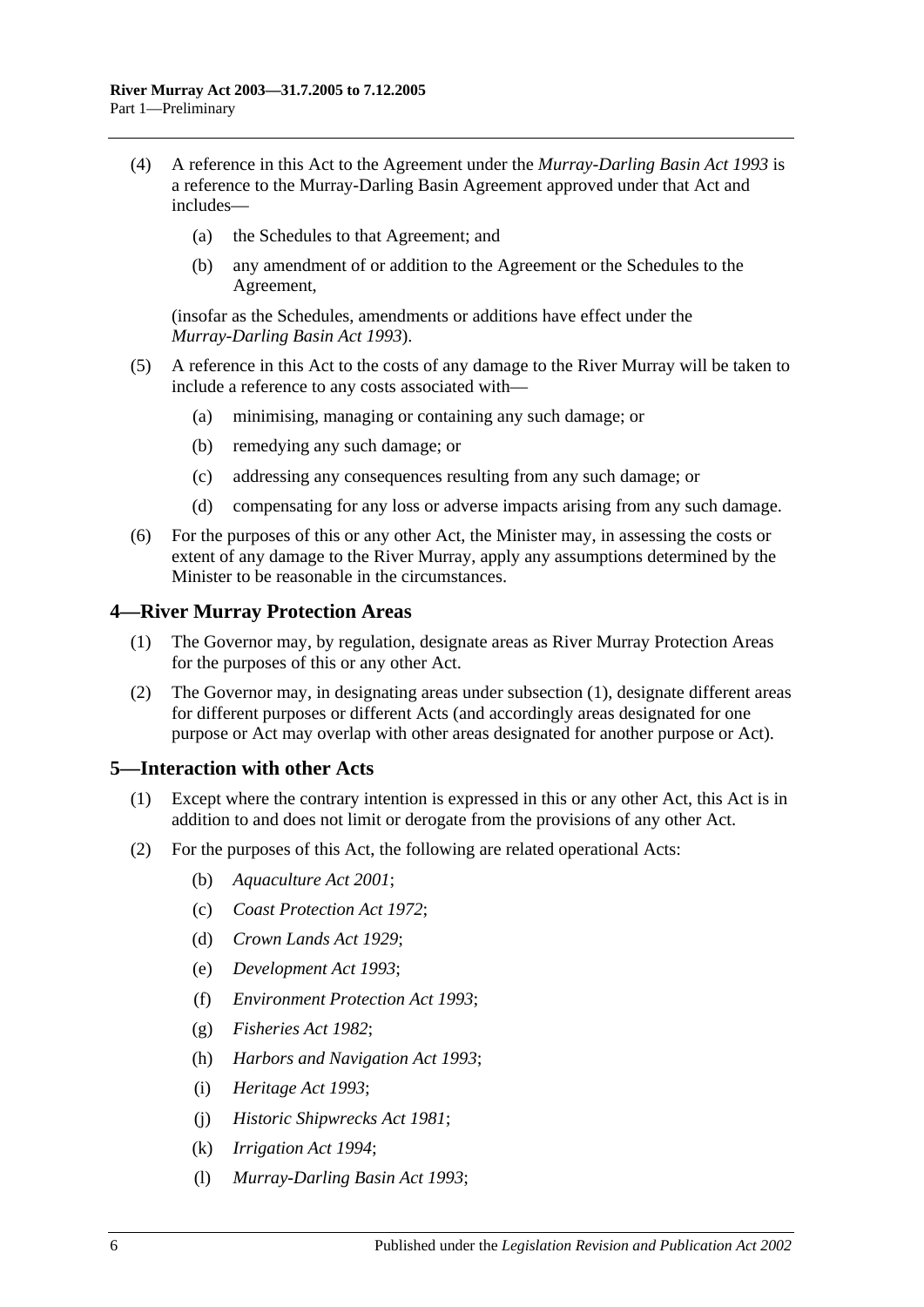- (m) *[National Parks and Wildlife Act](http://www.legislation.sa.gov.au/index.aspx?action=legref&type=act&legtitle=National%20Parks%20and%20Wildlife%20Act%201972) 1972*;
- (n) *[Native Vegetation Act](http://www.legislation.sa.gov.au/index.aspx?action=legref&type=act&legtitle=Native%20Vegetation%20Act%201991) 1991*;
- (o) *[Natural Resources Management Act](http://www.legislation.sa.gov.au/index.aspx?action=legref&type=act&legtitle=Natural%20Resources%20Management%20Act%202004) 2004*;
- (p) *[South Eastern Water Conservation and Drainage Act](http://www.legislation.sa.gov.au/index.aspx?action=legref&type=act&legtitle=South%20Eastern%20Water%20Conservation%20and%20Drainage%20Act%201992) 1992*;
- (r) any Mining Act;
- (s) any other Act prescribed as a related operational Act by the regulations.

### <span id="page-6-0"></span>**Part 2—Objects of Act and statutory objectives**

#### <span id="page-6-1"></span>**6—Objects**

- (1) The objects of this Act are—
	- (a) to ensure that all reasonable and practicable measures are taken to protect, restore and enhance the River Murray in recognition of its critical importance to the South Australian community and its unique value from environmental, economic and social perspectives and to give special acknowledgement to the need to ensure that the use and management of the River Murray sustains the physical, economic and social well being of the people of the State and facilitates the economic development of the State; and
	- (b) to provide mechanisms to ensure that any development or activities that may affect the River Murray are undertaken in a way that provides the greatest benefit to, or protection of, the River Murray while at the same time providing for the economic, social and physical well being of the community; and
	- (c) to provide mechanisms so that development and activities that are unacceptable in view of their adverse effects on the River Murray are prevented from proceeding, regulated or brought to an end; and
	- (d) to promote the principles of ecologically sustainable development in relation to the use and management of the River Murray; and
	- (e) to ensure that proper weight is given to the significance and well being of the River Murray when legislative plans and strategies are being developed or implemented; and
	- (f) to respect the interests and aspirations of indigenous peoples with an association with the River Murray and to give due recognition to the ability of those indigenous people to make a significant contribution to the promotion of the principles of ecologically sustainable development in relation to the use and management of the River Murray; and
	- (g) to respect the interests and views of other people within the community with an association with the River Murray and to give due recognition to the ability of those people to make a significant contribution to the promotion of the principles of ecologically sustainable development in relation to the use and management of the River Murray; and
	- (h) otherwise to ensure the future health, and to recognise the importance, of the River Murray.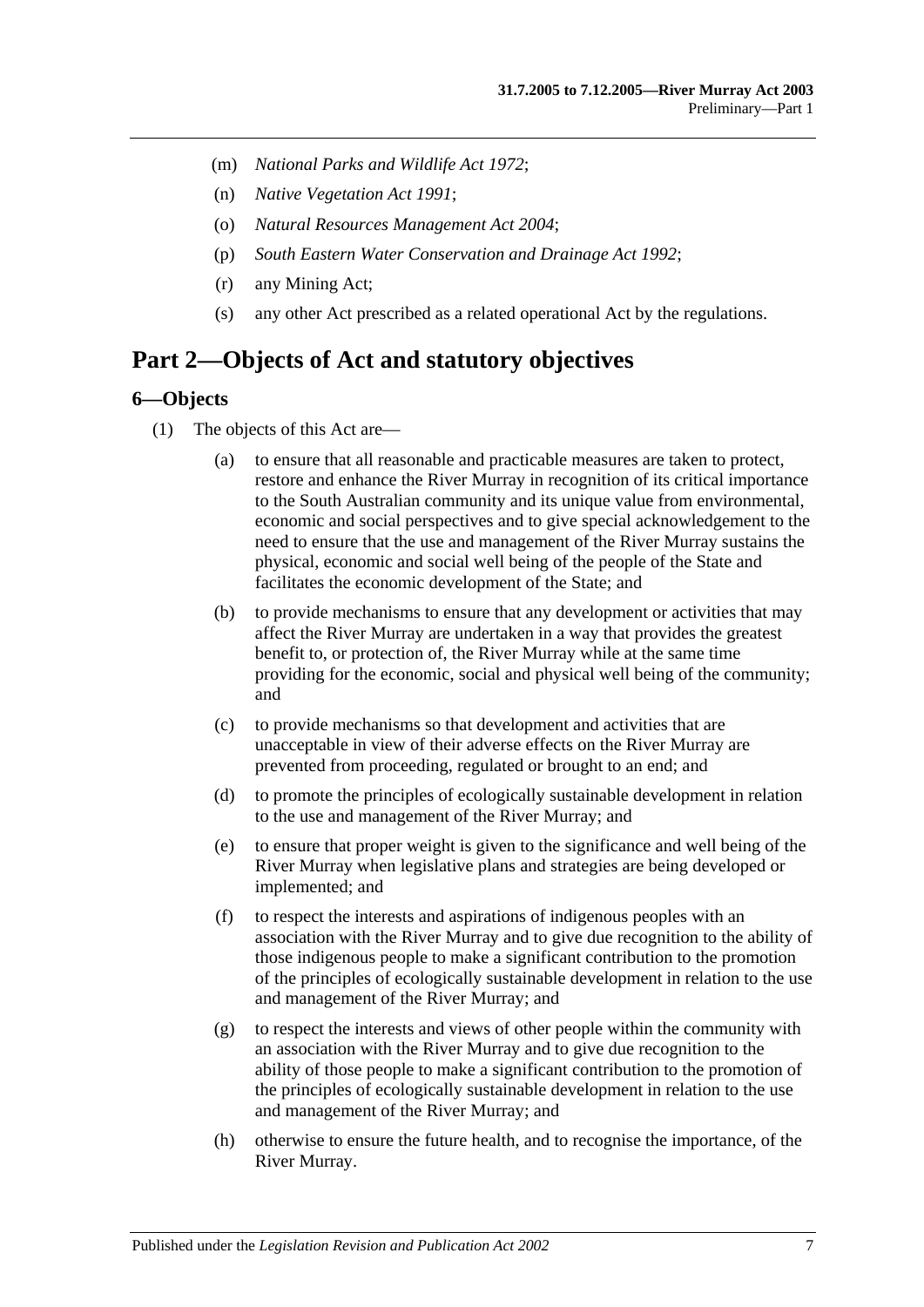- (2) For the purposes of this section, the following are declared to be the principles of ecologically sustainable development:
	- (a) that the use, development and protection of the environment should be managed in a way, and at a rate, that will enable people and communities to provide for their economic, social and physical well-being and for their health and safety while—
		- (i) sustaining the potential of natural and physical resources to meet the reasonably forseeable needs of future generations; and
		- (ii) safeguarding the life-supporting capacity of air, water, land and ecosystems; and
		- (iii) avoiding, remedying or mitigating any adverse effects of activities on the environment;
	- (b) that proper weight should be given to both long and short term economic, environmental, social and equity considerations in deciding all matters relating to environmental protection, restoration and enhancement and to the facilitation of sustainable economic development.

### <span id="page-7-0"></span>**7—Objectives**

- (1) The following objectives will apply in connection with the operation of this Act:
	- (a) the river health objectives; and
	- (b) the environmental flow objectives; and
	- (c) the water quality objectives; and
	- (d) the human dimension objectives.
- (2) The river health objectives are as follows:
	- (a) the key habitat features in the River Murray system are to be maintained, protected and restored in order to enhance ecological processes;
	- (b) the environments constituted by the River Murray system, with particular reference to high-value floodplains and wetlands of national and international importance, are to be protected and restored;
	- (c) the extinction of native species of animal and vegetation associated with the River Murray system is to be prevented;
	- (d) barriers to the migration of native species of animal within the River Murray system are to be avoided or overcome.
- (3) The environmental flow objectives are as follows:
	- (a) ecologically significant elements of the natural flow regime of the River Murray system are to be reinstated and maintained;
	- (b) the Murray mouth should be kept open in order to maintain navigation and the passage of fish in the area, and to enhance the health of the River Murray system and estuarine conditions in the Coorong;
	- (c) significant improvements are to be made in the connectivity between and within the environments constituted by the River Murray system.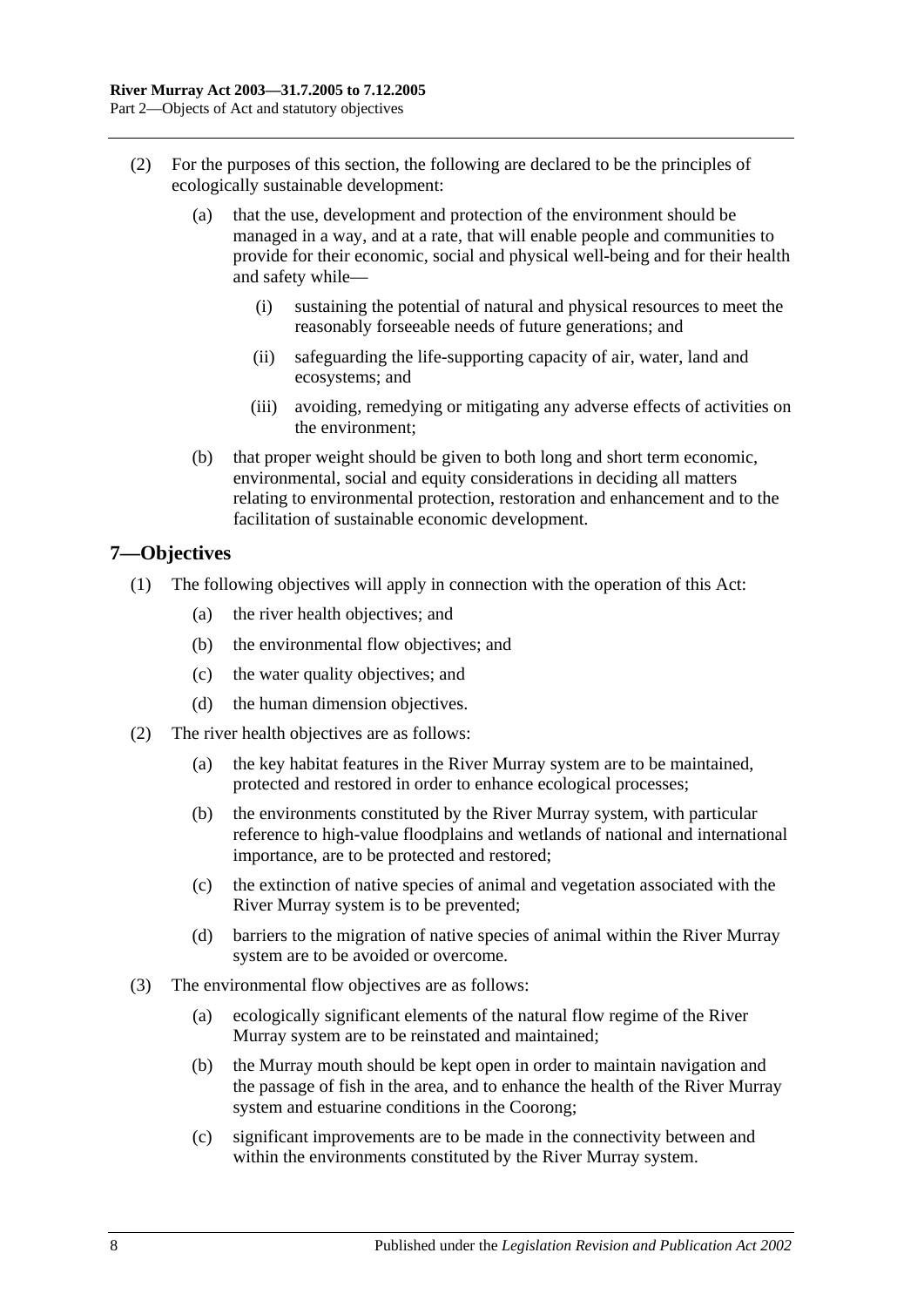- (4) The water quality objectives are as follows:
	- (a) water quality within the River Murray system should be improved to a level that sustains the ecological processes, environmental values and productive capacity of the system;
	- (b) the impact of salinity on the ecological processes and productive capacity of the River Murray system is to be minimised;
	- (c) nutrient levels within the River Murray system are to be managed so as to prevent or reduce the occurrence of algal blooms, and to minimise other impacts from nutrients on the ecological processes, environmental values and productive capacity of the system;
	- (d) the impact of potential pollutants, such as sediment and pesticides, on the environments constituted by the River Murray system is to be minimised.
- (5) The human dimension objectives are as follows:
	- (a) a responsive and adaptable approach to the management of the River Murray system is to be implemented taking into account ecological outcomes, community interests and new information that may become available from time to time;
	- (b) the community's knowledge and understanding of the River Murray system is to be gathered, considered and disseminated in order to promote the health and proper management of the system;
	- (c) the interests of the community are to be taken into account by recognising indigenous and other cultural, and historical, relationships with the River Murray and its surrounding areas, and by ensuring appropriate participation in processes associated with the management of the River Murray system;
	- (d) the importance of a healthy river to the economic, social and cultural prosperity of communities along the length of the river, and the community more generally, is to be recognised.
- (6) The objectives will be collectively known as the *Objectives for a Healthy River Murray* (or *ORMs*).

#### <span id="page-8-0"></span>**8—Administration of Act to achieve objects and objectives**

The Minister, the Court and other persons or bodies involved in the administration of this Act, and any other person or body required to consider the operation or application of this Act (whether acting under this Act or another Act), must act consistently with, and seek to further—

- (a) the objects of this Act; and
- (b) the ORMs.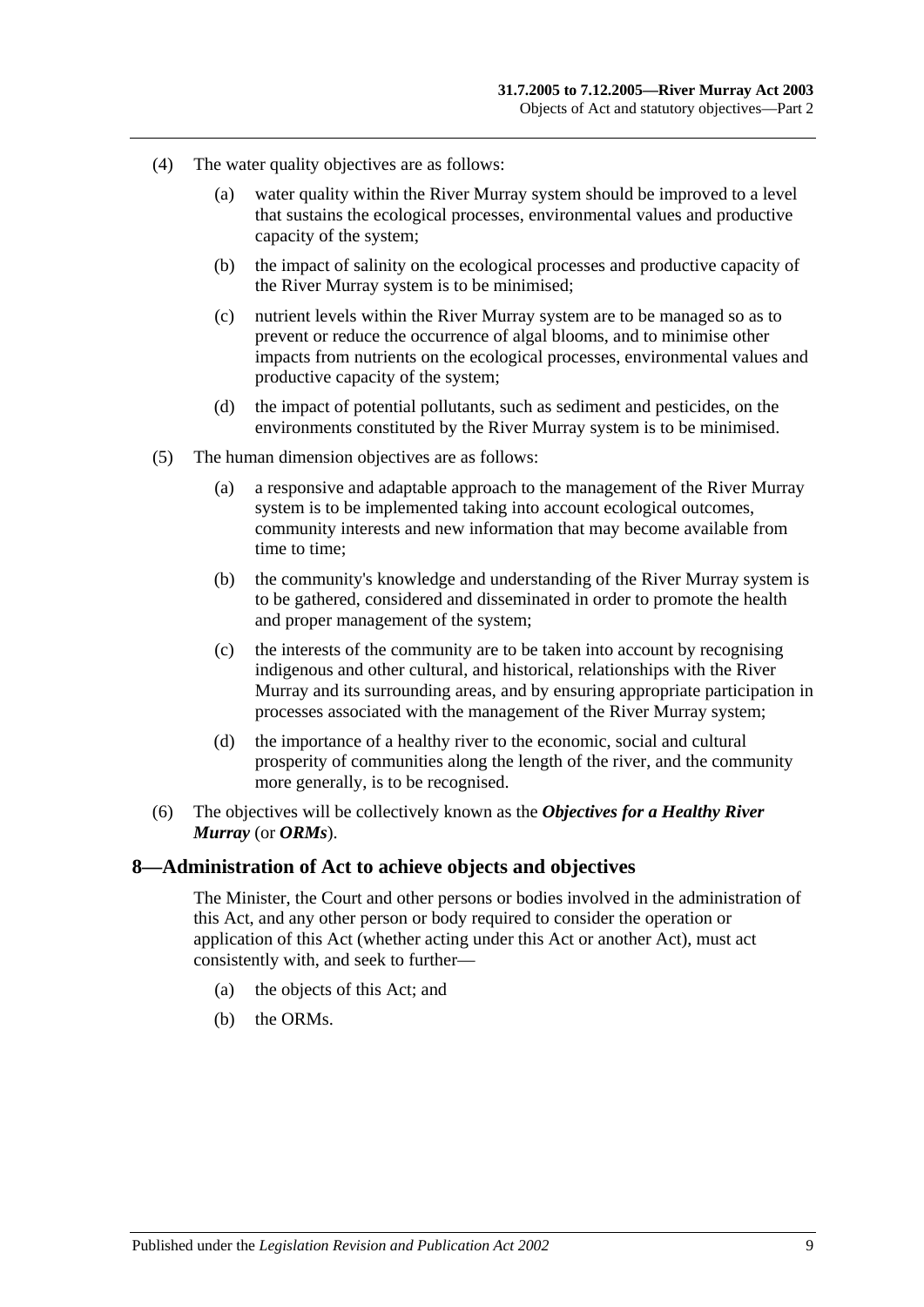## <span id="page-9-0"></span>**Part 3—Administration**

### <span id="page-9-1"></span>**Division 1—The Minister**

### <span id="page-9-2"></span>**9—Functions and powers of the Minister**

- <span id="page-9-3"></span>(1) The functions of the Minister under this Act are—
	- (a) to prepare the Implementation Strategy; and
	- (b) to undertake a role in the development of statutory instruments that are to have application within the Murray-Darling Basin; and
	- (c) to provide advice with respect to the approval of activities proposed to be undertaken within the Murray-Darling Basin that may have an impact on the River Murray; and
	- (d) to consult with relevant persons, bodies or authorities, including indigenous peoples with an association with the River Murray, and with the wider community, about the goals or outcomes that should be adopted or pursued in order to achieve or advance the objects of this Act and the ORMs; and
	- (e) as far as reasonably practicable and appropriate—
		- (i) to act to integrate the administration of this Act with the administration of other legislation that may affect the River Murray; and
		- (ii) to promote the integration or co-ordination of policies, programs, plans and projects developed, administered or undertaken by other persons, bodies or authorities insofar as they are relevant to the protection, improvement or enhancement of the River Murray; and
	- (f) to institute, supervise or promote programs to protect, maintain or improve the River Murray; and
	- (g) to undertake monitoring programs to collect data on the state of the River Murray and other relevant information, and to assess and apply other information relevant to the River Murray obtained from other programs or sources; and
	- (h) to conduct or promote research and public education in relation to the protection, improvement or enhancement of the River Murray; and
	- (i) to keep the state of the River Murray under review; and
	- (j) to keep—
		- (i) the operation of this Act under review; and
		- (ii) the operation of any related operational Act under review, insofar as may be relevant to the River Murray or to securing the objects of this Act; and
	- $(k)$  to consider, as the Minister thinks fit—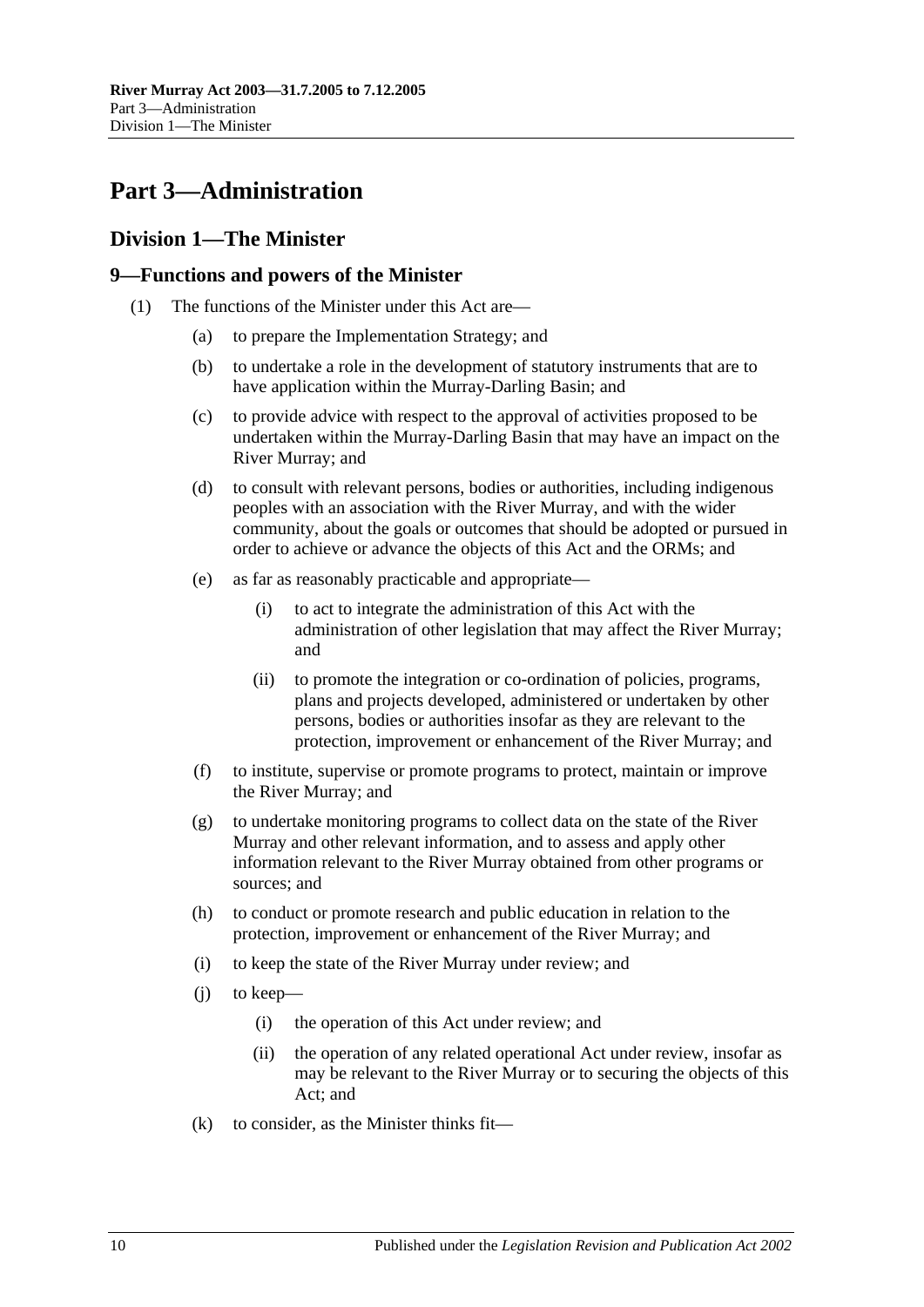- (i) whether it is necessary or desirable to amend any Act (including this Act), or to modify any legislative policies or administrative practices (whether under this or any other Act) in order to advance the objects of this Act and the ORMs; or
- (ii) whether additional Acts should be prescribed as related operational Acts for the purposes of this Act,

and to make recommendations in relation to these matters; and

- (l) to assess the extent to which the objects of this Act are being considered in the administration of other relevant Acts; and
- (m) to undertake the enforcement of this Act, especially in relation to the general duty of care; and
- (n) such other functions assigned to the Minister by or under this or any other Act.
- (2) The Minister—
	- (a) must consult with prescribed persons, bodies or authorities when acting in prescribed circumstances; and
	- (b) should, when consulting with indigenous peoples under [subsection](#page-9-3)  $(1)(d)$ , give special consideration to their particular needs; and
	- (c) should, when consulting with other people, give consideration to any special needs that they may have in the circumstances.
- (3) The administration of—
	- (a) this Act; and
	- (b) the *[Murray-Darling Basin Act](http://www.legislation.sa.gov.au/index.aspx?action=legref&type=act&legtitle=Murray-Darling%20Basin%20Act%201993) 1993*,

must be committed to the same Minister.

- (4) The Minister should adopt a leadership role in relation to the management of the Murray-Darling Basin.
- <span id="page-10-0"></span>(5) The Minister has the power to do anything necessary, expedient or incidental to—
	- (a) performing the functions of the Minister under this Act; or
	- (b) administering this Act or the *[Murray-Darling Basin Act](http://www.legislation.sa.gov.au/index.aspx?action=legref&type=act&legtitle=Murray-Darling%20Basin%20Act%201993) 1993*; or
	- (c) furthering the objects of this Act or the ORMs.
- (6) Without limiting the operation of [subsection](#page-10-0) (5), the Minister may—
	- (a) enter into any form of contract, agreement or arrangement; and
	- (b) acquire, hold, deal with and dispose of real and personal property or any interest in real or personal property; and
	- (c) carry out projects in relation to the River Murray (including projects that are relevant to the implementation of the *[Murray-Darling Basin Act](http://www.legislation.sa.gov.au/index.aspx?action=legref&type=act&legtitle=Murray-Darling%20Basin%20Act%201993) 1993*, the Agreement under that Act, or any resolution of the Ministerial Council under the Agreement under that Act); and
	- (d) provide for the care, control, management, conservation or preservation of any land within the Murray-Darling Basin; and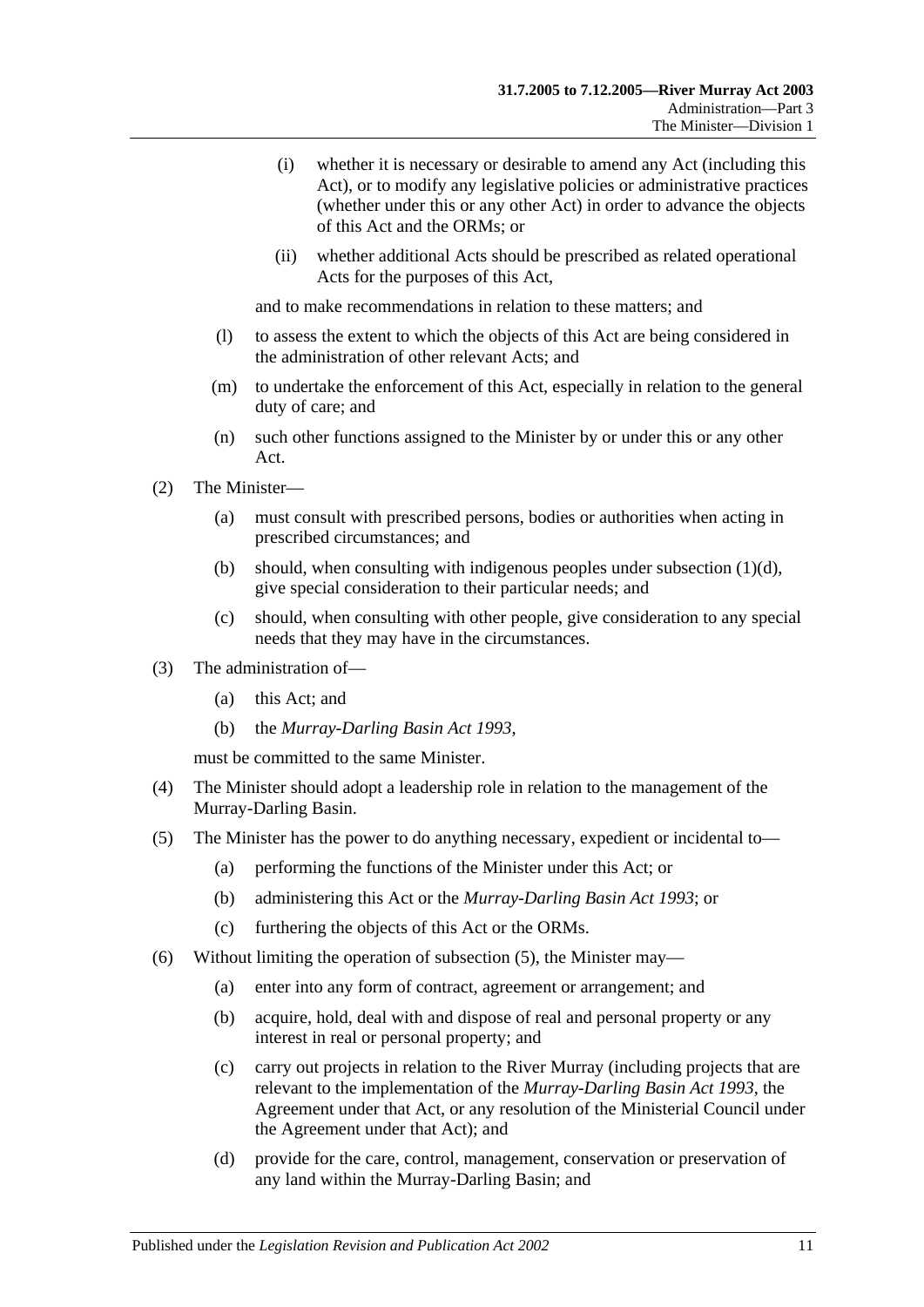(e) act in conjunction with any other person or authority.

### <span id="page-11-0"></span>**10—Annual report**

- (1) The Minister must on or before 30 September in each year prepare a report on the operation of this Act for the financial year ending on the preceding 30 June.
- (2) The report must include—
	- (a) information on the implementation of this Act (taking into account the provisions of the Implementation Strategy); and
	- (b) information on the extent to which the objects of this Act and the ORMs are being achieved; and
	- (c) reports on the following matters for the relevant financial year:
		- (i) the referral of matters to the Minister under any related operational Act; and
		- (ii) the enforcement of the general duty of care; and
		- (iii) action taken by the Minister or an authorised officer under [Part 8.](#page-24-0)
- (3) The Minister must cause a copy of the report to be laid before both Houses of Parliament within 6 sitting days after the report is prepared.

### <span id="page-11-1"></span>**11—Three-yearly reports**

- (1) The Minister must, on a three-yearly basis, undertake a review of this Act.
- (2) The review must include—
	- (a) an assessment of the interaction between this Act, the related operational Acts, and any other Act considered relevant by the Minister; and
	- (b) an assessment of the state of the River Murray, especially taking into account the ORMs,

and may include other matters determined by the Minister to be relevant to a review of this Act.

(3) The review must be undertaken so as to coincide with the end of a financial year and the outcome of the review must be reported on as part of the Minister's annual report to Parliament for that financial year.

### <span id="page-11-2"></span>**12—Power of delegation**

- (1) The Minister may delegate to a body or person (including a person for the time being holding or acting in a specified office or position) a function or power of the Minister under this Act or any related operational Act.
- (2) A delegation under this section—
	- (a) must be by instrument in writing; and
	- (b) may be absolute or conditional; and
	- (c) does not derogate from the power of the Minister to act in any matter; and
	- (d) is revocable at will.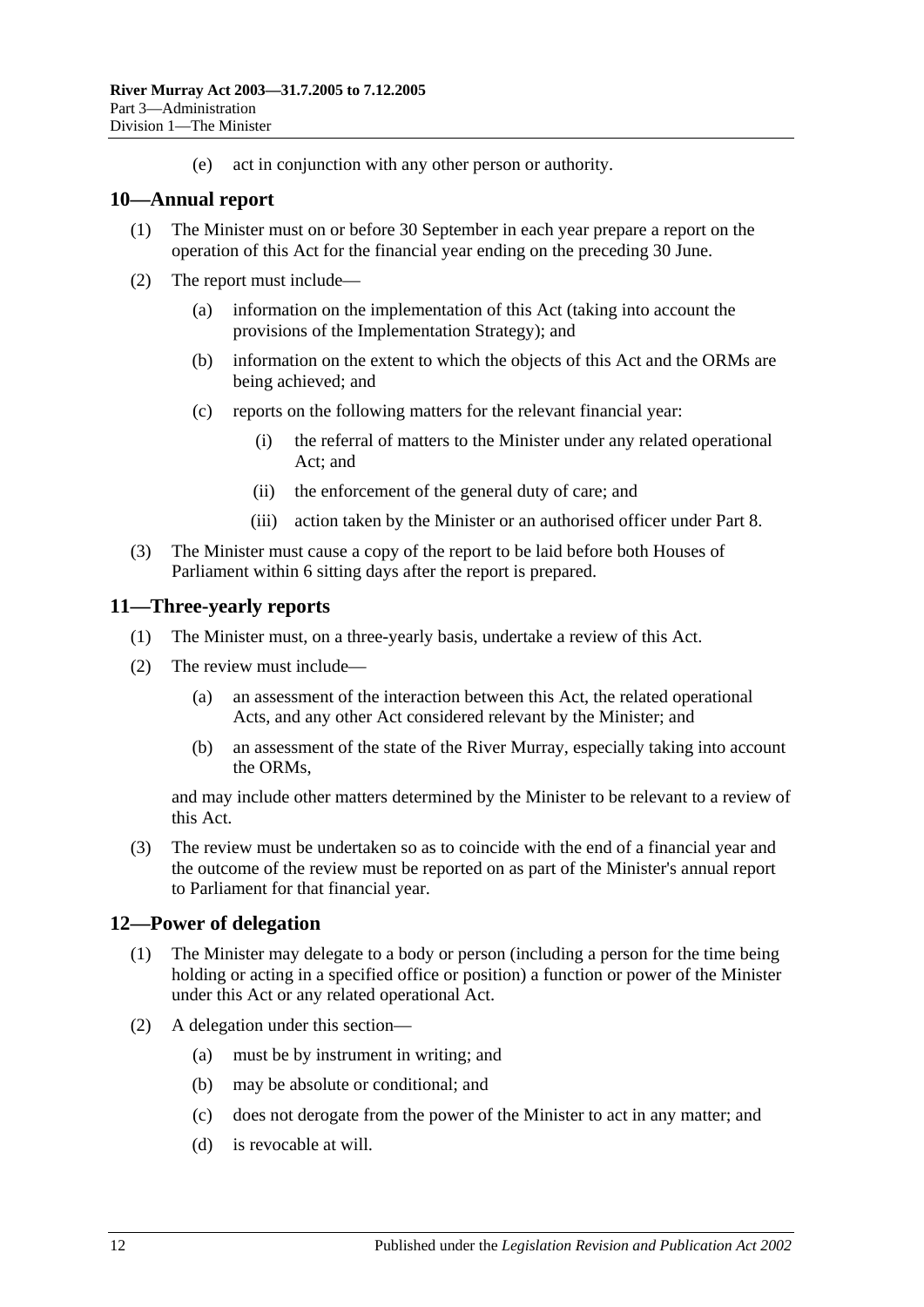(3) A function or power delegated under this section may, if the instrument of delegation so provides, be further delegated.

### <span id="page-12-0"></span>**Division 2—Authorised officers**

### <span id="page-12-3"></span><span id="page-12-1"></span>**13—Appointment of authorised officers**

- (1) The Minister may appoint persons to be authorised officers for the purposes of this Act.
- (2) An appointment under [subsection](#page-12-3) (1) may be made subject to conditions or limitations specified in the instrument of appointment.
- (3) An authorised officer appointed under [subsection](#page-12-3) (1) must be issued with an identity card—
	- (a) containing the person's name and a photograph of the person; and
	- (b) stating that the person is an authorised officer for the purposes of this Act; and
	- (c) stating any limitations on the authorised officer's authority.
- (4) An authorised officer must, at the request of a person in relation to whom the authorised officer intends to exercise any powers under this Act, produce for the inspection of the person his or her identity card.

### <span id="page-12-4"></span><span id="page-12-2"></span>**14—Powers of authorised officers**

- <span id="page-12-5"></span>(1) An authorised officer may, as may reasonably be required in connection with the administration, operation or enforcement of this Act, at any reasonable time—
	- (a) enter any place;
	- (b) inspect any place, including the stratum lying below the surface of any land, and water on or under any land, and inspect any works, plant or equipment;
	- (c) enter and inspect any vehicle and for that purpose require a vehicle to stop, or to be presented for inspection at a place and time specified by the authorised officer, and board any vessel or craft;
	- (d) give directions with respect to the stopping, securing or movement of a vehicle, plant, equipment or other thing;
	- (e) require a person apparently in charge of a vessel or craft to facilitate any boarding;
	- (f) take measurements, including measurements of the flow of any water on or under any land or relating to any change in any aspect of the environment;
	- (g) place any markers, pegs or other items or equipment in order to assist in environmental testing or monitoring;
	- (h) take samples of any substance or thing from any place (including under any land), or vehicle, for analysis;
	- (i) with the authority of a warrant issued by a magistrate, require any person to produce specified documents or documents of a specified kind, including a written record that reproduces in an understandable form information stored by computer, microfilm or other process;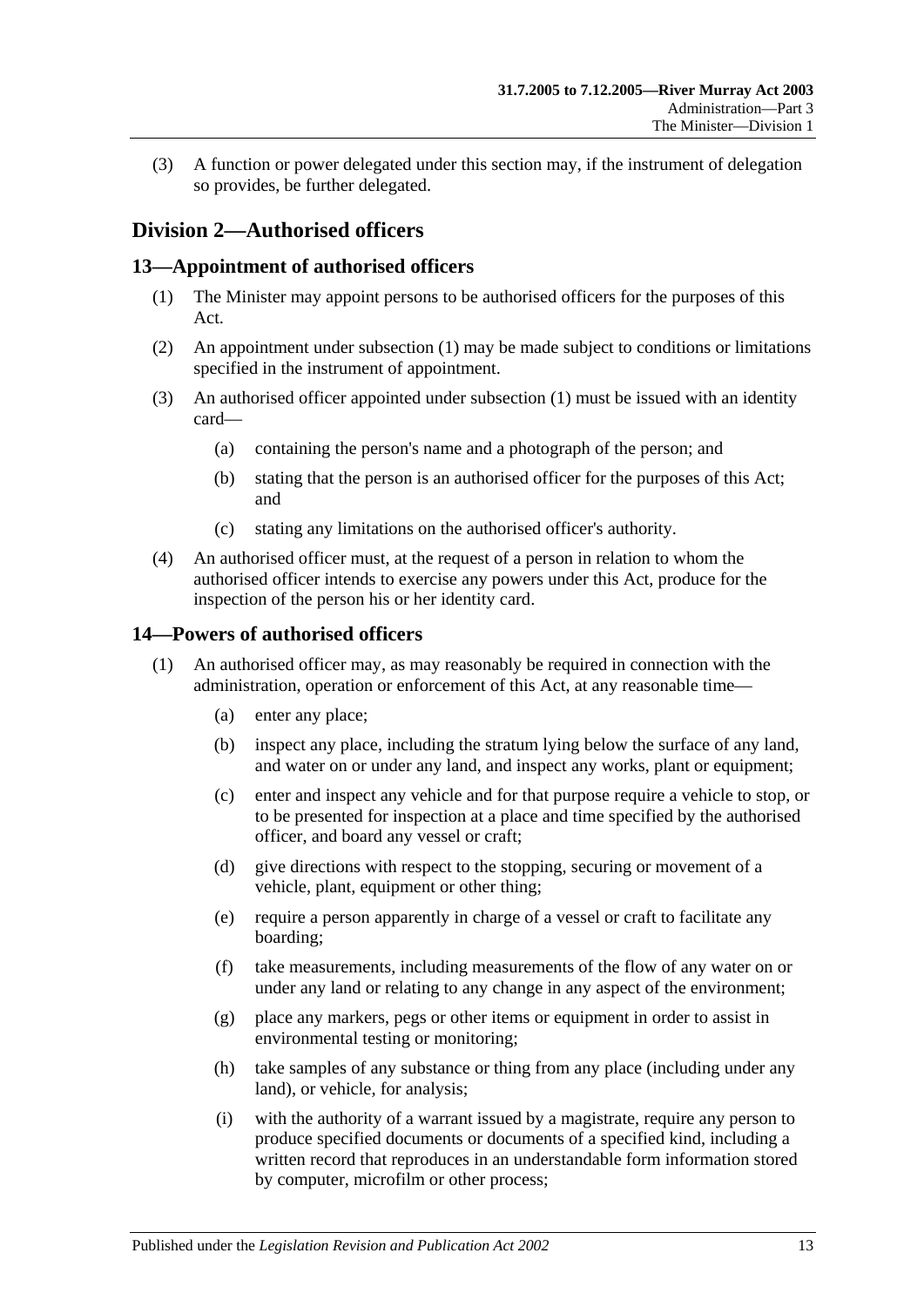- (j) examine, copy or take extracts from a document or information so produced or require a person to provide a copy of any such document or information;
- (k) take photographs, films, audio, video or other recordings;
- (l) examine or test any vehicle, plant, equipment, fitting or other thing, or cause or require it to be so examined or tested, or seize it or require its production for such examination or testing;
- (m) seize and retain anything that the authorised officer reasonably suspects has been used in, or may constitute evidence of, a contravention of this Act;
- (n) require a person who the authorised officer reasonably suspects has committed, is committing or is about to commit, a contravention of this Act to state the person's full name and usual place of residence and to produce evidence of the person's identity;
- (o) require a person to answer questions;
- (p) give directions reasonably required in connection with the exercise of a power conferred by any of the above paragraphs or otherwise in connection with the administration, operation or enforcement of this Act;
- (q) exercise other prescribed powers.
- <span id="page-13-0"></span>(2) Without limiting [subsection](#page-12-4) (1), an authorised officer may exercise a power under this section for the purpose of determining whether a management agreement is being, or has been, complied with.
- (3) An authorised officer must not exercise a power conferred by [subsection](#page-12-4) (1) or [\(2\)](#page-13-0) in respect of residential premises (but may be exercised in respect of any vessel or craft).
- (4) An authorised officer in exercising powers under this section may be accompanied by such assistants as are reasonably required in the circumstances.
- <span id="page-13-1"></span>(5) An authorised officer may use force to enter any place or vehicle—
	- (a) on the authority of a warrant issued by a magistrate; or
	- (b) if the authorised officer believes, on reasonable grounds, that the circumstances require immediate action to be taken.
- (6) A magistrate must not issue a warrant under [subsection](#page-13-1) (5) unless satisfied that there are reasonable grounds to believe—
	- (a) that a contravention of this Act has been, is being, or is about to be, committed in or on a place or vehicle; or
	- (b) that something may be found in or on a place or vehicle that has been used in, or constitutes evidence of, a contravention of this Act; or
	- (c) that the circumstances require immediate action.
- (7) An application for the issue of a warrant under this section—
	- (a) may be made either personally or by telephone; and
	- (b) must be made in accordance with any procedures prescribed by the regulations.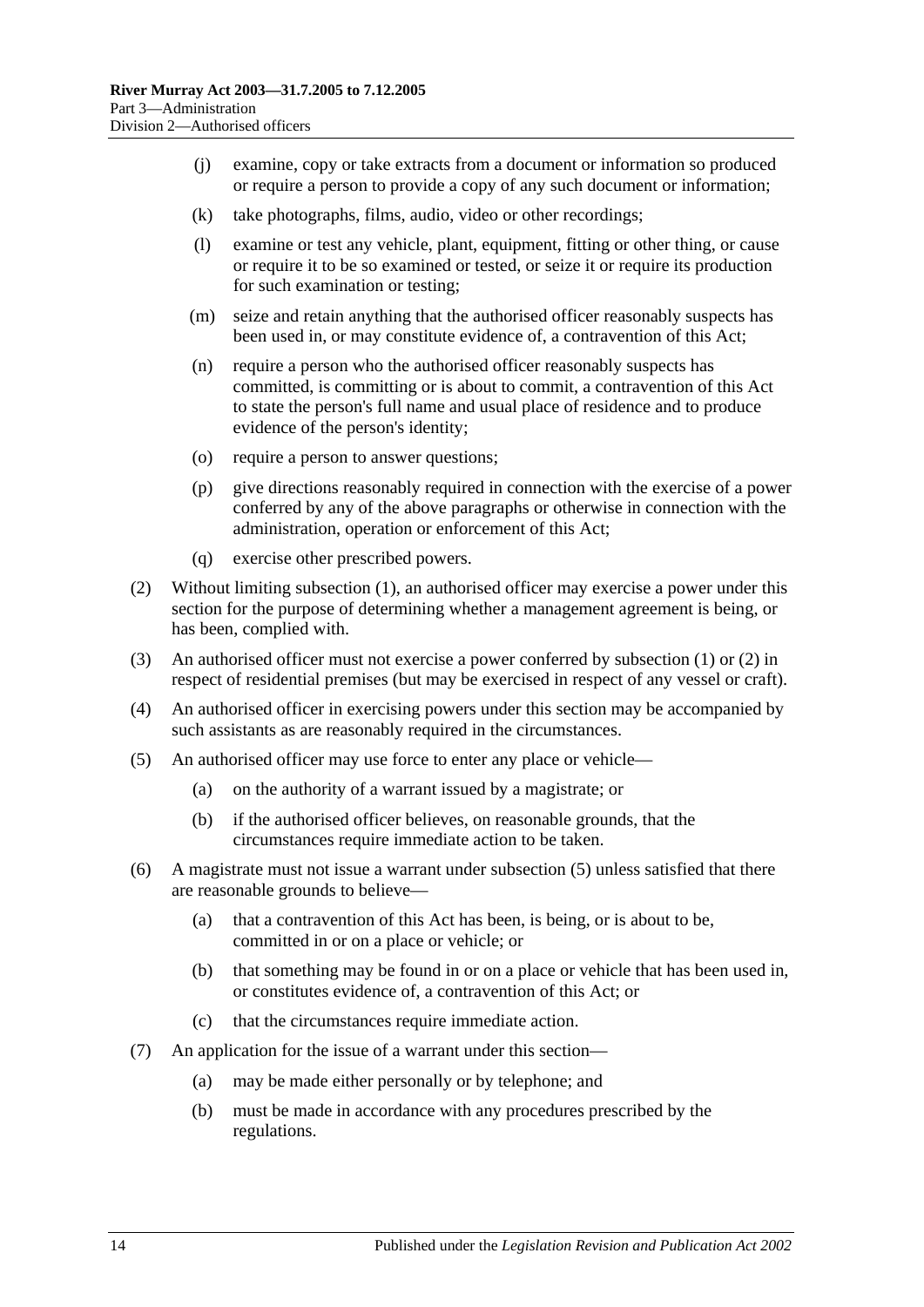- (8) If an authorised officer digs up any land under [subsection](#page-12-4) (1), the authorised officer must, after taking such steps as the authorised officer thinks fit in the exercise of powers under that subsection, insofar as is reasonably practicable, take steps to ensure that the land is restored to such state as is reasonable in the circumstances.
- (9) An authorised officer must, in taking any action under this section, have regard to any request made by any indigenous peoples with an association with the River Murray that the authorised officer (or authorised officers more generally) not enter a specified area.
- <span id="page-14-1"></span>(10) An authorised officer must, before exercising powers under this section in relation to a person, insofar as is reasonably practicable, provide to the person a copy of an information sheet that sets out information about the source and extent of the authorised officer's powers under this section, and about the action that may be taken against the person if he or she fails to comply with a requirement or direction of an authorised officer under this section.
- (11) For the purposes of [subsection](#page-14-1) (10), an *information sheet* is a document approved by the Minister for the purposes of that subsection.

### <span id="page-14-0"></span>**15—Hindering etc persons engaged in the administration of this Act**

- (1) A person who—
	- (a) without reasonable excuse hinders or obstructs an authorised officer or other person engaged in the administration of this Act; or
	- (b) fails to answer a question put by an authorised officer to the best of his or her knowledge, information or belief; or
	- (c) produces a document or record that he or she knows, or ought to know, is false or misleading in a material particular; or
	- (d) fails without reasonable excuse to comply with a requirement or direction of an authorised officer under this Act; or
	- (e) uses abusive, threatening or insulting language to an authorised officer, or a person assisting an authorised officer; or
	- (f) falsely represents, by words or conduct, that he or she is an authorised officer,

is guilty of an offence.

Maximum penalty: \$20 000.

- (2) A person (other than an authorised officer) who, without the permission of the Minister, removes, destroys or interferes with any marker, peg or other item or equipment placed under section  $14(1)(g)$  is guilty of an offence. Maximum penalty: \$10 000.
- (3) An authorised officer, or a person assisting an authorised officer, who—
	- (a) addresses offensive language to any person; or
	- (b) without lawful authority hinders or obstructs or uses or threatens to use force in relation to any other person,

is guilty of an offence.

Maximum penalty: \$10 000.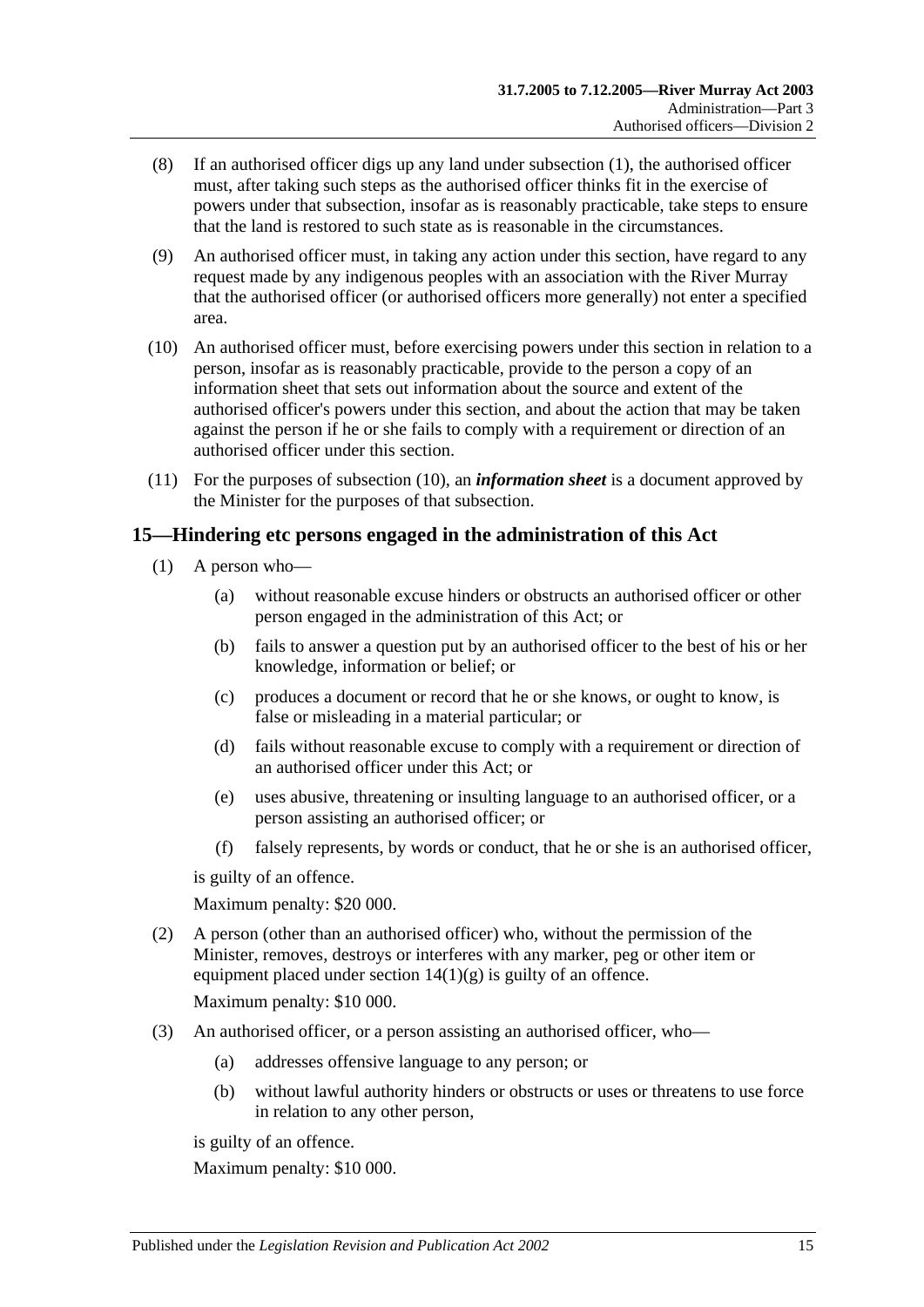### <span id="page-15-0"></span>**16—Protection from self-incrimination**

A person is not obliged to answer a question or to produce a document or record as required under this Division if to do so might tend to incriminate the person or make the person liable to a penalty.

## <span id="page-15-1"></span>**Part 4—Ministerial activities and arrangements associated with the River Murray**

### <span id="page-15-2"></span>**Division 1—Minister may undertake works**

### <span id="page-15-4"></span><span id="page-15-3"></span>**17—Minister may undertake works**

- (1) For the purposes of—
	- (a) furthering the objects of this Act or the ORMs; or
	- (b) carrying out any project in relation to the River Murray; or
	- (c) performing any function of the Minister under this Act,

the Minister may construct, maintain or remove such works, and undertake any work, as the Minister thinks fit.

- <span id="page-15-5"></span>(2) Without limiting the operation of [subsection](#page-15-4) (1), the works may include—
	- (a) infrastructure and other devices constructed, established or used for the purposes of—
		- (i) altering or managing the flow of water; or
		- (ii) altering or managing water levels, including altering or managing the level of any ground water, surface water or water within soils, or altering or managing water-quality factors, including salinity, nutrients, turbidity and algae;
	- (b) infrastructure and other devices constructed, established or used for the purposes of—
		- (i) protecting or monitoring any aspect of the natural resources of the River Murray; or
		- (ii) improving, enhancing or re-establishing any aspect of the natural resources of the River Murray; or
		- (iii) implementing any other form of environmental improvement program;
	- (c) works constituting channels, drains, culverts or bridges;
	- (d) works constituting storage or workshop facilities, camps or service facilities.
- (3) Without limiting the operation of [subsection](#page-15-4) (1) or [\(2\),](#page-15-5) the work undertaken by the Minister may include—
	- (a) establishing, altering or removing any bank or levee;
	- (b) activities associated with environmental testing or evaluation.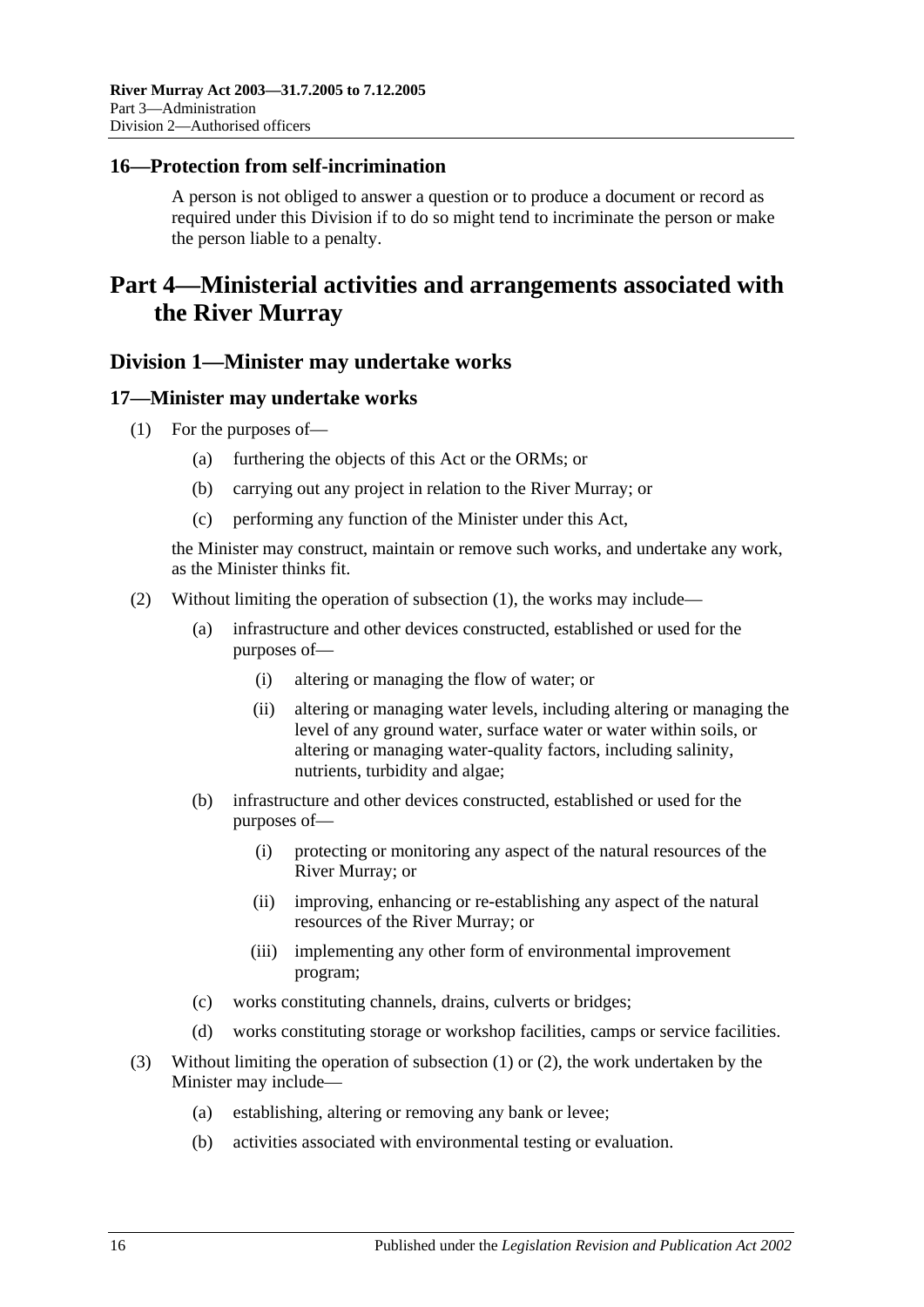### <span id="page-16-0"></span>**Division 2—Management agreements**

### <span id="page-16-2"></span><span id="page-16-1"></span>**18—Management agreements**

- (1) The Minister may enter into an agreement (a *management agreement*) relating to—
	- (a) the conservation or management of water;
	- (b) the preservation, conservation, management, enhancement or re-establishment of any aspect of the natural resources of the River Murray;
	- (c) any other matter associated with furthering the objects of this Act or the ORMs,

with the owner of any land within the Murray-Darling Basin.

- (2) Without limiting the operation of [subsection](#page-16-2) (1), a management agreement may, with respect to the land to which it relates—
	- (a) require specified work or work of a specified kind be carried out on the land, or authorise the performance of work on the land;
	- (b) restrict the nature of any work that may be carried out on the land;
	- (c) prohibit or restrict specified activities or activities of a specified kind on the land;
	- (d) provide for the care, control, management or operation of any infrastructure, plant or equipment;
	- (e) provide for the management of any matter in accordance with a particular management plan (which may then be varied from time to time by agreement between the Minister and the owner of the land);
	- (f) provide for the adoption or implementation of environment protection measures or environment improvement programs;
	- (g) provide for the testing or monitoring of any aspect of the natural resources of the River Murray;
	- (h) provide for financial, technical or other professional advice or assistance to the owner of land with respect to any relevant matter;
	- (i) provide for a remission or exemption in respect of a levy under Division 1 of Part 8 of the *[Water Resources Act](http://www.legislation.sa.gov.au/index.aspx?action=legref&type=act&legtitle=Water%20Resources%20Act%201997) 1997*;
	- (j) provide for remission of rates or taxes in respect of the land;
	- (k) provide for the Minister to pay to the owner of the land an amount as an incentive to enter into the agreement.
- <span id="page-16-4"></span><span id="page-16-3"></span>(3) The Minister should take reasonable steps to consult with the relevant council before entering into a management agreement that provides for the remission of any council rates under [subsection](#page-16-3) (2)(j).
- (4) A term of management agreement under [subsection](#page-16-4) (2)(i) or [\(j\)](#page-16-3) has effect despite any other Act or law to the contrary.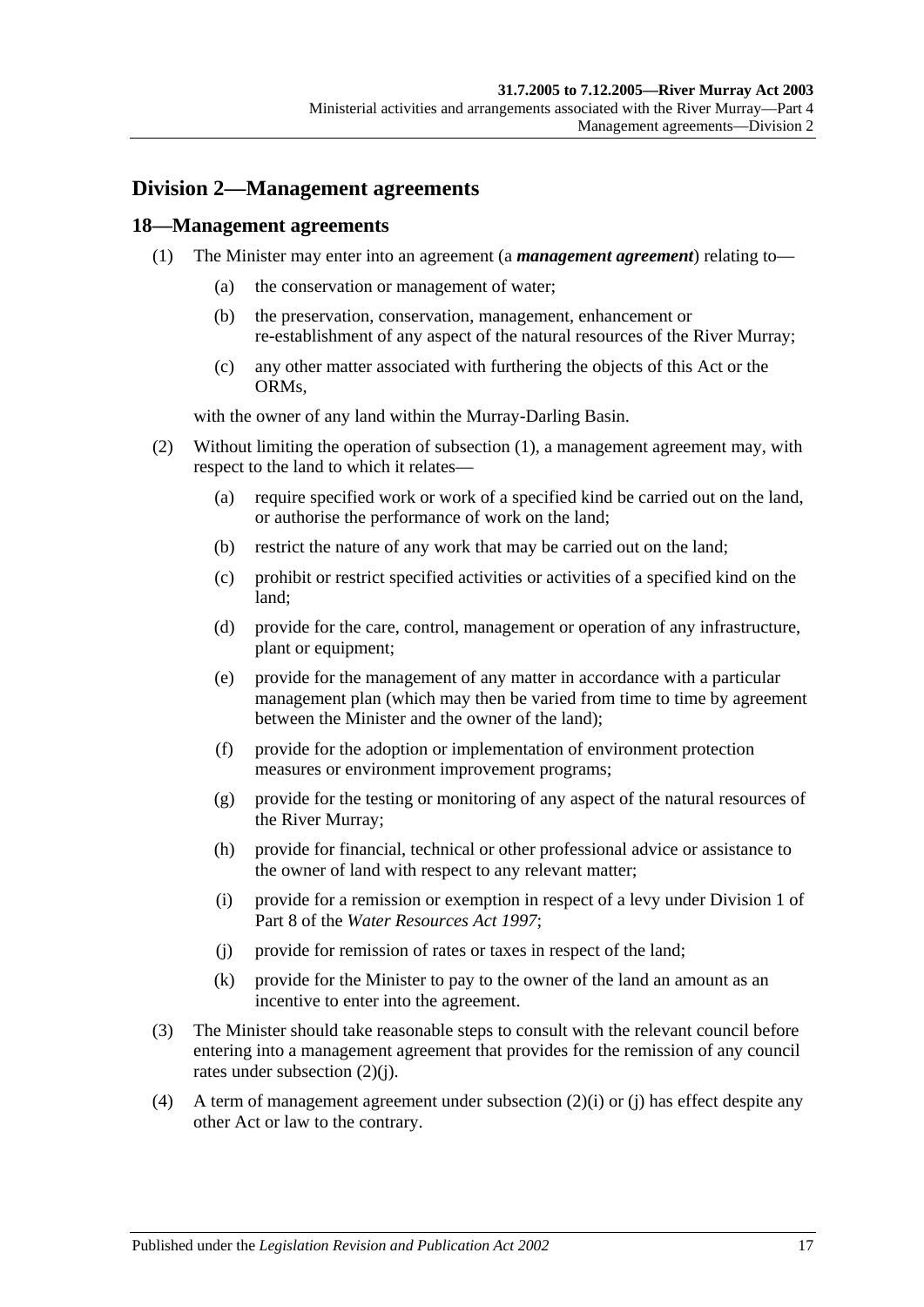- <span id="page-17-2"></span>(5) The Registrar-General must, on the application of a party to a management agreement, note the agreement against the relevant instrument of title or, in the case of land not under the provisions of the *[Real Property Act](http://www.legislation.sa.gov.au/index.aspx?action=legref&type=act&legtitle=Real%20Property%20Act%201886) 1886*, against the land.
- (6) A management agreement has no force or effect under this Act until a note is made under [subsection](#page-17-2) (5).
- (7) Where a note has been entered under [subsection](#page-17-2) (5), the agreement is binding on each owner of the land from time to time whether or not the owner was the person with whom the agreement was made and despite the provisions of the *[Real Property](http://www.legislation.sa.gov.au/index.aspx?action=legref&type=act&legtitle=Real%20Property%20Act%201886)  Act [1886](http://www.legislation.sa.gov.au/index.aspx?action=legref&type=act&legtitle=Real%20Property%20Act%201886)*, and on any occupier of the land.
- (8) The Registrar-General must, if satisfied on the application of the Minister or the owner of the land that an agreement in relation to which a note has been made under this section has been rescinded or amended, enter a note of the rescission or amendment against the instrument of title, or against the land (but must otherwise ensure that the note is not removed once made).
- (9) Except to the extent that the agreement provides for a remission or exemption under [subsection](#page-16-4) (2)(i) or [\(j\),](#page-16-3) a management agreement does not affect the obligations of an owner or occupier of land under any other Act.

### <span id="page-17-0"></span>**Division 3—Entry onto land**

### <span id="page-17-3"></span><span id="page-17-1"></span>**19—Entry onto land**

- (1) For the purposes of—
	- (a) undertaking any work or other activity in connection with—
		- (i) furthering the objects of this Act or the ORMs; or
		- (ii) carrying out any project in relation to the River Murray; or
		- (iii) exercising any power or performing any function of the Minister under this Act; or
	- (b) undertaking an activity in connection with a management agreement,

a person authorised by the Minister may—

- (c) enter or pass over any land that is not vested in the Minister;
- (d) bring onto any land that is not vested in the Minister any vehicles, plant or equipment;
- (e) temporarily occupy any land that is not vested in the Minister and carry out work on that land.
- (2) A person must, in exercising a power under [subsection](#page-17-3) (1), insofar as is reasonably practicable—
	- (a) minimise disturbance to any land; and
	- (b) ensure that any land disturbed by the exercise of the power is restored to its previous condition after the completion of any work or activity (unless the Minister and the owner of the relevant land come to some other arrangement); and
	- (c) co-operate with any owner or occupier of the land.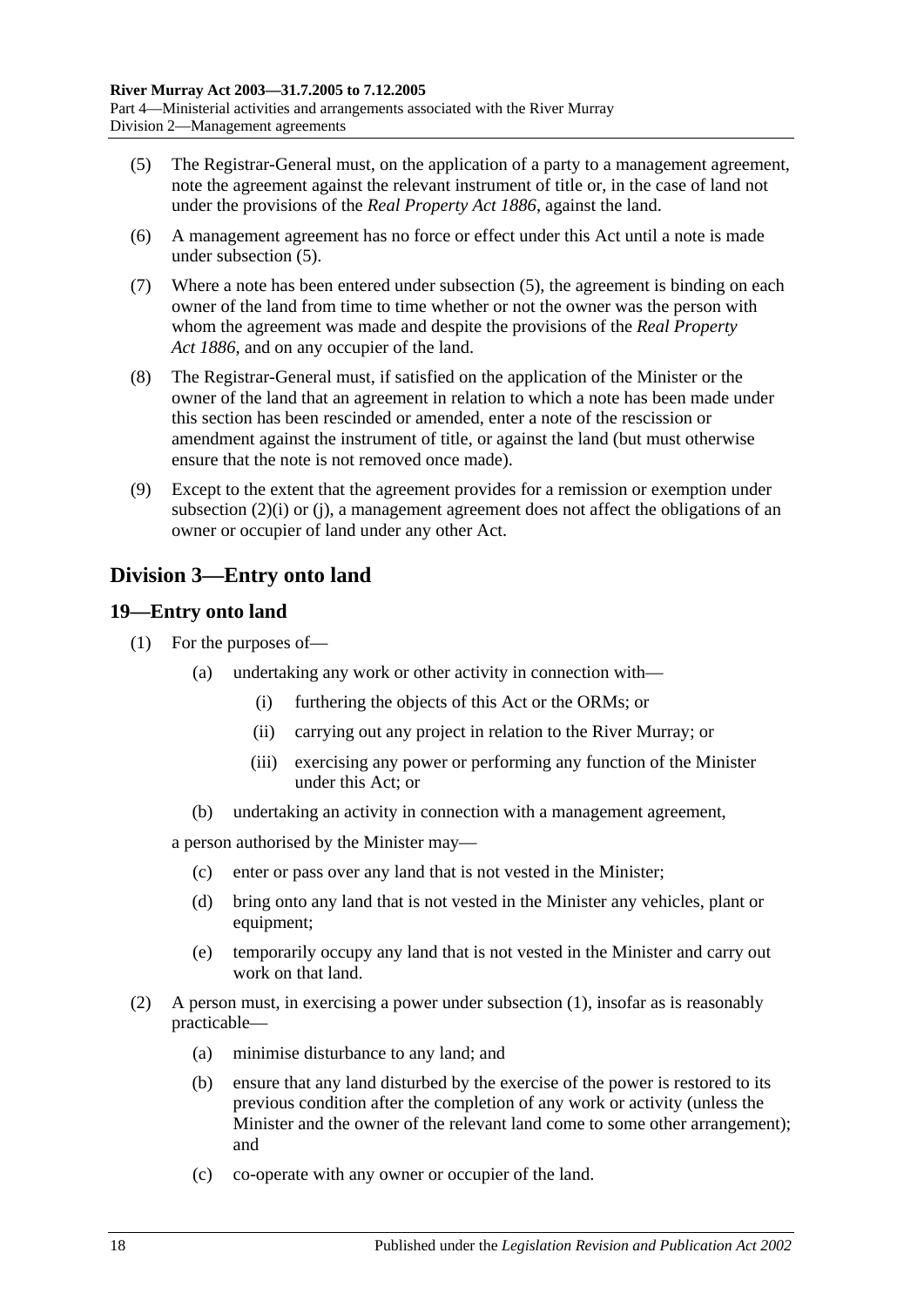- (3) No compensation is payable with respect to the exercise of a power under this section.
- (4) A person must not, without reasonable excuse, hinder or obstruct a person exercising a power under this section.

Maximum penalty: \$20 000.

(5) This section does not limit or derogate from the powers of the Minister or an authorised officer under another provision of this Act.

### <span id="page-18-0"></span>**Division 4—Compulsory acquisition of land**

### <span id="page-18-1"></span>**20—Compulsory acquisition of land**

- (1) The Minister may acquire land under this section where the Minister considers that the acquisition of the land is reasonably necessary to further the objects of this Act or the implementation of the ORMs.
- (2) The *[Land Acquisition Act](http://www.legislation.sa.gov.au/index.aspx?action=legref&type=act&legtitle=Land%20Acquisition%20Act%201969) 1969* applies to the acquisition of land in pursuance of this section.
- (3) Nothing in this section affects—
	- (a) the ability of the Minister to acquire land by agreement;
	- (b) the operation of any other section of this Act.

### <span id="page-18-2"></span>**Part 5—Implementation Strategy**

#### <span id="page-18-3"></span>**21—Implementation Strategy**

- (1) The Minister must prepare and maintain a plan to be called the *River Murray Act Implementation Strategy*.
- (2) The Implementation Strategy must—
	- (a) set out the priorities that the Minister will pursue in order to achieve the objects of this Act and to further the implementation of the ORMs; and
	- (b) set out strategies that the Minister intends to adopt to meet those priorities; and
	- (c) take into account the State Natural Resources Management Plan and the Planning Strategy,

and may include other matters as the Minister thinks fit.

- (3) The Minister must review the Implementation Strategy at least once in every five years.
- (4) The Minister may amend the Implementation Strategy from time to time.
- (5) The Minister should, in preparing the Implementation Strategy or undertaking a review of the Implementation Strategy, take into account any statutory instrument under a related operational Act that has application within the Murray-Darling Basin and that may be relevant to the operation of this Act, and may take into account such other strategies and policies as the Minister thinks fit.
- (6) The Implementation Strategy may incorporate such documents, policy statements, proposals and other matters as the Minister thinks fit.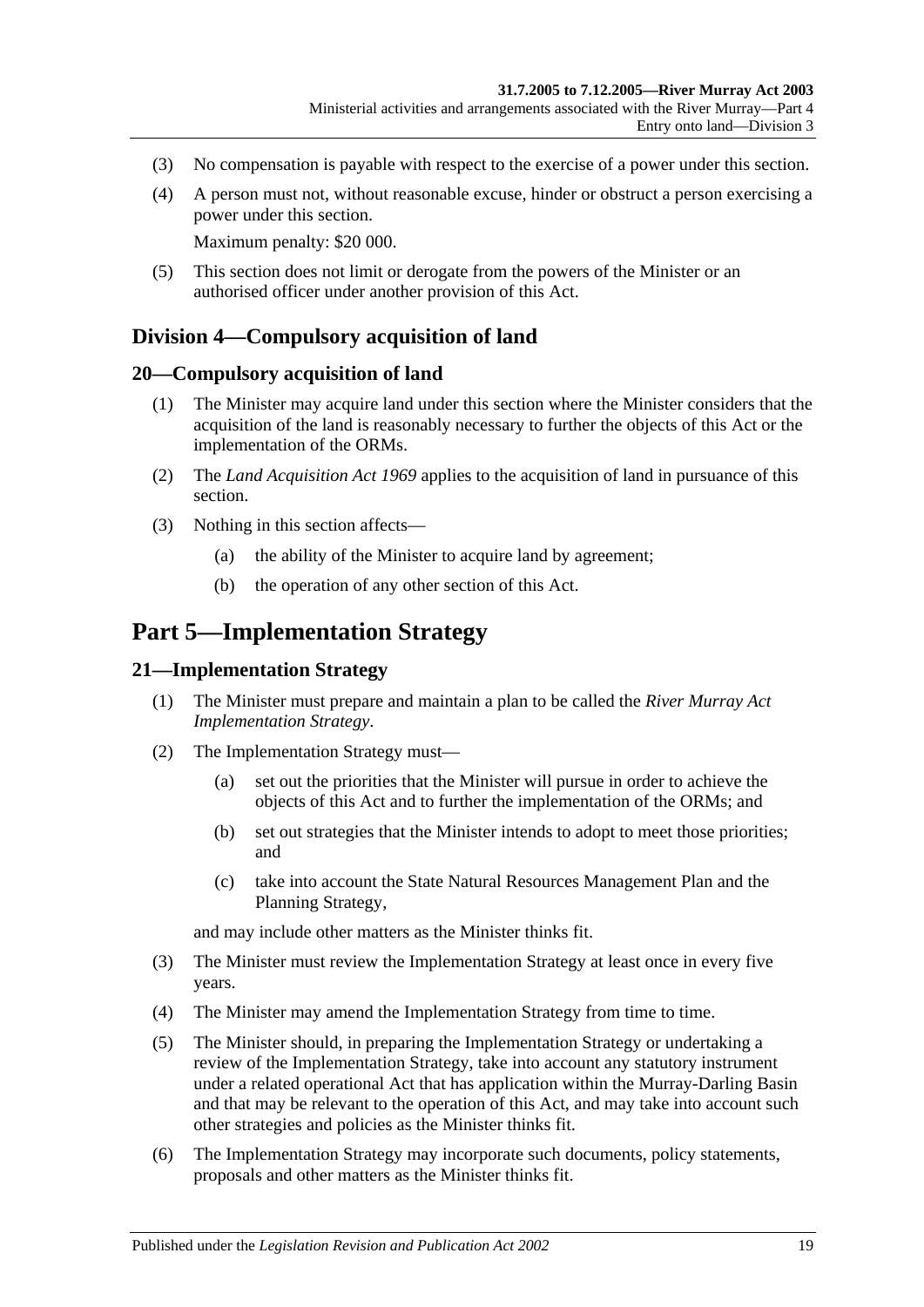- (7) The Minister must—
	- (a) make appropriate provision for the publication of the Implementation Strategy (including by publication in the Gazette); and
	- (b) ensure that copies of the Implementation Strategy are reasonably available for inspection (without charge) and purchase by the public at a place or places determined by the Minister; and
	- (c) ensure that notice of any amendment to the Implementation Strategy is published in the Gazette within a reasonable time after the amendment is made.
- (8) The Implementation Strategy is an expression of policy and does not affect rights or liabilities (whether of a substantive, procedural or other nature).

### <span id="page-19-0"></span>**Part 6—Development of related policies and consideration of activities**

### <span id="page-19-1"></span>**22—Development of related policies and consideration of activities**

- <span id="page-19-3"></span>(1) This section applies to—
	- (a) a statutory instrument that is to have application within the Murray-Darling Basin referred to the Minister (whether for approval, endorsement, concurrence, consultation, comment or other form of consideration or assessment) under or pursuant to—
		- (i) a related operational Act; or
		- (ii) [subsection](#page-19-2)  $(2)$ ; or
	- (b) an application for a statutory authorisation referred to the Minister (whether for approval (or refusal), endorsement, concurrence, consultation, comment or other form of consideration or assessment) under or pursuant to a related operational Act or under or pursuant to a condition imposed by the Minister under this section.
- <span id="page-19-2"></span>(2) For the purposes of [subsection](#page-19-3)  $(1)(a)(ii)$ , the Governor may, by regulation, require that statutory instruments of a prescribed class under an Act, when being considered, prepared, reviewed, amended or varied, be referred to the Minister under this Act at a time, or in a manner, specified by the regulation (and any such regulation will have effect despite any other Act or law).
- (3) A regulation under [subsection](#page-19-2) (2) cannot apply with respect to a Plan Amendment Report under the *[Development Act](http://www.legislation.sa.gov.au/index.aspx?action=legref&type=act&legtitle=Development%20Act%201993) 1993*.
- (4) The Minister must, in acting with respect to a statutory instrument or an application for a statutory authorisation to which this section applies—
	- (a) take into account, and seek to further—
		- (i) the objects of this Act; and
		- (ii) the ORMs; and
	- (b) in the case of a statutory instrument—take into account—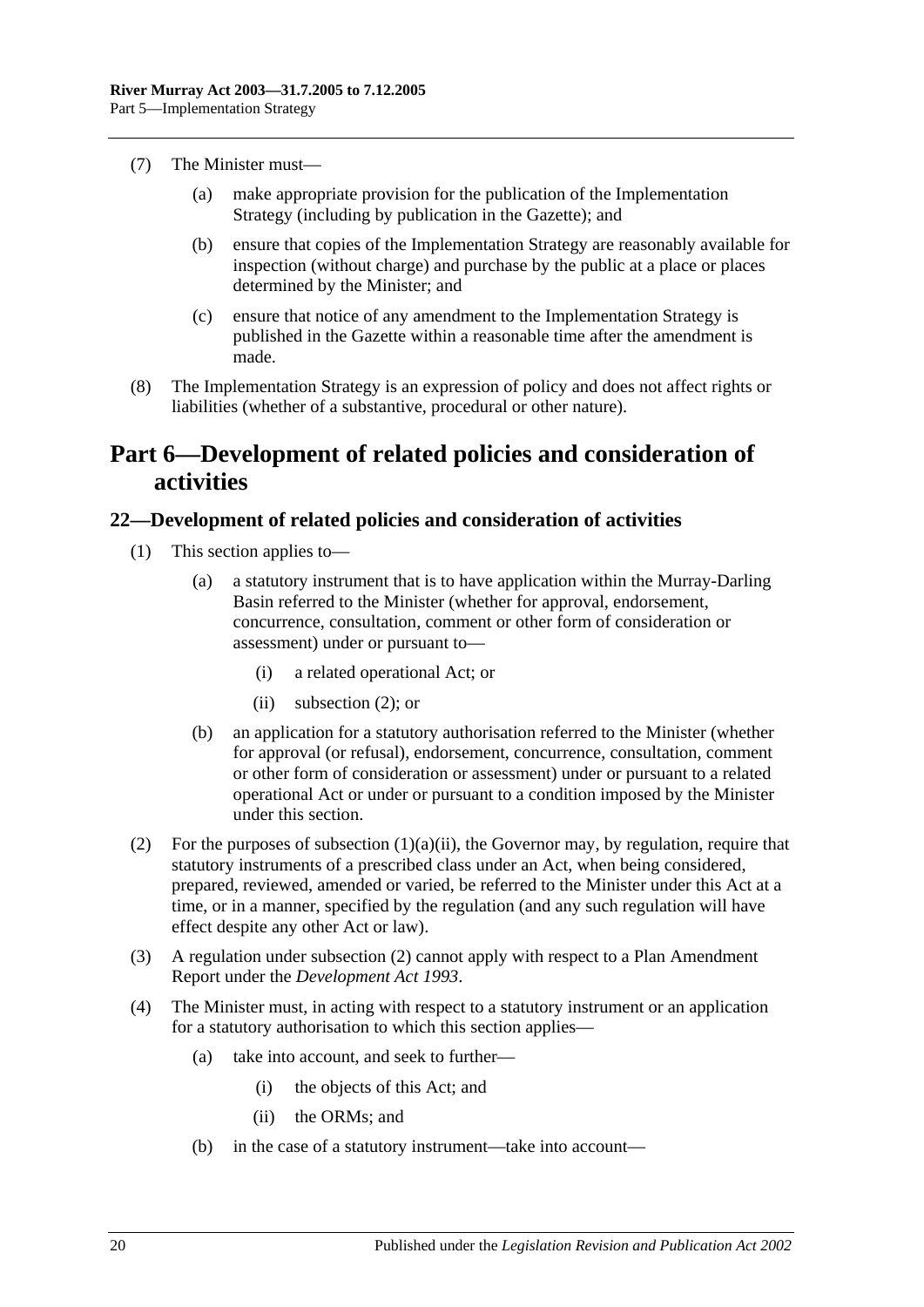- (i) the terms or requirements of the Agreement under the *[Murray-Darling Basin Act](http://www.legislation.sa.gov.au/index.aspx?action=legref&type=act&legtitle=Murray-Darling%20Basin%20Act%201993) 1993*; and
- (ii) any relevant resolution of the Ministerial Council under the Agreement under the *[Murray-Darling Basin Act](http://www.legislation.sa.gov.au/index.aspx?action=legref&type=act&legtitle=Murray-Darling%20Basin%20Act%201993) 1993*; and
- (c) in the case of an application for a statutory authorisation—take into account—
	- (i) the extent to which an activity proposed to be undertaken pursuant to the statutory authorisation may affect the River Murray; and
	- (ii) the extent to which any similar activity is being undertaken, or is likely to be undertaken in the foreseeable future, in any other part of the Murray-Darling Basin and, insofar as it is or it may be, the accumulative effects, or anticipated accumulative effects, (if any) of the activity or activities on the River Murray; and
	- (iii) the views, responses or requirements of any other person or body that, in the opinion of the Minister, are relevant to an assessment by the Minister of the statutory authorisation; and
	- (iv) the terms or requirements of the Agreement under the *[Murray-Darling Basin Act](http://www.legislation.sa.gov.au/index.aspx?action=legref&type=act&legtitle=Murray-Darling%20Basin%20Act%201993) 1993*; and
	- (v) any policy published by the Minister under [subsection](#page-22-0) (11) (if relevant), or such other policy as the Minister thinks fit,

and may take into account such other matters as the Minister thinks fit.

- (5) If the Minister considers that he or she cannot endorse or otherwise agree with a statutory instrument referred to the Minister (on any basis) under or pursuant to this or any other Act, or the Minister considers that an amendment should be made to such a statutory instrument, and the authority responsible for the preparation of the instrument or the Minister responsible for the administration of the Act under which the statutory instrument has been prepared (the *relevant Minister*) does not agree with the position taken by the Minister, the Minister responsible for the administration of this Act or the relevant Minister may take steps to refer the matter to the Governor and the Governor will determine the matter (and any decision taken by the Governor will be taken to be a decision of both Ministers (and of any other relevant authority) and will have effect despite any other Act or law).
- (6) If the Minister is of the opinion—
	- (a) that an activity proposed to be undertaken pursuant to a statutory authorisation would or could cause harm to the River Murray; but
	- (b) that there is insufficient information available to the Minister to enable the Minister to assess the likelihood of harm, or the extent or impact of harm, to the River Murray; and
	- (c) that it is necessary to carry out further investigations, or to obtain further information, before an application for the statutory authorisation can be dealt with by the Minister,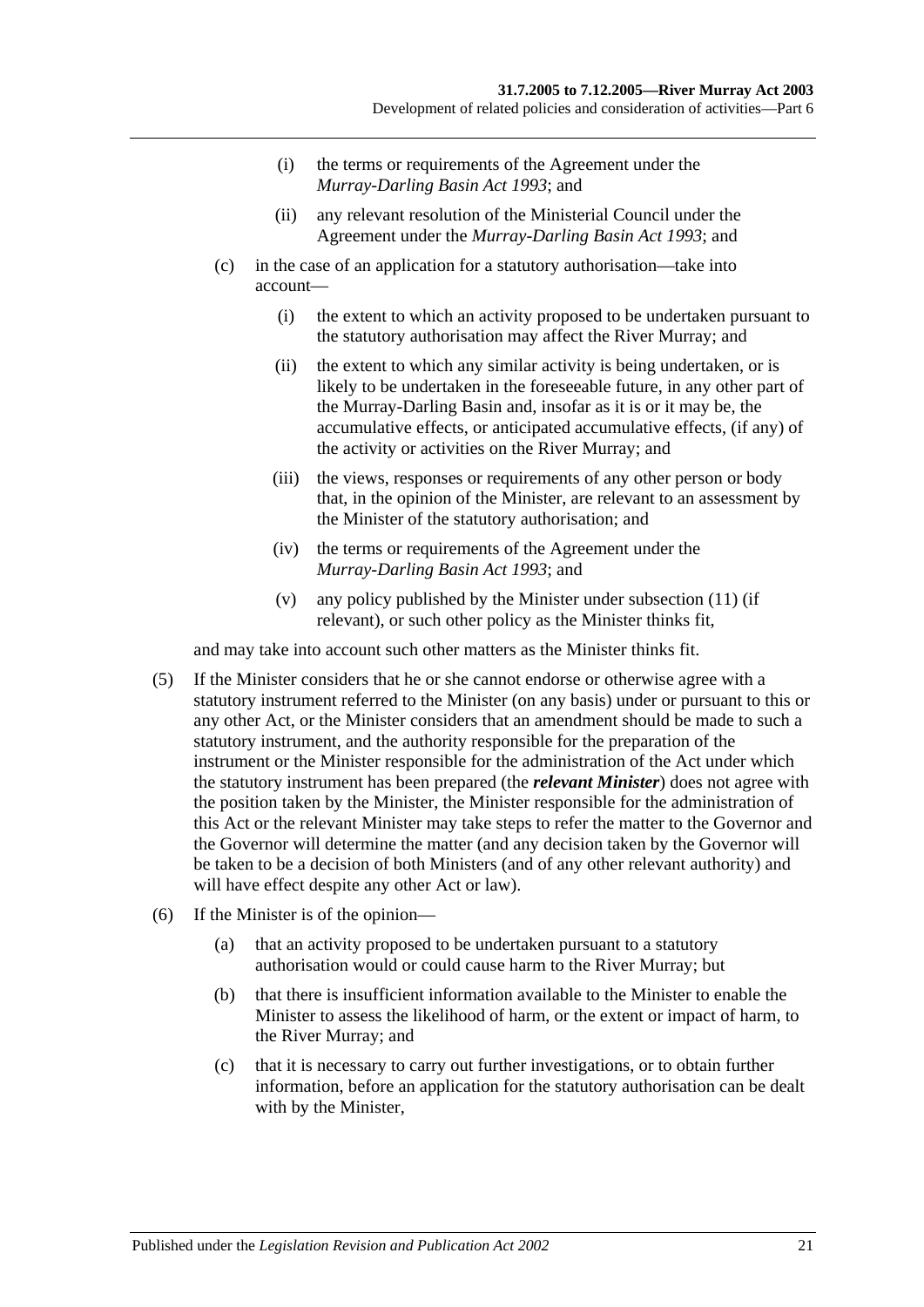the Minister may, by notice issued in accordance with the regulations, extend any period specified by or under a related operational Act as the period within which the Minister must (or should) deal with the application or that otherwise relates to the period within which the Minister may (or should) respond (and any such notice will have effect despite the provisions of the related operational Act).

- <span id="page-21-0"></span>(7) If the Minister considers that conditions should be imposed with respect to any statutory authorisation granted on an application referred to the Minister, the Minister may direct that the statutory authorisation should not be granted without the imposition of conditions specified by the Minister (and any such direction will have effect despite any other Act or law (but not so as to affect a determination or decision of the Governor under this or any other Act)).
- (8) Without limiting the operation of [subsection](#page-21-0) (7), a condition may include—
	- (a) a requirement that the person to whom the statutory authorisation is granted, or who otherwise has the benefit of the statutory authorisation, enter into a bond in such sum and subject to such terms and conditions specified by the Minister, or enter into some other arrangement specified by the Minister (which may include payment of a sum or sums of money into an approved account), to ensure that money is available to address the costs of any damage to the River Murray in the event of a breach of any term or condition of the statutory authorisation;
	- (b) a requirement that a person to whom the statutory authorisation is granted, or who otherwise has the benefit of the statutory authorisation, undertake any steps necessary to off-set or protect against any adverse impact on the River Murray on account of any activity undertaken pursuant to the authorisation, including by the payment of a sum or sums of money into an approved account in accordance with a scheme specified by the Minister;
	- (c) a requirement that the person to whom the statutory authorisation is granted, or who otherwise has the benefit of the statutory authorisation—
		- (i) develop to the satisfaction of the Minister an environment improvement program containing requirements specified by the Minister, and then comply with the requirements of that program to the satisfaction of the Minister; or
		- (ii) participate in a specified environment improvement program (including a program that applies with respect to another part of the River Murray) to the satisfaction of the Minister;
	- (d) a requirement that a person to whom the statutory authorisation is granted, or who otherwise has the benefit of the statutory authorisation, participate in any other form of scheme to protect, restore or otherwise benefit the River Murray specified by the Minister (including a scheme established by the Minister or any other person or body that has effect in relation to another part of the River Murray and including by the payment of a sum or sums of money into an approved account for the purposes of the scheme);
	- (e) a requirement that a person to whom the statutory authorisation is granted, or who otherwise has the benefit of the statutory authorisation, comply with any specified code or standard prepared or published by the Minister or by another person or body specified by the Minister;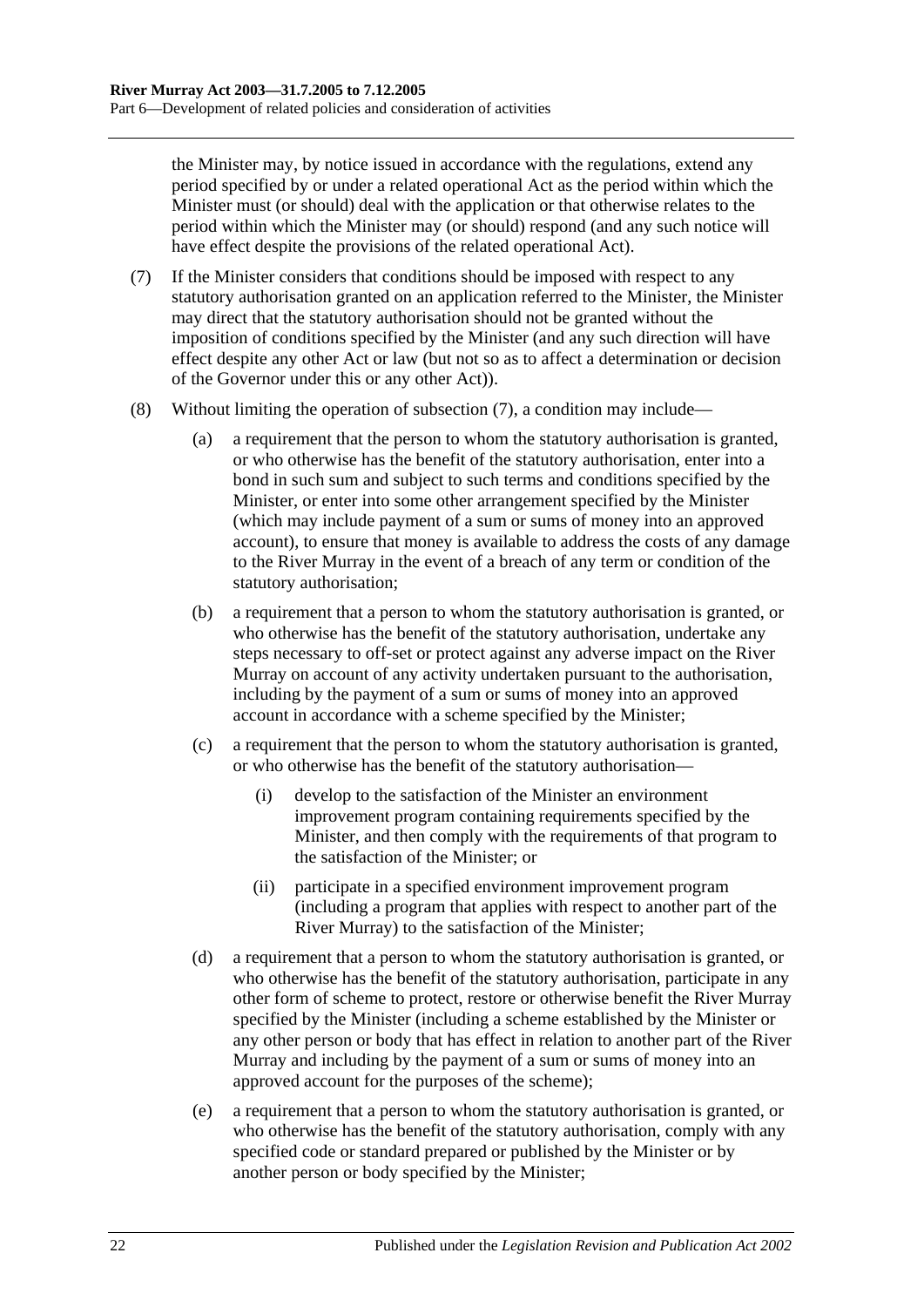- (f) a requirement that if application is made in due course for the renewal or extension of the statutory authorisation, then that application must also be referred to the Minister.
- (9) If an application for the renewal or extension of a statutory authorisation is referred to the Minister, then this section will apply in relation to the application as if it were an application for a new statutory authorisation.
- (10) The Minister may, by notice in writing to another authority or any other person, request that specified information be provided to the Minister to enable the Minister to consider any matter relevant to the Minister's consideration or assessment of a matter referred to the Minister in a case where this section applies (and the other authority or person must not, without reasonable excuse, fail to comply with a request of the Minister under this subsection).
- <span id="page-22-0"></span>(11) The Minister may, by notice in the Gazette and in such other manner as the Minister thinks fit, publish policies in connection with the Minister's function in assessing applications for statutory authorisations to which this section applies.
- <span id="page-22-2"></span>(12) A policy published by the Minister under [subsection](#page-22-0) (11) may—
	- (a) specify matters that the Minister may take into account in assessing applications for specified classes of statutory authorisations;
	- (b) specify conditions that the Minister may impose with respect to specified classes of statutory authorisations;
	- (c) specify cases or circumstances where the Minister may oppose the granting of specified classes of statutory authorisations;
	- (d) specify such other matters as the Minister thinks fit.
- <span id="page-22-1"></span>(13) A policy published by the Minister under [subsection](#page-22-0) (11)—
	- (a) may make different provision according to circumstances specified by the policy; and
	- (b) may be varied by the Minister, by notice published in the Gazette.
- (14) The publication of a policy under [subsection](#page-22-0) (11) does not limit or affect—
	- (a) the development, adoption or application of other policies (which may or may not be published) by the Minister; or
	- (b) the consideration of any other matter by the Minister.
- (15) If the Minister is of the opinion that a particular application for a statutory authorisation falls within a case or circumstance under [subsection](#page-22-1) (12)(c), the Minister may determine to oppose the granting of the statutory authorisation without further consideration of the application and without taking any other step in relation to the application.
- (16) If the Minister—
	- (a) requires the imposition of a condition or conditions specified in a policy under [subsection](#page-22-2) (12)(b); or
	- (b) determines to oppose an application for a statutory authorisation under the terms of a policy under [subsection](#page-22-1) (12)(c),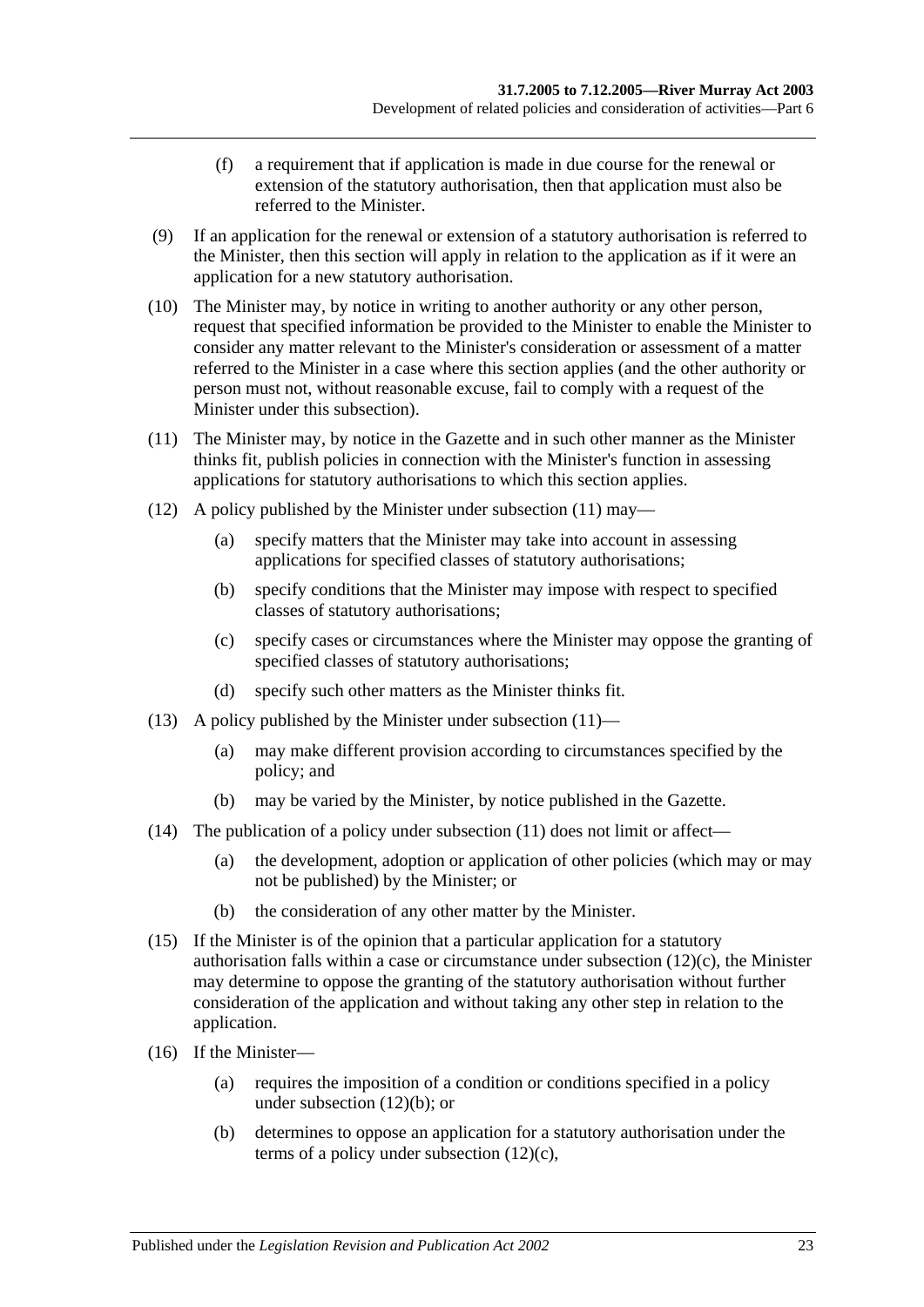no appeal will lie against the condition or conditions, or the determination (as the case may be), if the regulations so provide (and this provision will have effect despite any other Act or law).

- (17) If a decision of the Minister, or a condition specified by the Minister, with respect to an application for a statutory authorisation to which this section applies is (either directly or indirectly) the subject of an appeal under a related operational Act, the Minister will be a party to the appeal.
- <span id="page-23-2"></span>(18) Despite a preceding subsection, the Minister may, by notice in the Gazette, exempt an application for a statutory authorisation, or applications for a statutory authorisation of a specified class, from the requirement to be referred to the Minister.
- (19) An exemption under [subsection](#page-23-2) (18)—
	- (a) will have effect despite the provisions of any related operational Act; and
	- (b) may have effect subject to such conditions as the Minister thinks fit and specifies by notice in the Gazette.
- (20) The Minister may, at any time, by further notice in the Gazette—
	- (a) vary or revoke an exemption;
	- (b) vary or revoke a condition of an exemption.
- (21) A person must not contravene or fail to comply with a condition of an exemption. Maximum penalty: \$20 000.

## <span id="page-23-0"></span>**Part 7—General duty of care**

### <span id="page-23-3"></span><span id="page-23-1"></span>**23—General duty of care**

- (1) A person must take all reasonable measures to prevent or minimise any harm to the River Murray through his or her actions or activities.
- (2) For the purposes of [subsection](#page-23-3) (1)—
	- (a) harm includes—
		- (i) a risk of harm, and future harm; and
		- (ii) anything declared by regulation to be harm to the River Murray; and
	- (b) harm need not be permanent but must be more than transient or tenuous in nature; and
	- (c) in determining what measures are required to be taken, regard must be had, amongst other things, to—
		- (i) the nature of the harm; and
		- (ii) the sensitivity of the environment that may be affected and the potential impact of the harm environmentally, socially and economically; and
		- (iii) the practicality and financial implications of any alternative action, and the current state of technical and scientific knowledge; and
		- (iv) any degrees of risk that may be involved; and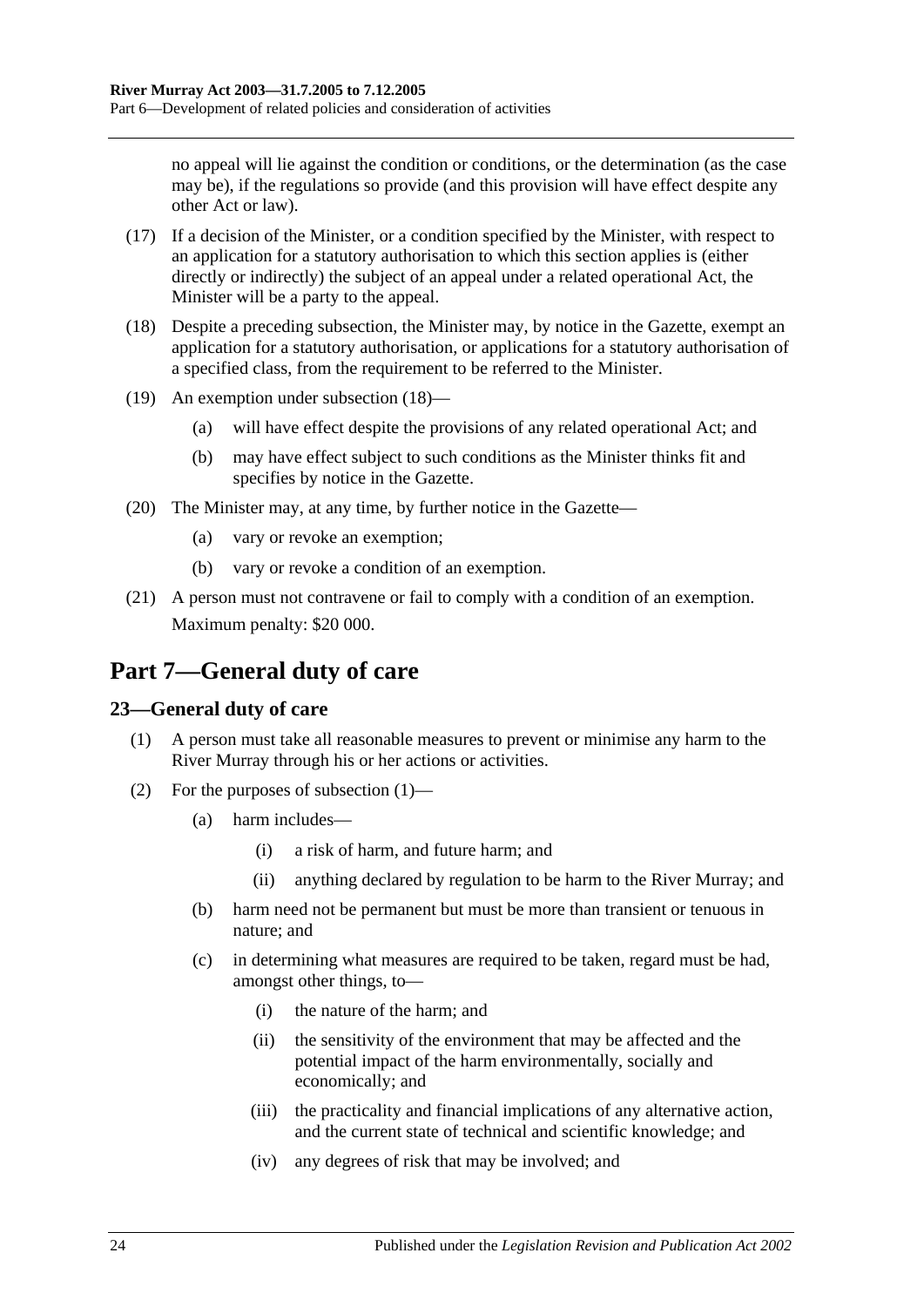- (v) the significance of the River Murray to the State and to the environment and economy of the State; and
- (vi) insofar as is reasonably practicable and relevant, any assessment of potential harm to the River Murray as a result of the relevant action or activity undertaken before a statutory authorisation (if any) was granted under a related operational Act, and the extent to which any such harm was intended to be prevented or minimised through the attachment of conditions to a statutory authorisation (if any) under a related operational Act.
- (3) A person will be taken not to be in breach of [subsection](#page-23-3) (1) if the person is acting in circumstances prescribed by the regulations.
- (4) A person who breaches the duty created by [subsection](#page-23-3) (1) is not, on account of the breach alone, guilty of an offence but—
	- (a) compliance with the duty may be enforced by the issuing of a protection order under [Part 8;](#page-24-0) and
	- (b) a reparation order or reparation authorisation may be issued under [Part 8](#page-24-0) in respect of the breach of the duty.

## <span id="page-24-0"></span>**Part 8—Protection and other orders**

### <span id="page-24-1"></span>**Division 1—Orders**

### <span id="page-24-2"></span>**24—Protection orders**

- (1) The Minister may issue a River Murray Protection Order under this Division for the purpose of securing compliance with—
	- (a) the general duty of care; or
	- (b) a condition of—
		- (i) a statutory authorisation that relates to an activity carried out, or to be carried out, within the Murray-Darling Basin, insofar as this is relevant to the River Murray; or
		- (ii) an exemption that operates under this Act; or
	- (c) a management agreement; or
	- (d) any other requirement imposed by or under this Act.
- <span id="page-24-3"></span>(2) A protection order—
	- (a) must be in the form of a written notice served on the person to whom the notice is issued;
	- (b) must specify the person to whom it is issued (whether by name or a description sufficient to identify the person);
	- (c) must state the grounds on which it is made with reasonable particularity;
	- (d) may impose any requirement reasonably required for the purpose for which the order is issued including one or more of the following: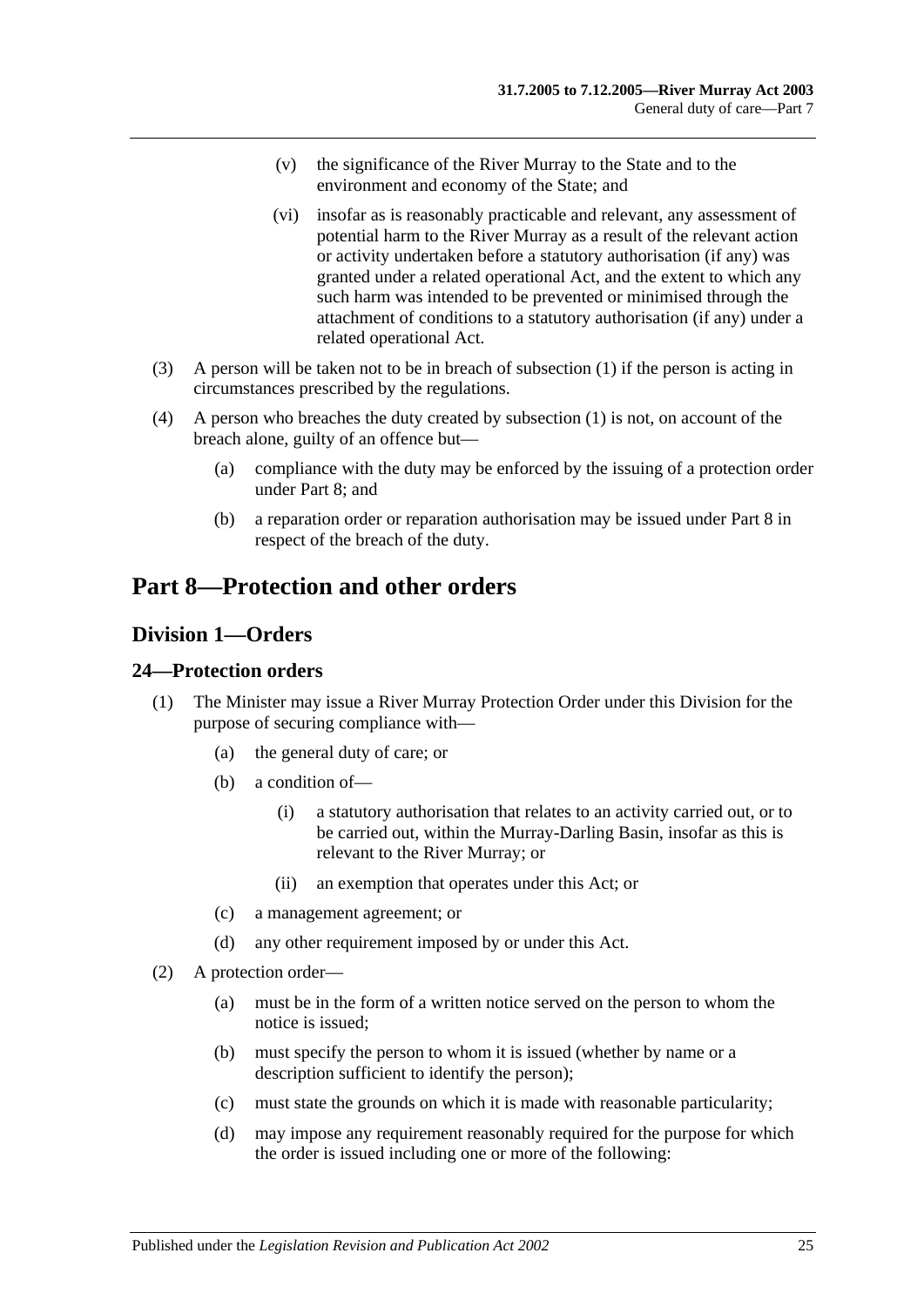- (i) a requirement that the person discontinue, or not commence, a specified activity indefinitely or for a specified period or until further notice from the Minister;
- (ii) a requirement that the person not carry on a specified activity except at specified times or subject to specified conditions;
- (iii) a requirement that the person take specified action in a specified way, and within a specified period;
- (iv) a requirement that the person prepare, in accordance with specified requirements and to the satisfaction of the Minister, a plan of action to prevent, minimise or control harm to the River Murray;
- (v) a requirement that the person comply with such a plan of action to the satisfaction of the Minister;
- (vi) a requirement that the person enter into a bond in such sum and subject to such terms and conditions specified in the order, or enter into some other arrangement specified in the order (which may include payment of a sum of money into an approved account), to ensure that money is available to address the costs of any damage, or threatened damage, to the River Murray;
- (vii) a requirement that the person comply with any specified code or standard prepared or published by the Minister or by another specified body;
- (viii) a requirement that the person undertake specified tests or monitoring;
- (ix) a requirement that the person furnish to the Minister specified results or reports;
- (x) a requirement that the person appoint or engage a person with specified qualifications to prepare a plan or report or to undertake tests or monitoring required by the order;
- (e) must state that the person may, within 14 days, appeal to the Court against the order.
- (3) An authorised officer may, if of the opinion that urgent action is required for the protection of the River Murray, issue an emergency protection order imposing requirements of a kind referred to in [subsection](#page-24-3) (2)(d) as reasonably required for the protection of the River Murray.
- (4) An emergency protection order may be issued orally but, in that event, the person to whom the order is issued must be advised forthwith of the person's right to appeal to the Court against the order.
- (5) If an emergency protection order is issued orally, the authorised officer who issued it must confirm it in writing at the earliest opportunity by written notice given to the person to whom it applies.
- (6) If an emergency protection order is issued, the order will cease to have effect on the expiration of 72 hours from the time of its issuing unless confirmed by a written protection order issued by the Minister and served on the relevant person.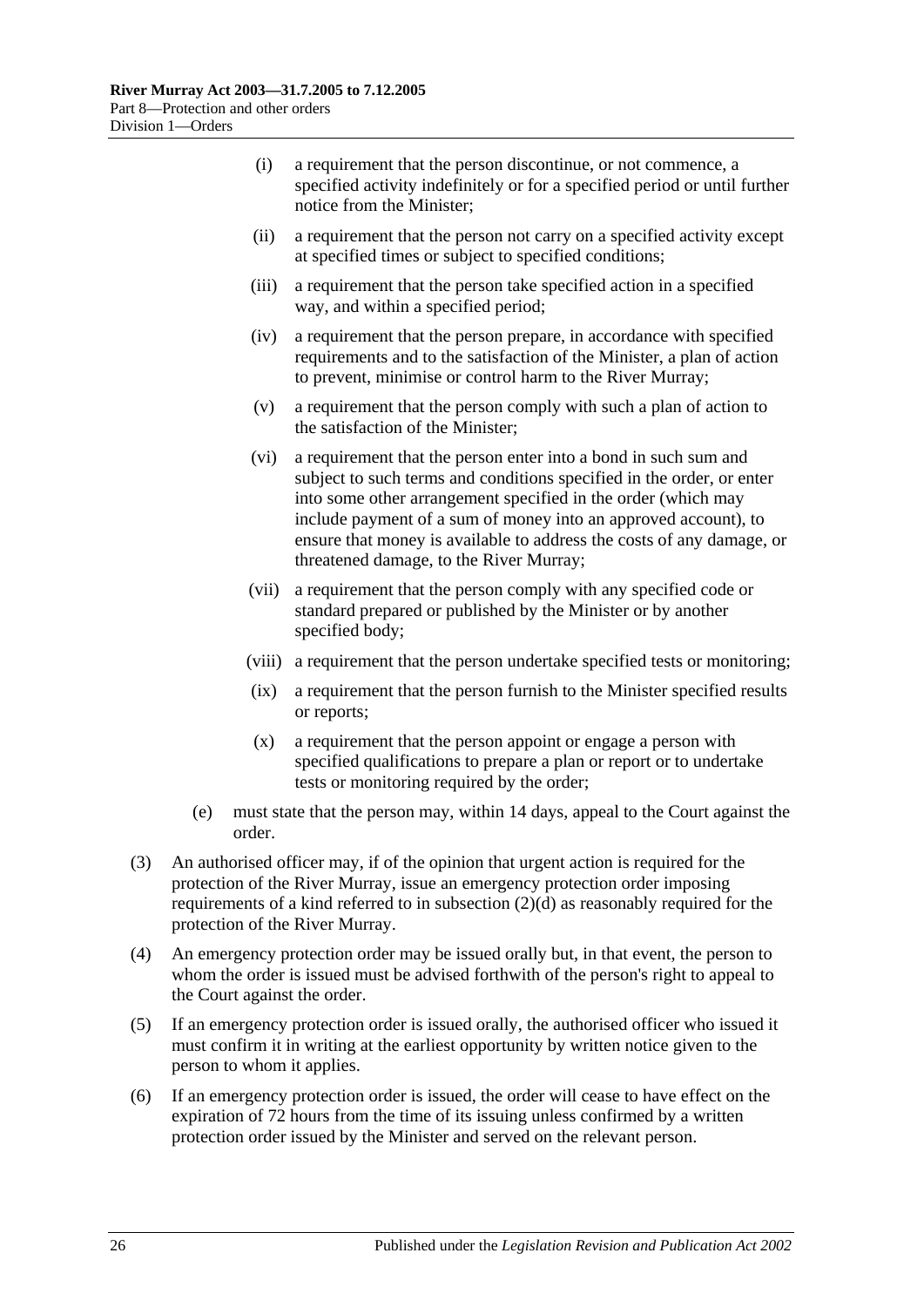- (7) The Minister or an authorised officer may, if of the opinion that it is reasonably necessary to do so in the circumstances, include in an emergency or other protection order a requirement for an act or omission that might otherwise constitute a contravention of this Act and, in that event, a person incurs no criminal liability under this Act for compliance with the requirement.
- (8) The Minister may, by written notice served on a person to whom a protection order has been issued, vary or revoke the order.
- (9) A person to whom a protection order is issued must comply with the order.

Maximum penalty:

- (a) if the order was issued for the purpose of securing compliance with a requirement imposed by or under this Act or a related operational Act and a penalty is fixed by this Act or the related operational Act for contravention of that requirement—that penalty;
- (b) if the order was issued in relation to a domestic activity for the purpose of securing compliance with the general duty of care—\$ 2 500;
- (c) in any other case—\$120 000.

Expiation fee:

- (a) if the order was issued in relation to a domestic activity for the purpose of securing compliance with the general duty of care in relation to a domestic activity—\$250;
- (b) in any other case—\$500.
- (10) A person must not hinder or obstruct a person complying with a protection order. Maximum penalty: \$10 000.

### <span id="page-26-1"></span><span id="page-26-0"></span>**25—Action on non-compliance with a protection order**

- (1) If the requirements of a protection order are not complied with, the Minister may take any action required by the order.
- (2) Action to be taken by the Minister under [subsection](#page-26-1) (1) may be taken on the Minister's behalf by an authorised officer, a member of the Minister's department, or another person authorised by the Minister for the purpose.
- (3) A person taking action under this section may enter any relevant land at any reasonable time.
- (4) The reasonable costs and expenses incurred by the Minister in taking action under this section may be recovered by the Minister as a debt from the person who failed to comply with the requirements of the protection order.
- (5) If an amount is recoverable from a person by the Minister under this section—
	- (a) the Minister may, by notice in writing to the person, fix a period, being not less than 28 days from the date of the notice, within which the amount must be paid by the person, and, if the amount is not paid by the person within that period, the person is liable to pay interest charged at the prescribed rate per annum on the amount unpaid; and
	- (b) the amount together with any interest charge so payable is until paid a charge in favour of the Minister on any land owned by the person in relation to which the protection order is registered under [Division 2.](#page-31-0)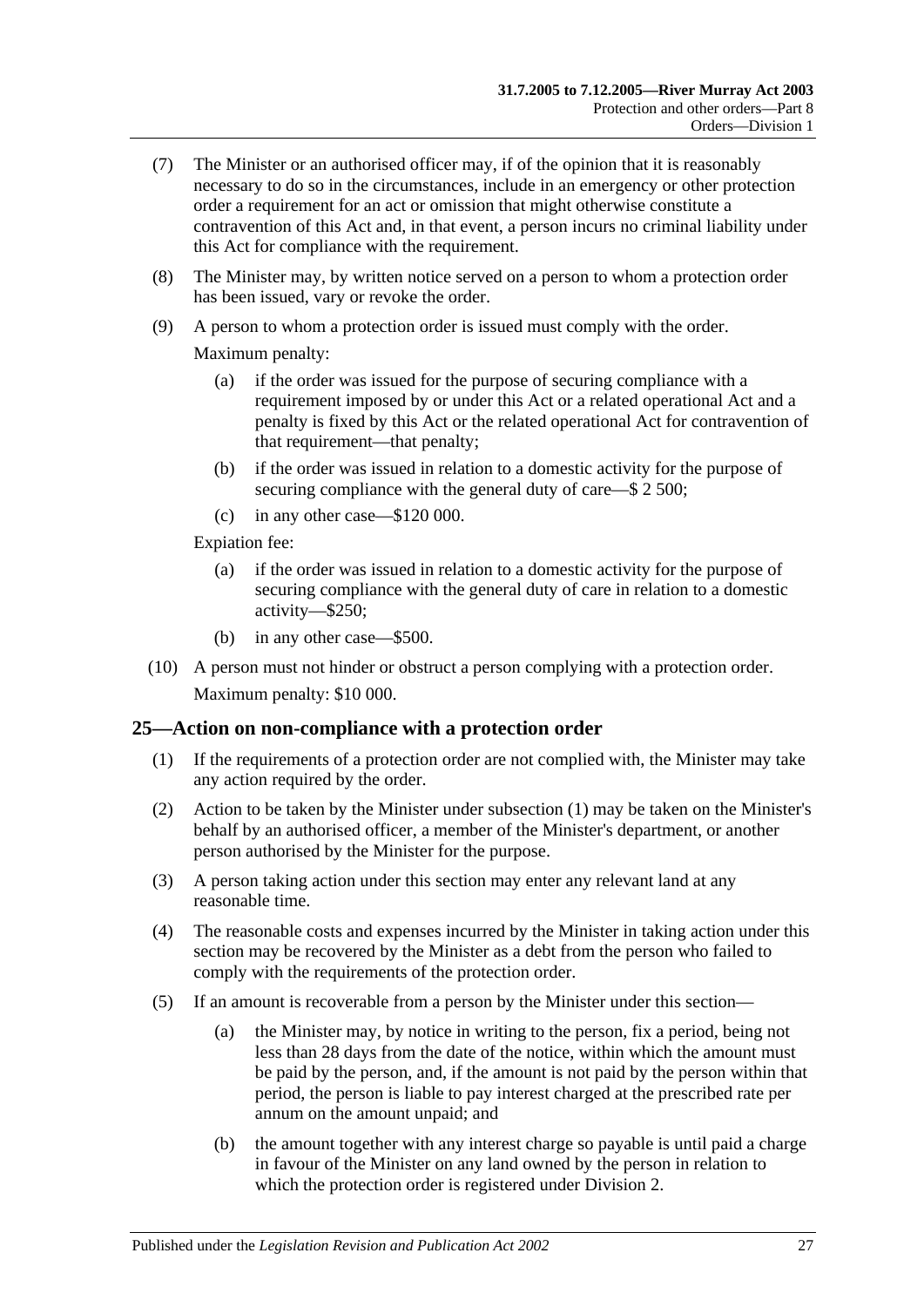### <span id="page-27-0"></span>**26—Reparation orders**

- (1) If the Minister is satisfied that a person has caused harm to the River Murray by contravention of—
	- (a) the general duty of care; or
	- (b) a condition of—
		- (i) a statutory authorisation that relates to an activity carried out within the Murray-Darling Basin; or
		- (ii) an exemption that operates under this Act; or
	- (c) a management agreement; or
	- (d) any other requirement imposed by or under this Act,

the Minister may issue a River Murray Reparation Order requiring the person—

- (e) to take specified action within a specified period to make good any resulting damage to the River Murray; or
- (f) to make a payment or payments into an approved account to enable action to be taken to address any resulting damage to the River Murray,

or both.

- <span id="page-27-1"></span>(2) A reparation order—
	- (a) must be in the form of a written notice served on the person to whom it is issued;
	- (b) must specify the person to whom it is issued (whether by name or a description sufficient to identify the person);
	- (c) must state the grounds on which it is made with reasonable particularity;
	- (d) may include requirements for action to be taken to prevent or mitigate further harm to the River Murray, or for a plan of action to be prepared to the satisfaction of the Minister;
	- (e) may include requirements for specified tests or monitoring;
	- (f) may include requirements for furnishing to the Minister specified results or reports;
	- (g) may include requirements that the person to whom it is issued appoint or engage a person with specified qualifications to prepare a plan or report or to undertake tests or monitoring required by the order;
	- (h) in the case of an order requiring payment into an approved account, may provide that payments must occur in accordance with a scheme specified by the Minister (either at the time of the making of the order or at a later time when the extent or impact of any action has been assessed or finally determined);
	- (i) must state that the person may, within 14 days, appeal to the Court against the order.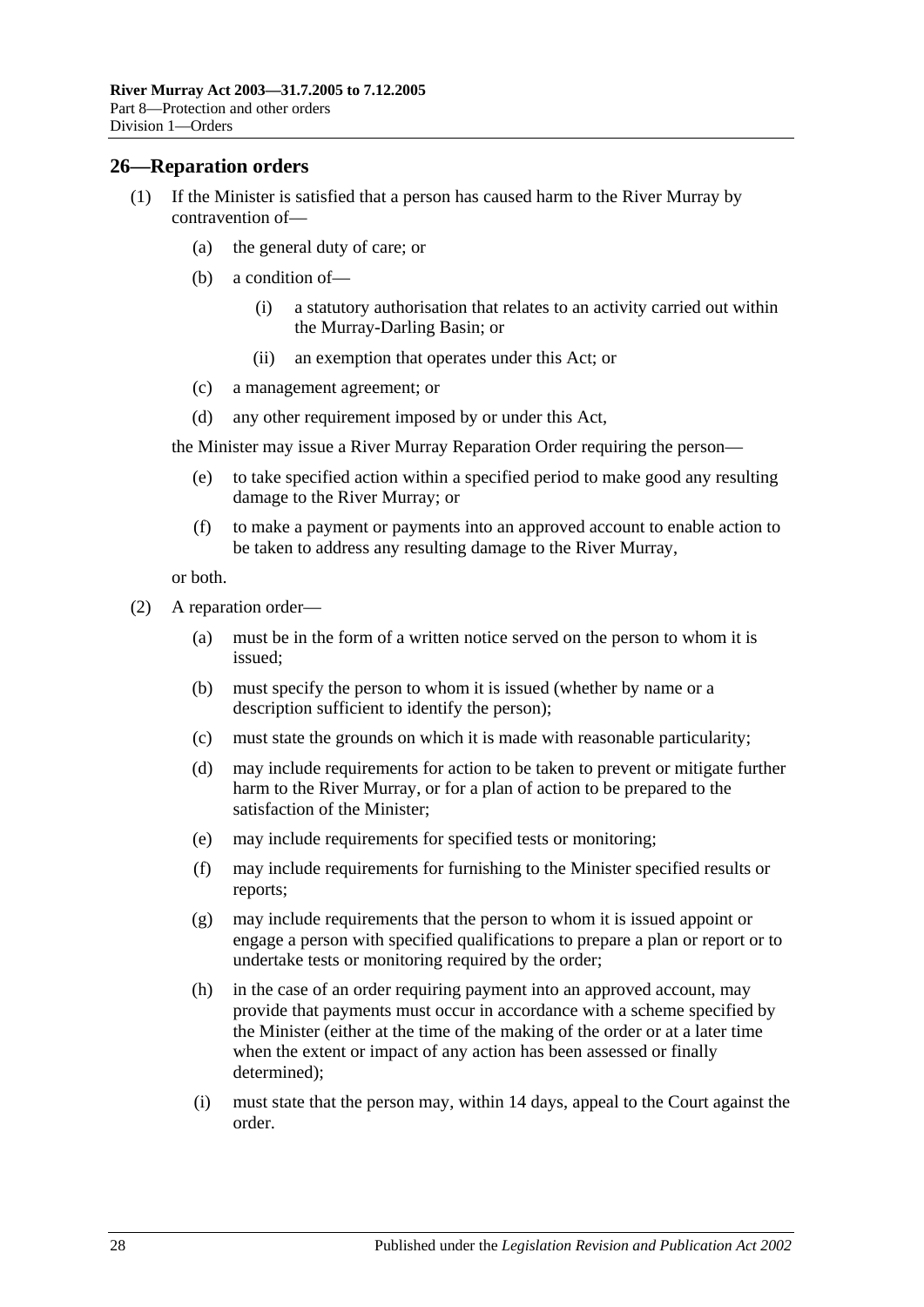- (3) An authorised officer may, if of the opinion that urgent action is required to prevent or mitigate further harm, issue an emergency reparation order containing requirements of a kind referred to in [subsection](#page-27-1) (2), other than a requirement for payment into an approved account.
- (4) An emergency reparation order may be issued orally, but, in that event, the person to whom it is issued must be advised forthwith of the person's right to appeal to the Court against the order.
- (5) If an emergency protection order is issued orally, the authorised officer who issued it must confirm it in writing at the earliest opportunity by written notice given to the person to whom it applies.
- (6) If an emergency reparation order is issued, the order will cease to have effect on the expiration of 72 hours from the time of its issuing unless confirmed by a written reparation order issued by the Minister and served on the relevant person.
- (7) The Minister or an authorised officer may, if of the opinion that it is reasonably necessary to do so in the circumstances, include in an emergency or other reparation order a requirement for an act or omission that might otherwise constitute a contravention of this Act and, in that event, a person incurs no criminal liability under this Act for compliance with the requirement.
- (8) The Minister may, by written notice served on a person to whom a reparation order has been issued, vary or revoke the order.
- (9) A person to whom a reparation order is issued must comply with the order. Maximum penalty: \$120 000.

### <span id="page-28-1"></span><span id="page-28-0"></span>**27—Action on non-compliance with a reparation order**

- (1) If the requirements of a reparation order are not complied with, the Minister may take any action required by the order.
- (2) Action taken by the Minister under [subsection](#page-28-1) (1) may be taken on the Minister's behalf by an authorised officer, a member of the Minister's department, or another person authorised by the Minister for the purpose.
- (3) A person taking action under this section may enter any relevant land at any reasonable time.
- (4) The reasonable costs and expenses incurred by the Minister in taking action under this section may be recovered by the Minister as a debt from the person who failed to comply with the requirements of the reparation order.
- (5) If an amount is recoverable from a person by the Minister under this section—
	- (a) the Minister may, by notice in writing to the person, fix a period, being not less than 28 days from the date of the notice, within which the amount must be paid by the person, and, if the amount is not paid by the person within that period, the person is liable to pay interest charged at the prescribed rate per annum on the amount unpaid; and
	- (b) the amount together with any interest charge so payable is until paid a charge in favour of the Minister on any land owned by the person in relation to which the reparation order is registered under [Division 2.](#page-31-0)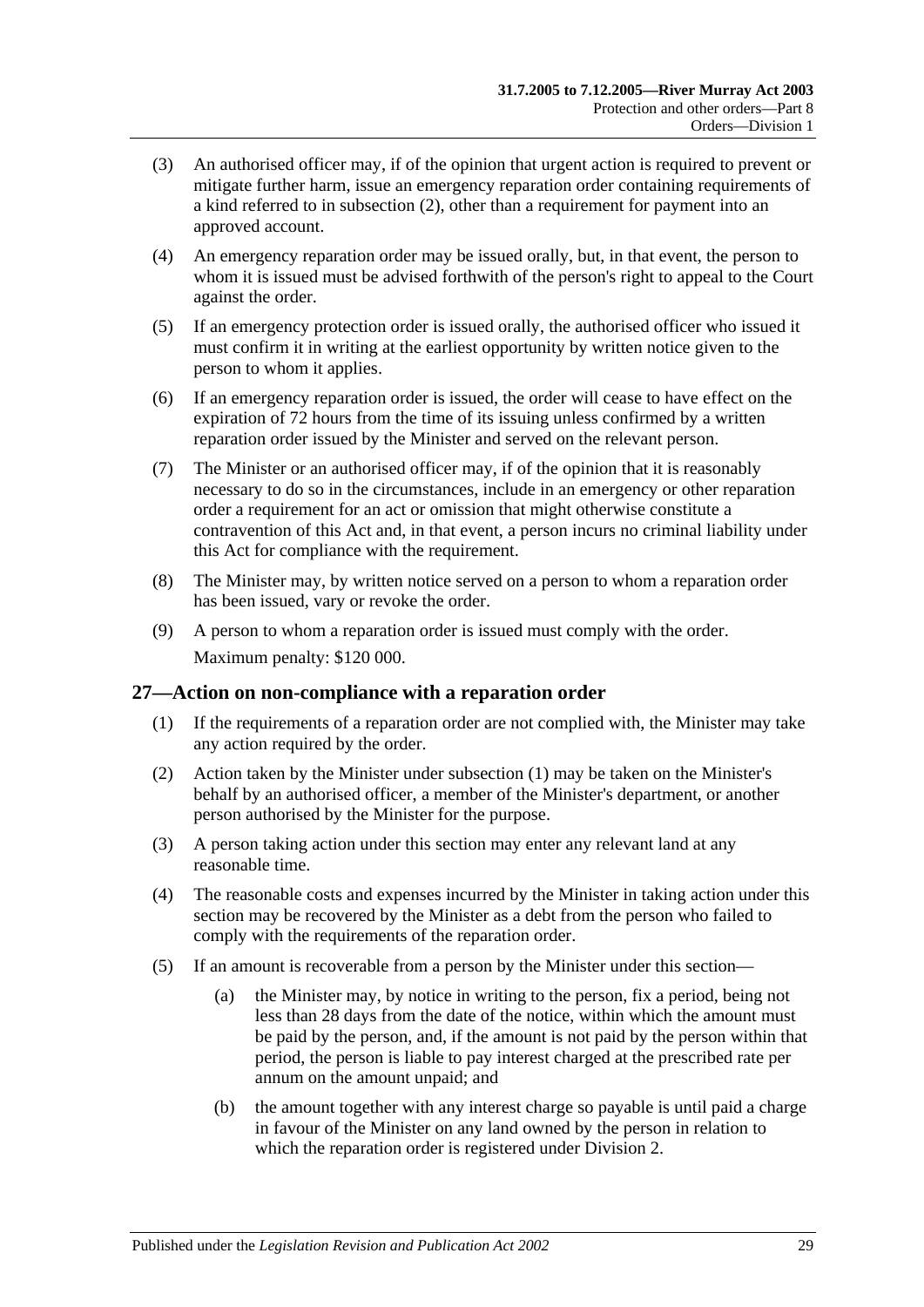### <span id="page-29-1"></span><span id="page-29-0"></span>**28—Reparation authorisations**

- (1) If the Minister is satisfied that a person has caused harm to the River Murray by contravention of—
	- (a) the general duty of care; or
	- (b) a condition of—
		- (i) a statutory authorisation that relates to an activity carried out within the Murray-Darling Basin; or
		- (ii) an exemption that operates under this Act; or
	- (c) a management agreement; or
	- (d) any other requirement imposed by or under this Act,

the Minister may (whether or not a reparation order has been issued to the person) issue a reparation authorisation under which authorised officers or other persons authorised by the Minister for the purpose may take specified action on the Minister's behalf to make good any resulting damage to the River Murray.

- (2) A reparation authorisation—
	- (a) must be in the form of a written notice;
	- (b) must specify the person alleged to have caused the harm (whether by name or a description sufficient to identify the person);
	- (c) must state the grounds on which it is made with reasonable particularity;
	- (d) may include authorisation for action to be taken to prevent or mitigate further harm to the River Murray.
- (3) The Minister must, as soon as practicable after issuing a reparation authorisation, serve a copy of the authorisation on the person alleged to have caused the harm.
- (4) The Minister may, by notice in writing, vary or revoke a reparation authorisation and must, as soon as practicable after doing so, serve a copy of the notice on the person alleged to have caused the harm.
- (5) If a person other than an authorised officer is authorised to take action under [subsection](#page-29-1) (1), the following provisions apply:
	- (a) the Minister must issue the person with an instrument of authority;
	- (b) the person may exercise such powers of an authorised officer as are reasonably required for the purpose of taking action under that subsection;
	- (c) the provisions of this Act apply in relation to the exercise of such powers by the person in the same way as in relation to an authorised officer;
	- (d) the person must produce the instrument of authority for the inspection of any person in relation to whom the person intends to exercise powers of an authorised officer.
- (6) A person taking action under a reparation authorisation may enter any relevant land at any reasonable time.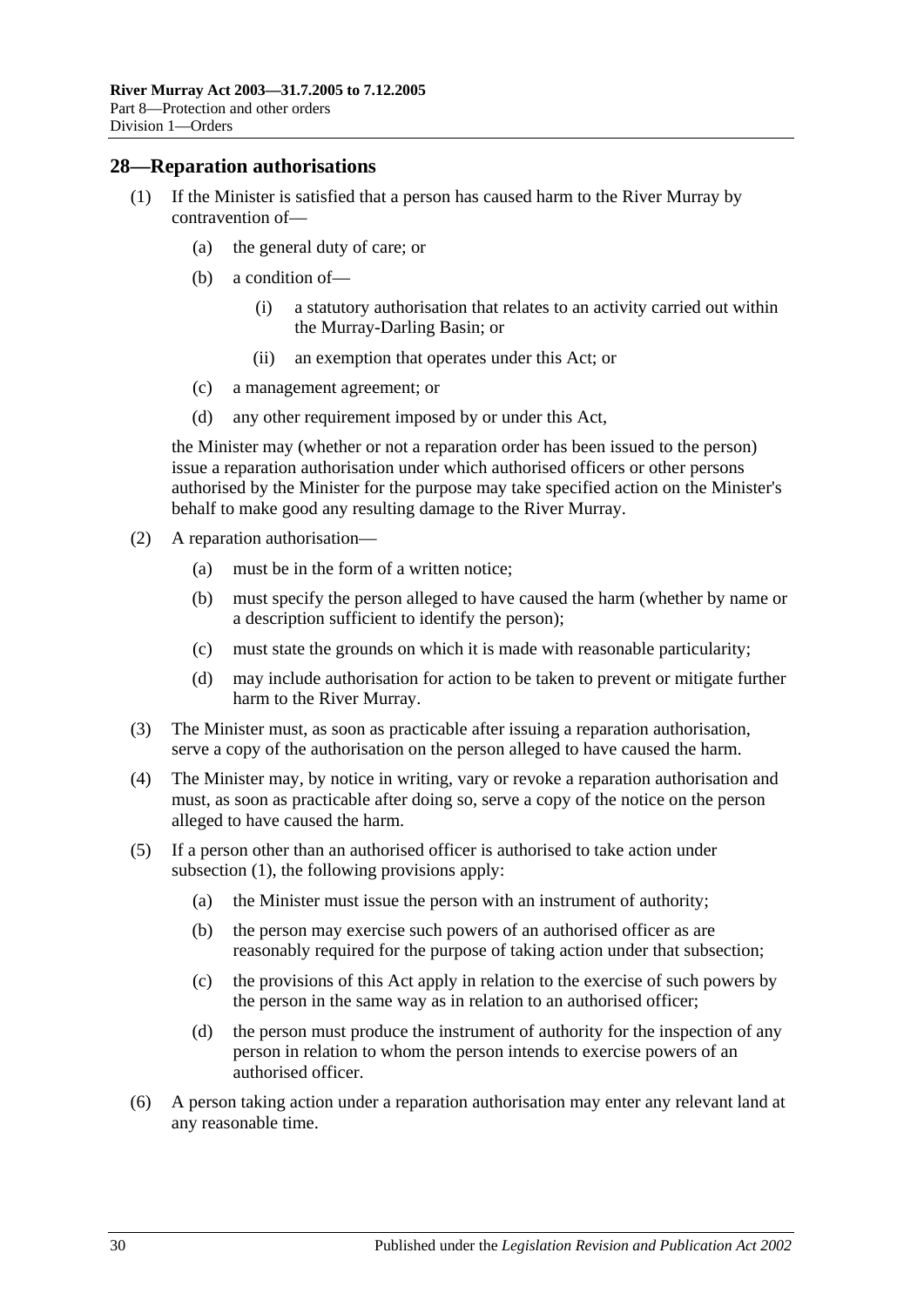- (7) The reasonable costs and expenses incurred by the Minister in taking action under a reparation authorisation may be recovered by the Minister as a debt from the person who caused the relevant harm.
- (8) If an amount is recoverable from a person by the Minister under this section—
	- (a) the Minister may, by notice in writing to the person, fix a period, being not less than 28 days from the date of the notice, within which the amount must be paid by the person, and, if the amount is not paid by the person within that period, the person is liable to pay interest charged at the prescribed rate per annum on the amount unpaid; and
	- (b) the amount together with any interest charge so payable is until paid a charge in favour of the Minister on any land owned by the person in relation to which the reparation authorisation is registered under [Division 2.](#page-31-0)

### <span id="page-30-0"></span>**29—Interim restraining orders**

- (1) If the Minister is of the opinion—
	- (a) that an activity may cause, or may be causing, harm to the River Murray; but
	- (b) that there is insufficient information available to the Minister to enable the Minister to assess the likelihood of harm, or the extent or impact of harm, to the River Murray; and
	- (c) that an order under this section is necessary to ensure the protection of the River Murray pending the acquisition and assessment of information by the Minister,

the Minister may issue an Interim Restraining Order under this section requiring a person to discontinue, or not commence, a specified activity.

- <span id="page-30-2"></span>(2) An order under this section takes effect on service of notice of the order on the person to whom it is directed and ceases to have effect after a period, not exceeding 28 days, specified in the order unless extended by the Court under [Division 3.](#page-32-1)
- (3) If the Minister specifies a period under [subsection](#page-30-2) (2) that is less than 28 days, the Minister may, by subsequent notice in writing to the person to whom the order was directed, extend the period of order (and may subsequently again extend that period), provided that the total period does not exceed 28 days.
- (4) A notice of an order under [subsection](#page-30-3) (5) must set out the relevant person's right to appeal to the Court against the order.
- <span id="page-30-3"></span>(5) The Minister may, by written notice served on the person to whom an order is directed under this section, vary or revoke the order.
- (6) A person must comply with the terms of an order under this section. Maximum penalty: \$50 000.

### <span id="page-30-4"></span><span id="page-30-1"></span>**30—Related matters**

(1) The Minister should, so far as is reasonably practicable, consult with any other public authority that may also have power to act with respect to the particular matter before the Minister issues a River Murray Protection Order, River Murray Reparation Order or reparation authorisation under this Division.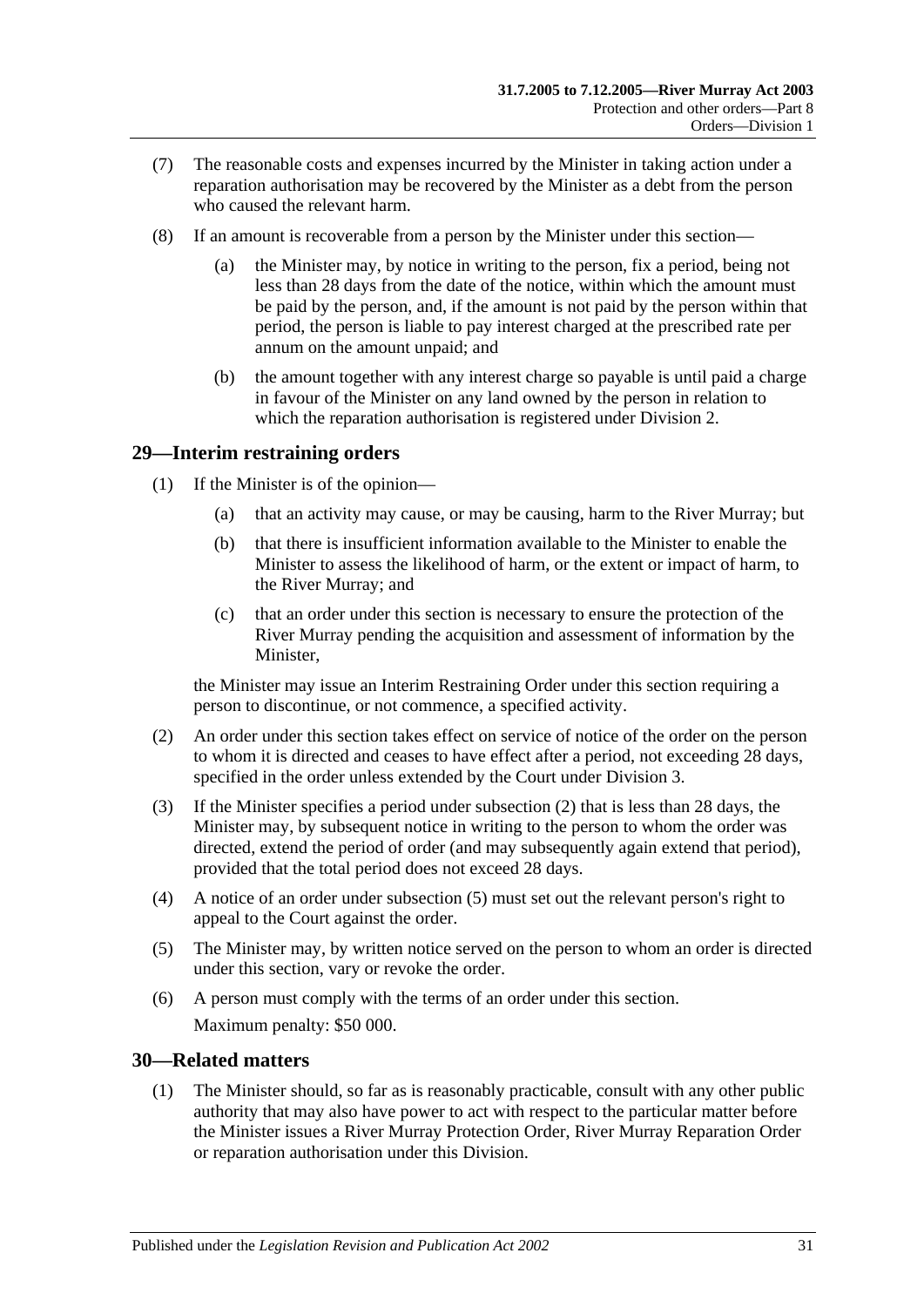- (2) [Subsection](#page-30-4) (1) does not apply—
	- (a) where action is being taken under this Act as a matter of urgency; or
	- (b) in any other circumstance of a prescribed kind.
- (3) A person cannot claim compensation from—
	- (a) the Minister or the Crown; or
	- (b) an authorised officer; or
	- (c) a person acting under the authority of the Minister or an authorised officer,

in respect of a requirement imposed by or under this Division, or on account of any act or omission undertaken or made in the exercise of a power under this Division.

### <span id="page-31-0"></span>**Division 2—Registration of orders and effect of charges**

### <span id="page-31-1"></span>**31—Registration**

 $(1)$  If—

- (a) the Minister issues an order or authorisation under [Division 1;](#page-24-1) and
- (b) the order or authorisation is issued in relation to an activity carried out on land, or requires a person to take action on or in relation to land,

the Minister may apply to the Registrar-General for the registration of the order or authorisation in relation to that land.

- <span id="page-31-2"></span>(2) An application under this section must—
	- (a) define the land to which it relates; and
	- (b) comply with any requirement imposed by the Registrar-General for the purposes of this section.
- (3) The Registrar-General must on—
	- (a) due application under [subsection](#page-31-2) (2); and
	- (b) lodgement of a copy of the relevant order or authorisation,

register the order or authorisation in relation to the land by making such entries in any register book, memorial or other book or record in the Lands Titles Registration Office or in the General Registry Office as the Registrar-General thinks fit.

- (4) An order or authorisation registered under this section is binding on each owner and occupier from time to time of the land.
- (5) The Registrar-General must, on application by the Minister, cancel the registration of an order or authorisation in relation to land and make such endorsements to that effect in the appropriate register book, memorial or other book or record in respect of the land as the Registrar-General thinks fit.
- (6) The Minister may, if the Minister thinks fit, apply to the Registrar-General for cancellation of the registration of an order or authorisation under this section in relation to land, and must do so—
	- (a) on revocation of the order or authorisation; or
	- (b) in relation to—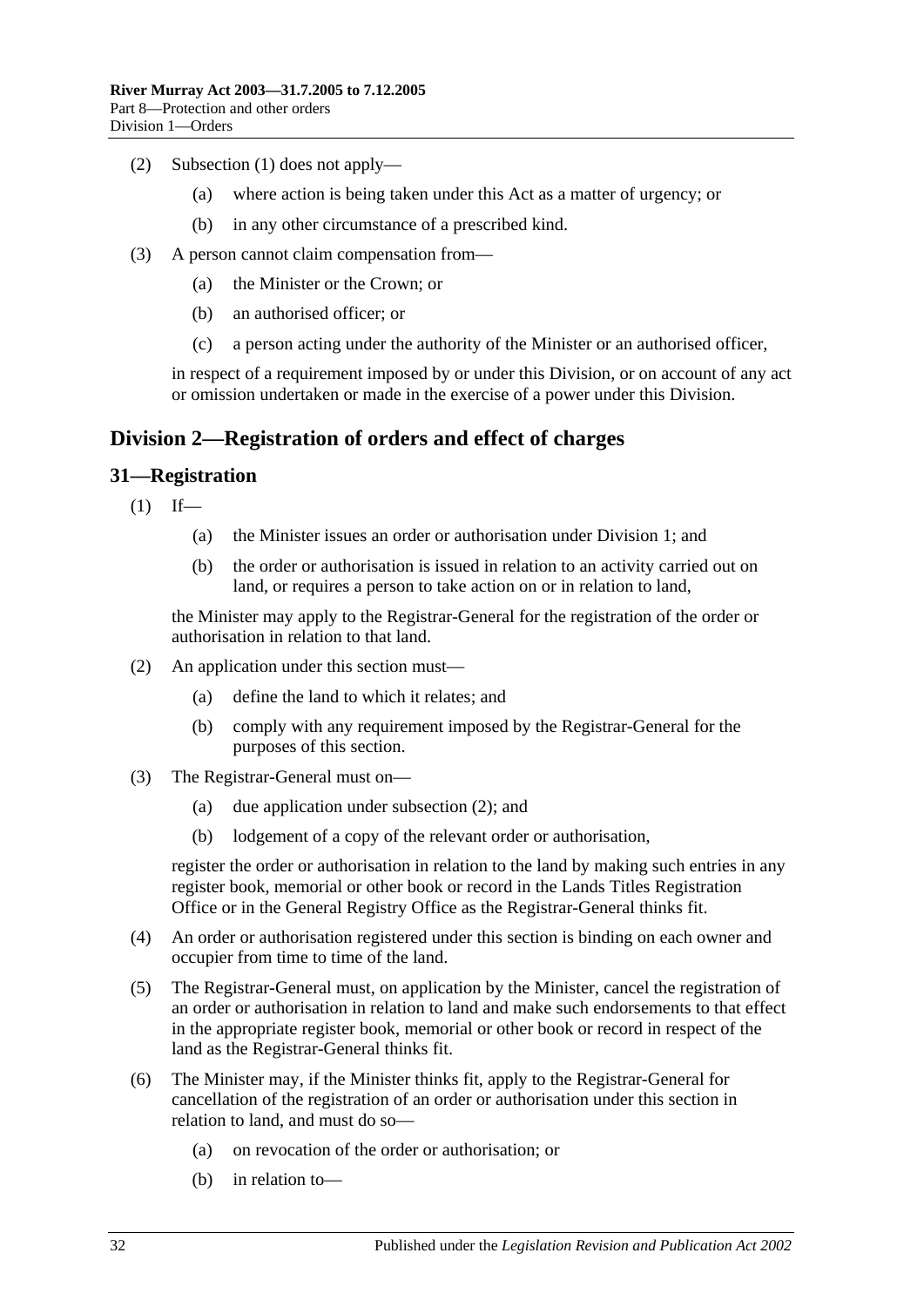- (i) an order—
	- (A) on full compliance with the requirements of the order;
	- (B) if the Minister has taken action under [Division 1](#page-24-1) to carry out the requirements of the order—on payment to the Minister of any amount recoverable by the Minister under [Division 1](#page-24-1) in relation to the action so taken; or
- (ii) an authorisation—on payment to the Minister of any amount recoverable by the Minister under [Division 1](#page-24-1) in relation to the action taken in pursuance of the authorisation.

### <span id="page-32-0"></span>**32—Effect of charge**

A charge imposed on land under [Division 1](#page-24-1) has priority over—

- (a) any prior charge on the land (whether or not registered) that operates in favour of a person who is an associate of the owner of the land; and
- (b) any other charge on the land other than a charge registered prior to registration under this Division of the relevant order or authorisation in relation to the land.

### <span id="page-32-1"></span>**Division 3—Appeals to Court**

### <span id="page-32-2"></span>**33—Appeals to Court**

- (1) A person to whom a protection order, reparation order or interim restraining order has been issued under [Division 1](#page-24-1) may appeal to the Court against the order or any variation of the order.
- (2) An appeal must be made in a manner and form determined by the Court, setting out the grounds of the appeal.
- <span id="page-32-3"></span>(3) Subject to this section, an appeal must be made within 14 days after the order is issued or the variation is made.
- (4) The Court may, if it is satisfied that it is just and reasonable in the circumstances to do so, dispense with the requirement that an appeal be made within the period fixed by [subsection](#page-32-3) (3).
- (5) Unless otherwise determined by the Court, an appeal must be referred in the first instance to a conference under section 16 of the *[Environment, Resources and](http://www.legislation.sa.gov.au/index.aspx?action=legref&type=act&legtitle=Environment%20Resources%20and%20Development%20Court%20Act%201993)  [Development Court Act](http://www.legislation.sa.gov.au/index.aspx?action=legref&type=act&legtitle=Environment%20Resources%20and%20Development%20Court%20Act%201993) 1993* (and the provisions of that Act will then apply in relation to that appeal).
- (6) Subject to [subsection](#page-32-4) (7), the institution of an appeal does not affect the operation of the order to which the appeal relates or prevent the taking of action to implement the order.
- <span id="page-32-4"></span>(7) The Court may, on application by a party to an appeal, make an order staying or otherwise affecting the operation or implementation of the whole or a part of an order if the Court is satisfied that it is appropriate to do so having regard to—
	- (a) the possible consequences to the River Murray and the interests of any persons who may be affected by the appeal; and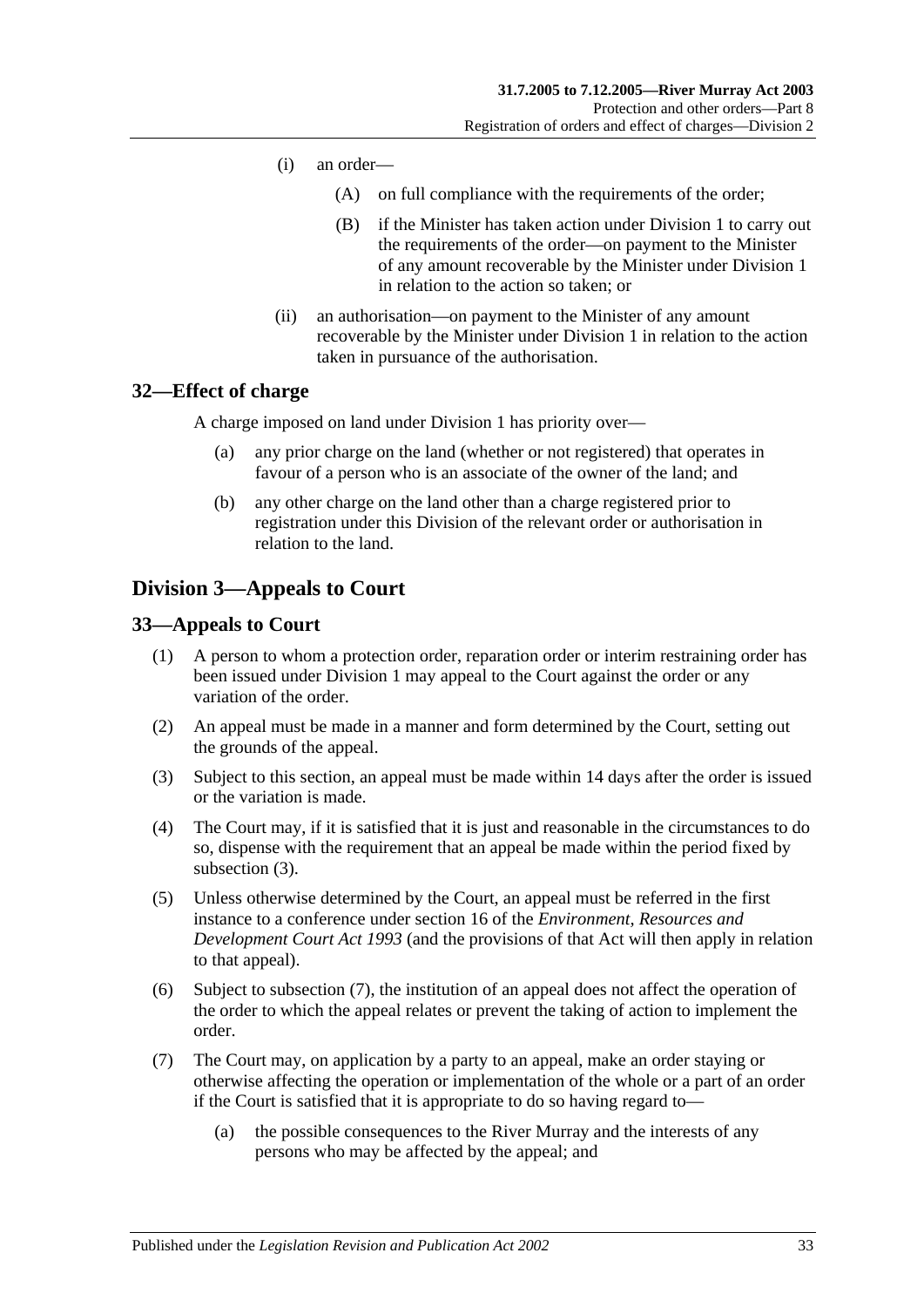- (b) the need to secure the effectiveness of the hearing and determination of the appeal.
- (8) An order under [subsection](#page-32-4) (7)—
	- (a) may be varied or revoked by the Court by further order;
	- (b) is subject to such conditions as are specified in the order;
	- (c) has effect until—
		- (i) the end of the period of operation (if any) specified in the order; or
		- (ii) the decision of the Court on the appeal comes into operation,

whichever is the earlier.

- (9) The Court must not make an order under [subsection](#page-32-4) (7) unless each party to the appeal has been given a reasonable opportunity to make submissions in relation to the matter.
- (10) The Court may, on hearing an appeal under this section—
	- (a) confirm, vary or revoke the order appealed against;
	- (b) order or direct a person or body to take such action as the Court thinks fit, or to refrain (either temporarily or permanently) from such action or activity as the Court thinks fit;
	- (c) make any consequential or ancillary order or direction, or impose any condition, that it considers necessary or expedient.

### <span id="page-33-0"></span>**Part 9—Miscellaneous**

#### <span id="page-33-3"></span><span id="page-33-1"></span>**34—Native title**

- (1) Nothing done under this Act will be taken to affect native title in any land or water.
- (2) However, [subsection](#page-33-3) (1) does not apply if the effect is valid under a law of the State or the *Native Title Act 1993* (Commonwealth).

#### <span id="page-33-2"></span>**35—Immunity provision**

No act or omission undertaken or made by the Minister or any other person engaged in the administration of this Act, or by another person or body acting under the authority of the Minister, with a view to—

- (a) exercising or performing a power or function under this Act; or
- (b) protecting, restoring or enhancing the River Murray, or any aspect of the River Murray (including by exercising or performing any power or function under another Act); or
- (c) furthering the ORMs (including by exercising or performing any power or function under another Act),

(including by changing the flow of the River Murray, causing the level of any water resource to rise or fall, inundating any place, causing or allowing any water to escape or to be redirected, taking action that may damage any land or property, or adversely affecting the use or enjoyment of any land or property), gives rise to any liability (whether based on a statutory or common law duty to take care or otherwise) against the Minister, person or body, or the Crown.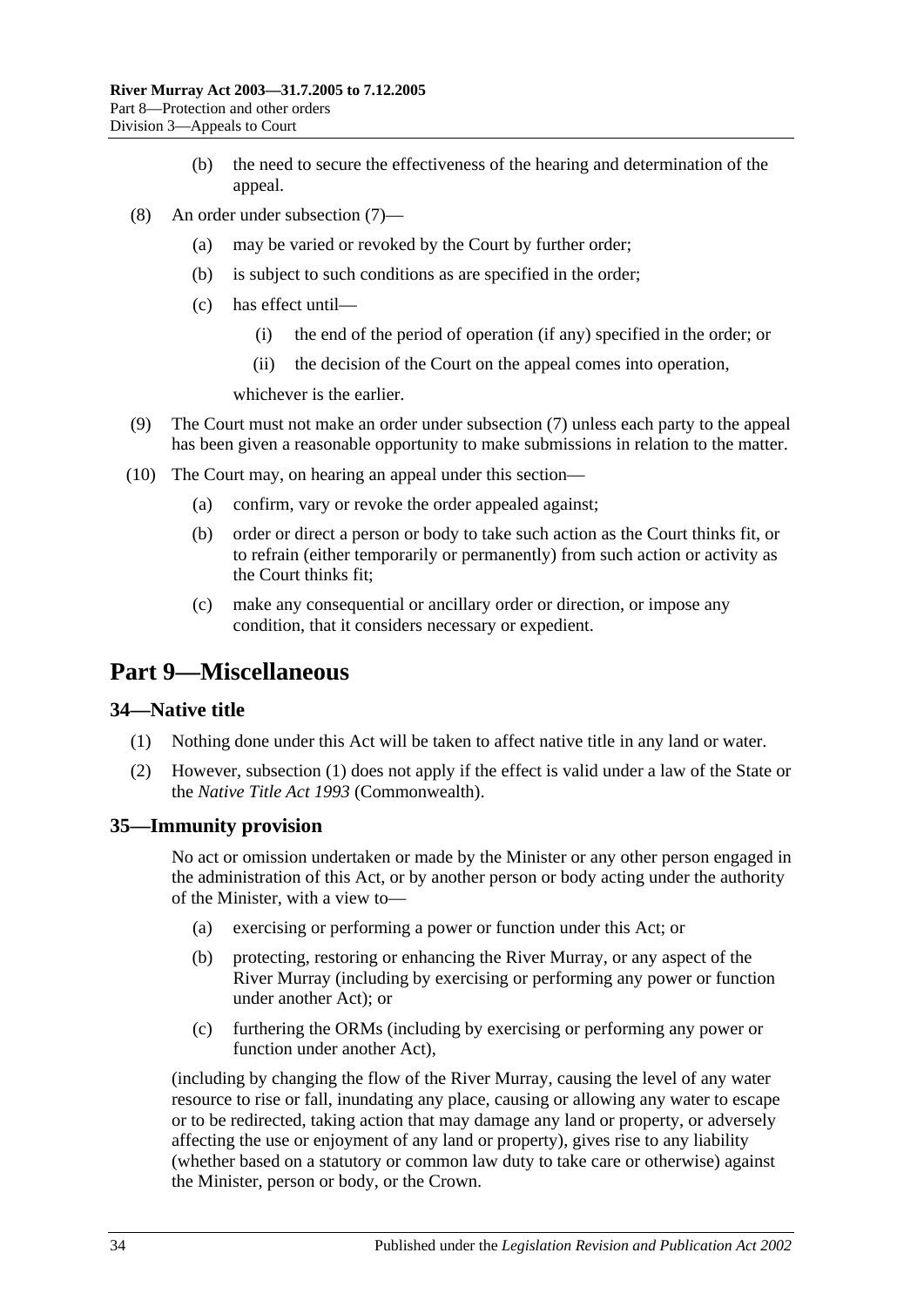### <span id="page-34-0"></span>**36—False or misleading information**

A person must not make a statement that is false or misleading in a material particular (whether by reason of the inclusion or omission of any particular) in any information provided under this Act.

Maximum penalty: \$10 000.

### <span id="page-34-1"></span>**37—Continuing offence**

- (1) A person convicted of an offence against a provision of this Act in respect of a continuing act or omission—
	- (a) is liable, in addition to the penalty otherwise applicable to the offence, to a penalty for each day during which the act or omission continued of not more than one-tenth of the maximum penalty prescribed for that offence; and
	- (b) is, if the act or omission continues after the conviction, guilty of a further offence against the provision and liable, in addition to the penalty otherwise applicable to the further offence, to a penalty for each day during which the act or omission continued after the conviction of not more than one-tenth of the maximum penalty prescribed for the offence.
- (2) If an offence consists of an omission to do something that is required to be done, the omission will be taken to continue for as long as the thing required to be done remains undone after the end of the period for compliance with the requirement.

### <span id="page-34-2"></span>**38—Liability of directors**

- (1) If a corporation commits an offence against this Act, each director of the corporation is guilty of an offence and liable to the same penalty as is fixed for the principal offence unless it is proved that the principal offence did not result from failure on the director's part to take reasonable care to prevent the commission of the offence.
- (2) A director of a corporation may be prosecuted and convicted of an offence under this section whether or not the corporation has been prosecuted or convicted of the offence committed by the corporation.

#### <span id="page-34-3"></span>**39—Criminal jurisdiction of Court**

Offences constituted by this Act lie within the criminal jurisdiction of the Environment, Resources and Development Court.

### <span id="page-34-5"></span><span id="page-34-4"></span>**40—Service**

- (1) A notice, order or other document required or authorised by this Act to be given to or served on a person by the Minister or an authorised officer may—
	- (a) be served on the person or an agent of the person personally; or
	- (b) be left for the person at his or her place of residence or business with someone apparently over the age of 16 years; or
	- (c) be posted to the person at his or her last known address; or
	- (d) be transmitted by facsimile transmission or electronic mail to the person's facsimile number or electronic mail address (in which case the document will be taken to have been given or served at the time of transmission); or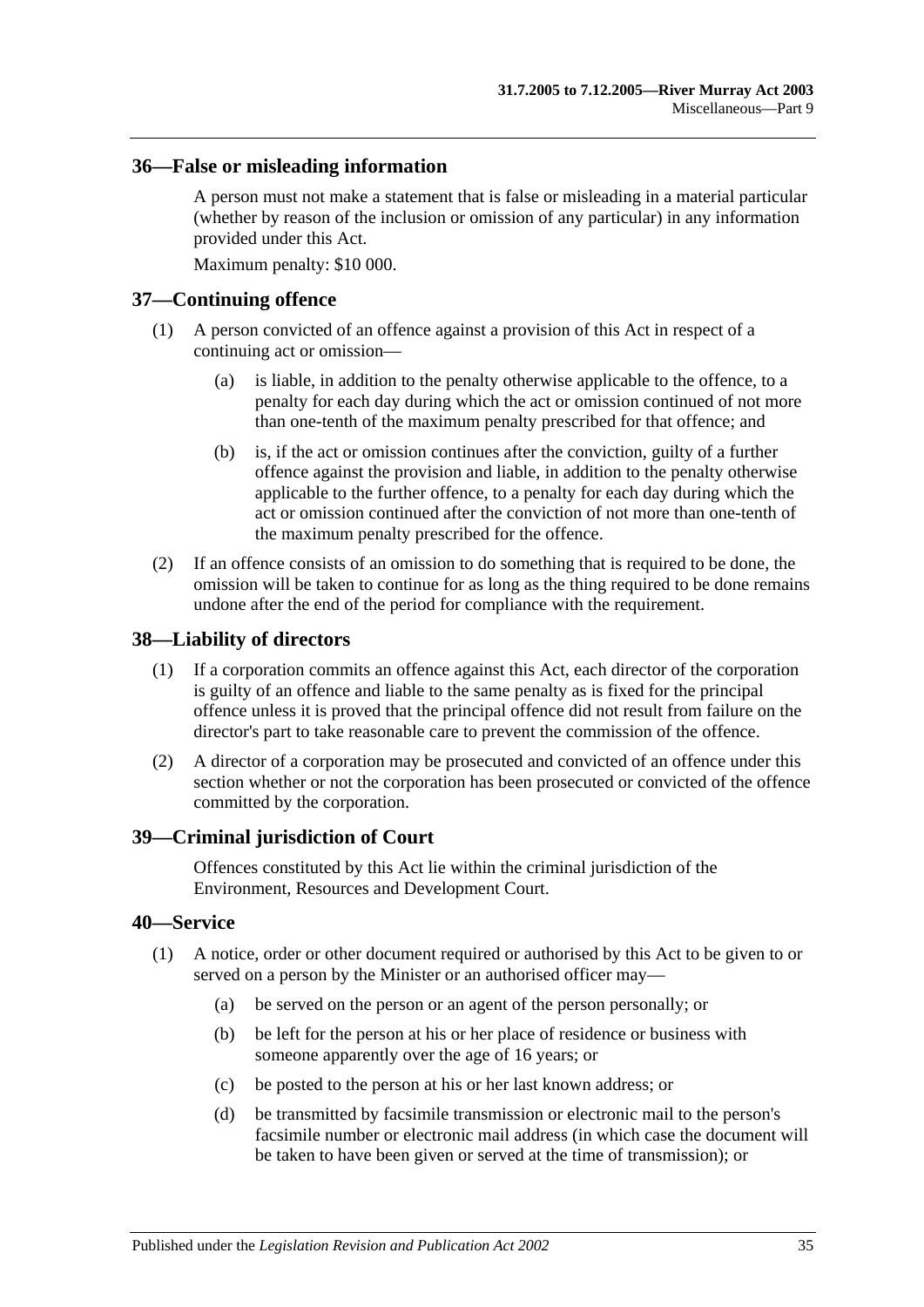- (e) be served on the person by fixing it to, or leaving it on, a vessel or craft that the person is apparently in charge of, or expected to board at some stage, if the person giving or serving the document has reasonable grounds to believe that service in this manner will bring the document to the attention of the person to be served.
- (2) Without limiting the effect of [subsection](#page-34-5) (1), a notice, order or other document required or authorised to be given to or served on a person may, if the person is a company or registered body within the meaning of the *Corporations Act 2001* of the Commonwealth, be given to or served on the person in accordance with that Act.

### <span id="page-35-0"></span>**41—Application or adoption of codes or standards**

- (1) A provision of this Act that allows for the application or incorporation of a code, standard, policy or other document (whether by or under a condition, order, regulation or otherwise) will be taken to allow the application or incorporation of the code, standard, policy or document as in force at the time of the application or incorporation of the code, standard, policy or other document or as in force from time to time.
- (2) If a code, standard, policy or other document is expressly applied or incorporated by or under the terms or provisions of a condition, order or regulation under this Act, then—
	- (a) the Minister should take steps to ensure that a copy of the code, standard, policy or other document is available for inspection by members of the public, without charge and during normal office hours, at an office or offices specified in the regulations (but the fact that a copy of a code, standard, policy or other document is not available in the manner envisaged by this paragraph does not render any relevant condition, order or regulation ineffectual or unenforceable); and
	- (b) in any legal proceedings, evidence of the code, standard, policy or other document may be given by production of a document purporting to be certified by or on behalf of the Minister as a true copy of the code, standard, policy or other document.

### <span id="page-35-2"></span><span id="page-35-1"></span>**42—Regulations**

- (1) The Governor may make such regulations as are contemplated by, or as are necessary or expedient for the purposes of, this Act.
- <span id="page-35-6"></span><span id="page-35-5"></span><span id="page-35-4"></span><span id="page-35-3"></span>(2) Without limiting the generality of [subsection](#page-35-2) (1), the regulations may—
	- (a) prohibit or restrict the undertaking of a specified activity, or an activity of a specified class, within a River Murray Protection Area, or a specified part of a River Murray Protection Area, specified by the regulations;
	- (b) provide that a person undertaking a specified activity, or an activity of a specified class, or proposing to undertake a specified activity, or an activity of a specified class, within a River Murray Protection Area, or a specified part of a River Murray Protection Area, comply with any prescribed requirement or condition;
	- (c) prohibit, restrict or regulate access to a River Murray Protection Area, or a specified part of a River Murray Protection Area;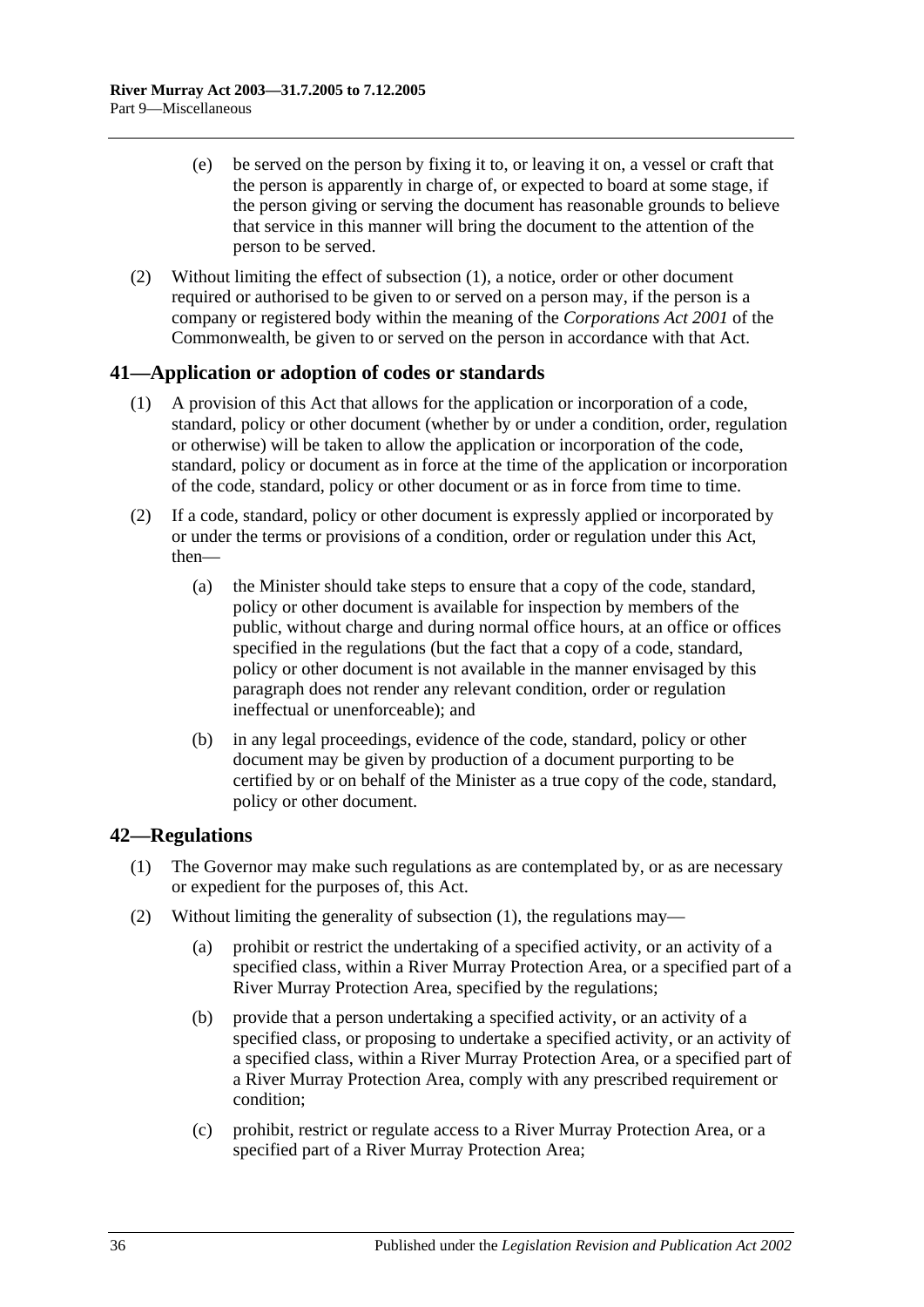- (d) provide for the registration of any infrastructure, plant or equipment in a River Murray Protection Area;
- (e) require the provision of any report, statement, document, specification or other form of information to the Minister or to any other prescribed person or body;
- (f) exempt classes of persons or activities from the application of this Act or specified provisions of this Act, either unconditionally or subject to conditions;
- (g) prescribe fees, or provide for the Minister to determine fees, to be paid with respect to a matter under this Act and provide for the recovery of those fees;
- (h) authorise the release or publication of information of a specified kind obtained in the administration of this Act;
- (i) prescribe fines not exceeding \$20 000 for contravention of a regulation.
- (3) Without limiting the generality of [paragraph](#page-35-3) (b) of [subsection](#page-35-4) (2), a requirement under that paragraph may include a requirement that a person undertaking an activity—
	- (a) enter into a bond in such sum and subject to such terms and conditions required or determined by or under the regulations, or enter into some other prescribed arrangement, to ensure that money is available to address the costs of any damage to the River Murray on account of the activity; or
	- (b) take steps to offset or protect against any adverse impact on the River Murray on account of the activity, including by the payment of a sum or sums of money into an account in accordance with a scheme established by or under the regulations; or
	- (c) develop or comply with environment improvement programs.
- (4) A regulation under [subsection](#page-35-4) (2) cannot apply so as to prevent—
	- (a) any operation conducted under a statutory authorisation granted under a Mining Act; or
	- (b) any activity undertaken under an approval granted under the *[Development](http://www.legislation.sa.gov.au/index.aspx?action=legref&type=act&legtitle=Development%20Act%201993)  Act [1993](http://www.legislation.sa.gov.au/index.aspx?action=legref&type=act&legtitle=Development%20Act%201993)* if—
		- (i) the approval is a development approval granted under the *[Development Act](http://www.legislation.sa.gov.au/index.aspx?action=legref&type=act&legtitle=Development%20Act%201993) 1993* after the commencement of this Act; and
		- (ii) the application for the approval of the relevant development was referred to the Minister responsible for the administration of this Act under section 37 of the *[Development Act](http://www.legislation.sa.gov.au/index.aspx?action=legref&type=act&legtitle=Development%20Act%201993) 1993* before the approval was granted.
- (5) Regulations under this Act—
	- (a) may be of general application or limited application;
	- (b) may make different provision according to the matters or circumstances to which they are expressed to apply;
	- (c) may provide that a matter or thing in respect of which regulations may be made is to be determined according to the discretion of the Minister or any other person or body prescribed by the regulations;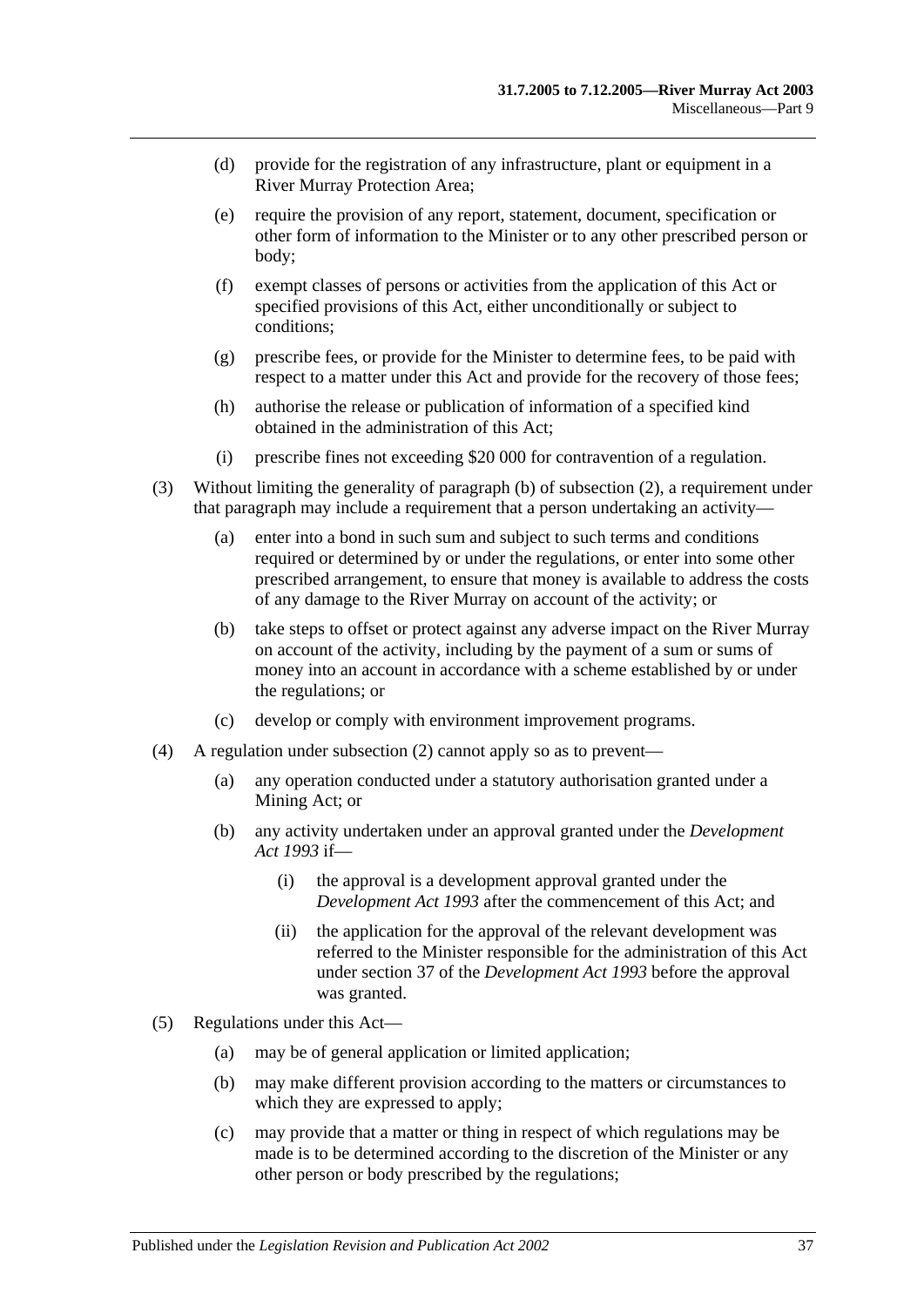- (d) may apply or incorporate, wholly or partially and with or without modification, a code, standard, policy or other document prepared or published by the Minister or another prescribed body.
- <span id="page-37-2"></span>(6) A regulation under this Act may make provisions of a saving or transitional nature consequent on the enactment of this Act or the commencement of specified provisions of this Act or specified regulations (including regulations made under [subsection](#page-35-5)  $(2)(a)$ ,  $(b)$  or  $(c)$  at any time after the commencement of this Act).
- (7) A provision referred to in [subsection](#page-37-2) (6) may, if the regulations so provide, take effect from a day that is earlier than the day on which the regulation is made but, in such a case, the provision does not operate so as—
	- (a) to affect, in a manner prejudicial to any person (other than the Crown), the rights of that person existing before the date of publication of the regulation; or
	- (b) to impose liabilities on any person (other than the Crown) in respect of anything done or omitted to be done before the date of publication of the regulation.

## <span id="page-37-0"></span>**Schedule—Transitional provisions**

### <span id="page-37-1"></span>**23—Transitional provisions**

- (1) Each of the following, if in existence on the commencement of this Act, must be reviewed by the relevant authority within five years after the commencement of this Act in order to ensure that proper consideration is given to any relevant object of this Act (unless the instrument is reviewed under its own Act, or the instrument expires, or is due or expected to expire, before the end of that five-year period):
	- (a) any program under section 13(1)(g) or 24(b) of the *[Animal and Plant Control](http://www.legislation.sa.gov.au/index.aspx?action=legref&type=act&legtitle=Animal%20and%20Plant%20Control%20(Agricultural%20Protection%20and%20Other%20Purposes)%20Act%201986)  [\(Agricultural Protection and Other Purposes\) Act](http://www.legislation.sa.gov.au/index.aspx?action=legref&type=act&legtitle=Animal%20and%20Plant%20Control%20(Agricultural%20Protection%20and%20Other%20Purposes)%20Act%201986) 1986* that applies to any part of the Murray-Darling Basin;
	- (b) any aquaculture policy under the *[Aquaculture Act](http://www.legislation.sa.gov.au/index.aspx?action=legref&type=act&legtitle=Aquaculture%20Act%202001) 2001* that applies within the Murray-Darling Basin;
	- (c) a management plan under the *[Coast Protection Act](http://www.legislation.sa.gov.au/index.aspx?action=legref&type=act&legtitle=Coast%20Protection%20Act%201972) 1972* that affects the River Murray;
	- (d) a plan of management under Division 5 of Part 3 of the *[National Parks and](http://www.legislation.sa.gov.au/index.aspx?action=legref&type=act&legtitle=National%20Parks%20and%20Wildlife%20Act%201972)  [Wildlife Act](http://www.legislation.sa.gov.au/index.aspx?action=legref&type=act&legtitle=National%20Parks%20and%20Wildlife%20Act%201972) 1972* that relates to a reserve located wholly or partly within the Murray-Darling Basin;
	- (e) a guideline under section 25 of the *[Native Vegetation Act](http://www.legislation.sa.gov.au/index.aspx?action=legref&type=act&legtitle=Native%20Vegetation%20Act%201991) 1991* that relates to land within the Murray-Darling Basin.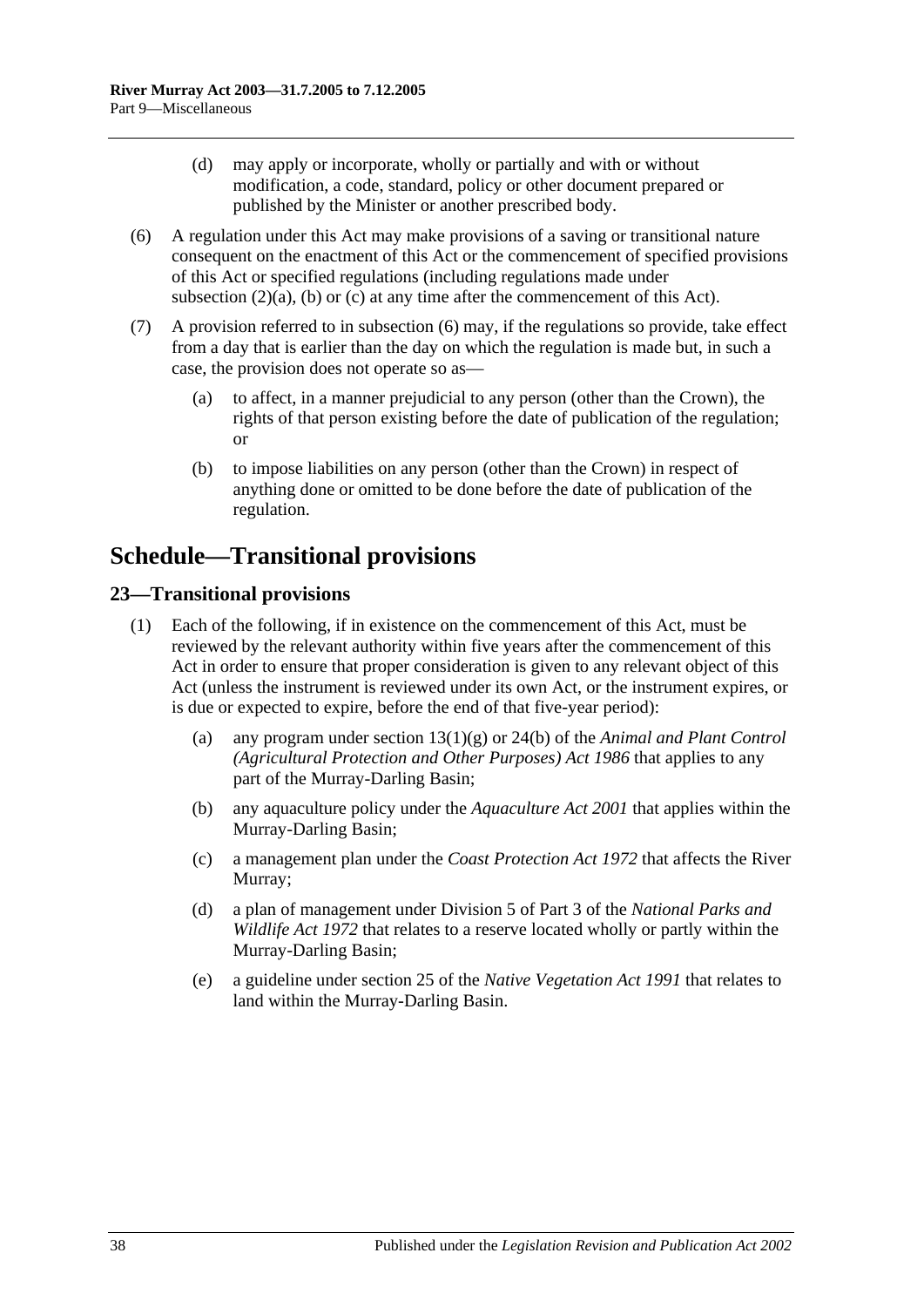- <span id="page-38-0"></span>(2) The following applications that relate to a statutory authorisation granted before the commencement of this clause must be referred to the Minister:
	- (a) an application for the renewal or extension of a permit under section 45 or 55 of the *[Animal and Plant Control \(Agricultural Protection and Other](http://www.legislation.sa.gov.au/index.aspx?action=legref&type=act&legtitle=Animal%20and%20Plant%20Control%20(Agricultural%20Protection%20and%20Other%20Purposes)%20Act%201986)  [Purposes\) Act](http://www.legislation.sa.gov.au/index.aspx?action=legref&type=act&legtitle=Animal%20and%20Plant%20Control%20(Agricultural%20Protection%20and%20Other%20Purposes)%20Act%201986) 1986* that relates to an activity that is to be, or may be, undertaken within a River Murray Protection Area and is within a class of applications prescribed by the regulations for the purposes of this provision (which class may be prescribed so as to consist of applications for the renewal or extension of all such permits);
	- (b) an application for the renewal or extension of a licence under Division 1 of Part 4 of the *[Fisheries Act](http://www.legislation.sa.gov.au/index.aspx?action=legref&type=act&legtitle=Fisheries%20Act%201982) 1982* that is within a class prescribed by the regulations for the purposes of this provision;
	- (c) an application for the renewal or extension of a permit under section 50 of the *[Fisheries Act](http://www.legislation.sa.gov.au/index.aspx?action=legref&type=act&legtitle=Fisheries%20Act%201982) 1982* that is within a class prescribed by the regulations for the purposes of this provision;
	- (d) an application for the renewal or extension of a permit under Part 5 of the *[Heritage Act](http://www.legislation.sa.gov.au/index.aspx?action=legref&type=act&legtitle=Heritage%20Act%201993) 1993* that relates to an area within a River Murray Protection Area and is within a class of applications prescribed by the regulations for the purposes of this provision (which class may be prescribed so as to consist of applications for the renewal or extension of all such permits);
	- (e) an application for the renewal or extension of a permit under section 15 of the *[Historic Shipwrecks Act](http://www.legislation.sa.gov.au/index.aspx?action=legref&type=act&legtitle=Historic%20Shipwrecks%20Act%201981) 1981* that relates to an area within a River Murray Protection Area and is within a class of applications prescribed by the regulations for the purposes of this provision (which class may be prescribed so as to consist of applications for the renewal or extension of all such permits);
	- (f) an application for the renewal or extension of a lease, licence or agreement under section 35 of the *[National Parks and Wildlife Act](http://www.legislation.sa.gov.au/index.aspx?action=legref&type=act&legtitle=National%20Parks%20and%20Wildlife%20Act%201972) 1972* that relates to a reserve located wholly or partly within a River Murray Protection Area and is within a class of applications prescribed by the regulations for the purposes of this provision (which class may be prescribed so as to consist of applications for the renewal or extension of all such leases, licences or agreements);
	- (g) an application for the renewal or extension of a permit under section 69 of the *[National Parks and Wildlife Act](http://www.legislation.sa.gov.au/index.aspx?action=legref&type=act&legtitle=National%20Parks%20and%20Wildlife%20Act%201972) 1972* that relates to an activity that is to be, or may be, undertaken within a River Murray Protection Area and is within a class of applications prescribed by the regulations for the purposes of this provision (which class may be prescribed so as to consist of applications for the renewal or extension of all such permits).
- (3) Where an application for the renewal or extension of a statutory authorisation is referred to the Minister under [subclause](#page-38-0) (2), the statutory authorisation will be taken to have been referred under a related operational Act and to be subject to the operation of [section](#page-19-1) 22 as if it were an application for a new statutory authorisation.
- (4) The first review required by [section](#page-11-1) 11 must be undertaken by the end of the 2004/2005 financial year and the outcome of that review must be reported on as part of the Minister's annual report to Parliament for that financial year.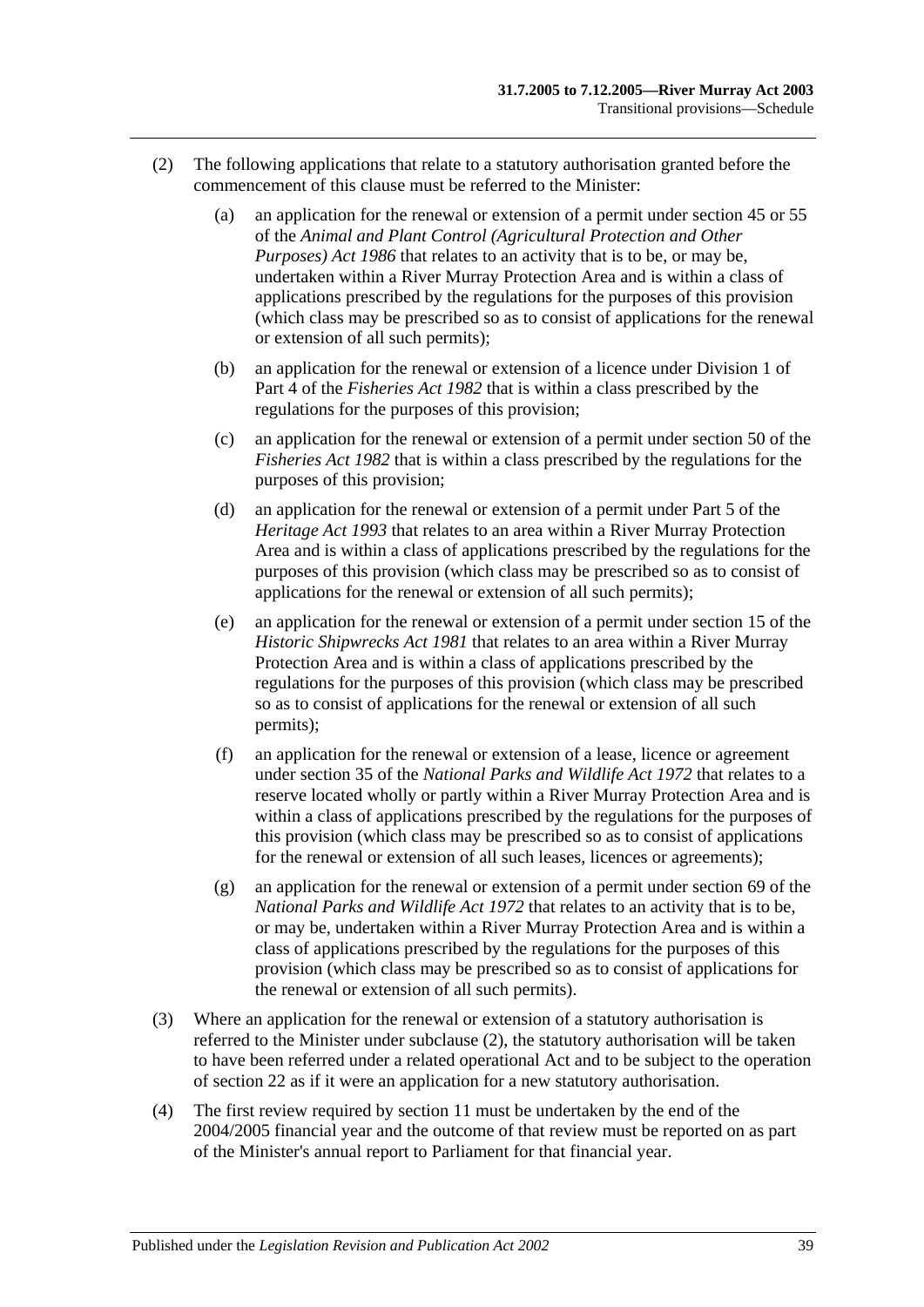## <span id="page-39-0"></span>**Legislative history**

### **Notes**

- Amendments of this version that are uncommenced are not incorporated into the text.
- Please note—References in the legislation to other legislation or instruments or to titles of bodies or offices are not automatically updated as part of the program for the revision and publication of legislation and therefore may be obsolete.
- Earlier versions of this Act (historical versions) are listed at the end of the legislative history.
- For further information relating to the Act and subordinate legislation made under the Act see the Index of South Australian Statutes or www.legislation.sa.gov.au.

### **Legislation amended by principal Act**

The *River Murray Act 2003* amended the following:

*Animal and Plant Control (Agricultural Protection and Other Purposes) Act 1986 Aquaculture Act 2001 Coast Protection Act 1972 Crown Lands Act 1929 Development Act 1993 Environment Protection Act 1993 Fisheries Act 1982 Harbors and Navigation Act 1993 Heritage Act 1993 Historic Shipwrecks Act 1981 Irrigation Act 1994 Mining Act 1971 Murray-Darling Basin Act 1993 National Parks and Wildlife Act 1972 Native Vegetation Act 1991 Opal Mining Act 1995 Parliamentary Committees Act 1991 Parliamentary Remuneration Act 1990 Petroleum Act 2000 Soil Conservation and Land Care Act 1989 South Eastern Water Conservation and Drainage Act 1992 Water Resources Act 1997*